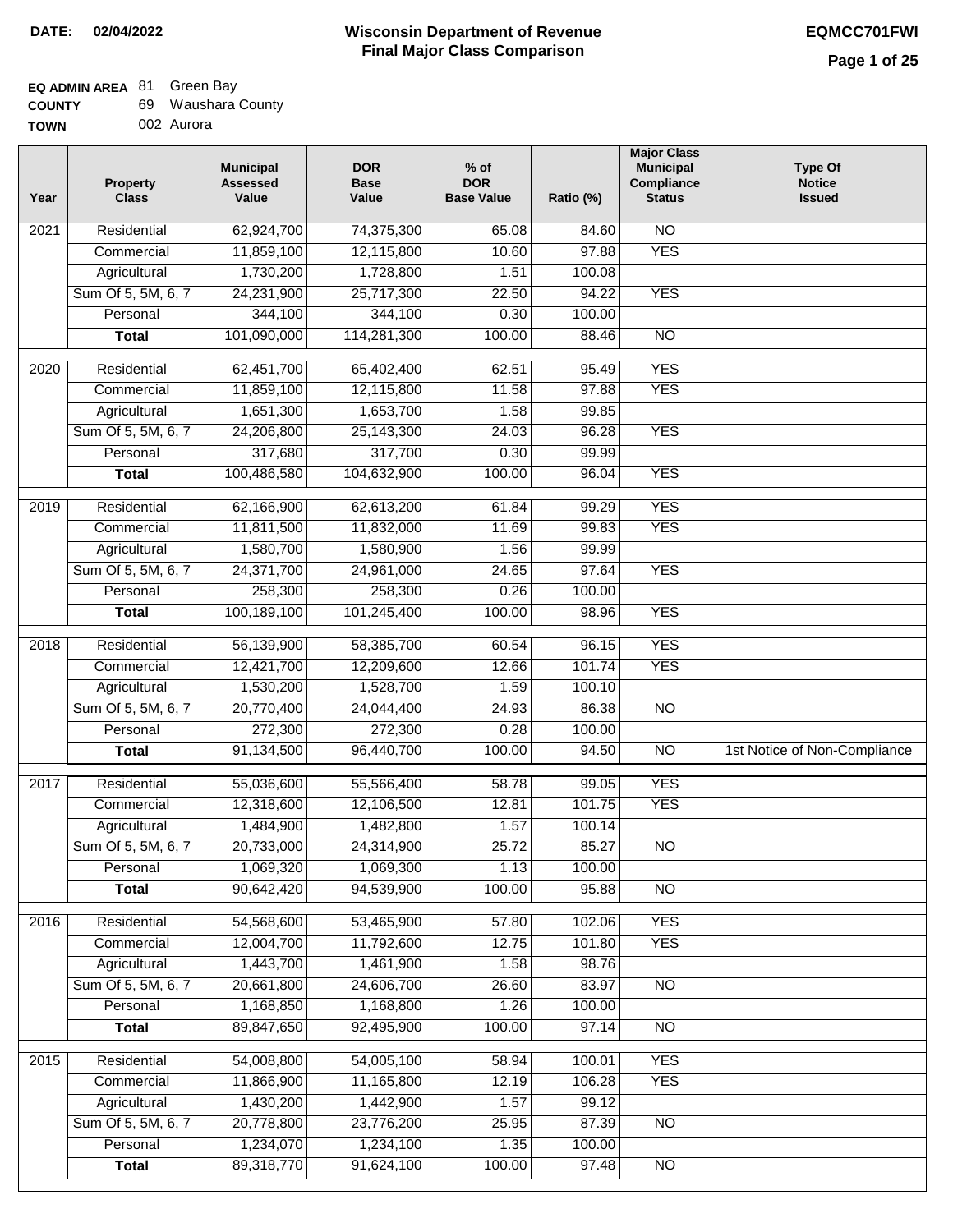| <b>COUNTY</b> | 69 Waushara County |
|---------------|--------------------|
| <b>TOWN</b>   | 004 Bloomfield     |

|  | 004 Bloomfield |
|--|----------------|
|  |                |

| Year              | <b>Property</b><br><b>Class</b> | <b>Municipal</b><br><b>Assessed</b><br>Value | <b>DOR</b><br><b>Base</b><br>Value | $%$ of<br><b>DOR</b><br><b>Base Value</b> | Ratio (%) | <b>Major Class</b><br><b>Municipal</b><br>Compliance<br><b>Status</b> | <b>Type Of</b><br><b>Notice</b><br><b>Issued</b> |
|-------------------|---------------------------------|----------------------------------------------|------------------------------------|-------------------------------------------|-----------|-----------------------------------------------------------------------|--------------------------------------------------|
| 2021              | Residential                     | 71,425,600                                   | 87,286,500                         | 73.35                                     | 81.83     | $\overline{NO}$                                                       |                                                  |
|                   | Commercial                      | 1,953,300                                    | 1,879,600                          | 1.58                                      | 103.92    |                                                                       |                                                  |
|                   | Agricultural                    | 1,590,000                                    | 1,897,100                          | 1.59                                      | 83.81     |                                                                       |                                                  |
|                   | Sum Of 5, 5M, 6, 7              | 25,671,500                                   | 27,818,800                         | 23.38                                     | 92.28     | <b>YES</b>                                                            |                                                  |
|                   | Personal                        | 103,500                                      | 123,200                            | 0.10                                      | 84.01     |                                                                       |                                                  |
|                   | <b>Total</b>                    | 100,743,900                                  | 119,005,200                        | 100.00                                    | 84.66     | $\overline{NO}$                                                       |                                                  |
| 2020              | Residential                     | 70,701,300                                   | 82,239,700                         | 71.97                                     | 85.97     | NO                                                                    |                                                  |
|                   | Commercial                      | 1,953,300                                    | 1,957,900                          | 1.71                                      | 99.77     |                                                                       |                                                  |
|                   | Agricultural                    | 1,682,500                                    | 1,826,800                          | 1.60                                      | 92.10     |                                                                       |                                                  |
|                   | Sum Of 5, 5M, 6, 7              | 25,563,000                                   | 28,116,600                         | 24.61                                     | 90.92     | <b>YES</b>                                                            |                                                  |
|                   | Personal                        | 116,100                                      | 126,200                            | 0.11                                      | 92.00     |                                                                       |                                                  |
|                   | <b>Total</b>                    | 100,016,200                                  | 114,267,200                        | 100.00                                    | 87.53     | $\overline{NO}$                                                       |                                                  |
| 2019              | Residential                     | 69,623,300                                   | 79,049,500                         | 71.38                                     | 88.08     | <b>NO</b>                                                             |                                                  |
|                   | Commercial                      | 2,605,300                                    | 2,663,300                          | 2.41                                      | 97.82     |                                                                       |                                                  |
|                   | Agricultural                    | 1,529,000                                    | 1,756,800                          | 1.59                                      | 87.03     |                                                                       |                                                  |
|                   | Sum Of 5, 5M, 6, 7              | 25,585,900                                   | 27,137,000                         | 24.51                                     | 94.28     | <b>YES</b>                                                            |                                                  |
|                   | Personal                        | 113,600                                      | 130,500                            | 0.12                                      | 87.05     |                                                                       |                                                  |
|                   | <b>Total</b>                    | 99,457,100                                   | 110,737,100                        | 100.00                                    | 89.81     | $\overline{NO}$                                                       |                                                  |
| 2018              | Residential                     | 68,973,900                                   | 74,496,800                         | 71.30                                     | 92.59     | <b>YES</b>                                                            |                                                  |
|                   | Commercial                      | 2,377,700                                    | 2,401,700                          | 2.30                                      | 99.00     |                                                                       |                                                  |
|                   | Agricultural                    | 1,591,600                                    | 1,713,100                          | 1.64                                      | 92.91     |                                                                       |                                                  |
|                   | Sum Of 5, 5M, 6, 7              | 25,549,800                                   | 25,799,600                         | 24.69                                     | 99.03     | <b>YES</b>                                                            |                                                  |
|                   | Personal                        | 70,400                                       | 75,700                             | 0.07                                      | 93.00     |                                                                       |                                                  |
|                   | <b>Total</b>                    | 98,563,400                                   | 104,486,900                        | 100.00                                    | 94.33     | <b>YES</b>                                                            |                                                  |
|                   |                                 |                                              |                                    |                                           |           |                                                                       |                                                  |
| 2017              | Residential                     | 68,764,400                                   | 71,988,300                         | 70.40                                     | 95.52     | <b>YES</b>                                                            |                                                  |
|                   | Commercial                      | 2,306,700                                    | 2,325,400                          | 2.27                                      | 99.20     |                                                                       |                                                  |
|                   | Agricultural                    | 1,626,700                                    | 1,675,200                          | 1.64                                      | 97.10     |                                                                       |                                                  |
|                   | Sum Of 5, 5M, 6, 7              | 25,723,200                                   | 26,147,100                         | 25.57                                     | 98.38     | YES                                                                   |                                                  |
|                   | Personal                        | 109,600                                      | 112,900                            | 0.11                                      | 97.08     |                                                                       |                                                  |
|                   | <b>Total</b>                    | 98,530,600                                   | 102,248,900                        | 100.00                                    | 96.36     | <b>YES</b>                                                            |                                                  |
| 2016              | Residential                     | 68,079,500                                   | 67,804,000                         | 69.38                                     | 100.41    | <b>YES</b>                                                            |                                                  |
|                   | Commercial                      | 2,226,400                                    | 2,242,600                          | 2.29                                      | 99.28     |                                                                       |                                                  |
|                   | Agricultural                    | 1,652,400                                    | 1,651,400                          | 1.69                                      | 100.06    |                                                                       |                                                  |
|                   | Sum Of 5, 5M, 6, 7              | 25,598,500                                   | 25,895,900                         | 26.50                                     | 98.85     | <b>YES</b>                                                            |                                                  |
|                   | Personal                        | 131,200                                      | 131,200                            | 0.13                                      | 100.00    |                                                                       |                                                  |
|                   | <b>Total</b>                    | 97,688,000                                   | 97,725,100                         | 100.00                                    | 99.96     | <b>YES</b>                                                            |                                                  |
| $\overline{2015}$ | Residential                     | 67,948,000                                   | 66,542,300                         | 70.14                                     | 102.11    | <b>YES</b>                                                            |                                                  |
|                   | Commercial                      | 2,232,400                                    | 1,861,400                          | 1.96                                      | 119.93    |                                                                       |                                                  |
|                   | Agricultural                    | 1,685,900                                    | 1,632,500                          | 1.72                                      | 103.27    |                                                                       |                                                  |
|                   | Sum Of 5, 5M, 6, 7              | 25,325,400                                   | 24,709,200                         | 26.04                                     | 102.49    | <b>YES</b>                                                            |                                                  |
|                   | Personal                        | 132,800                                      | 129,000                            | 0.14                                      | 102.95    |                                                                       |                                                  |
|                   | <b>Total</b>                    | 97,324,500                                   | 94,874,400                         | 100.00                                    | 102.58    | <b>YES</b>                                                            |                                                  |
|                   |                                 |                                              |                                    |                                           |           |                                                                       |                                                  |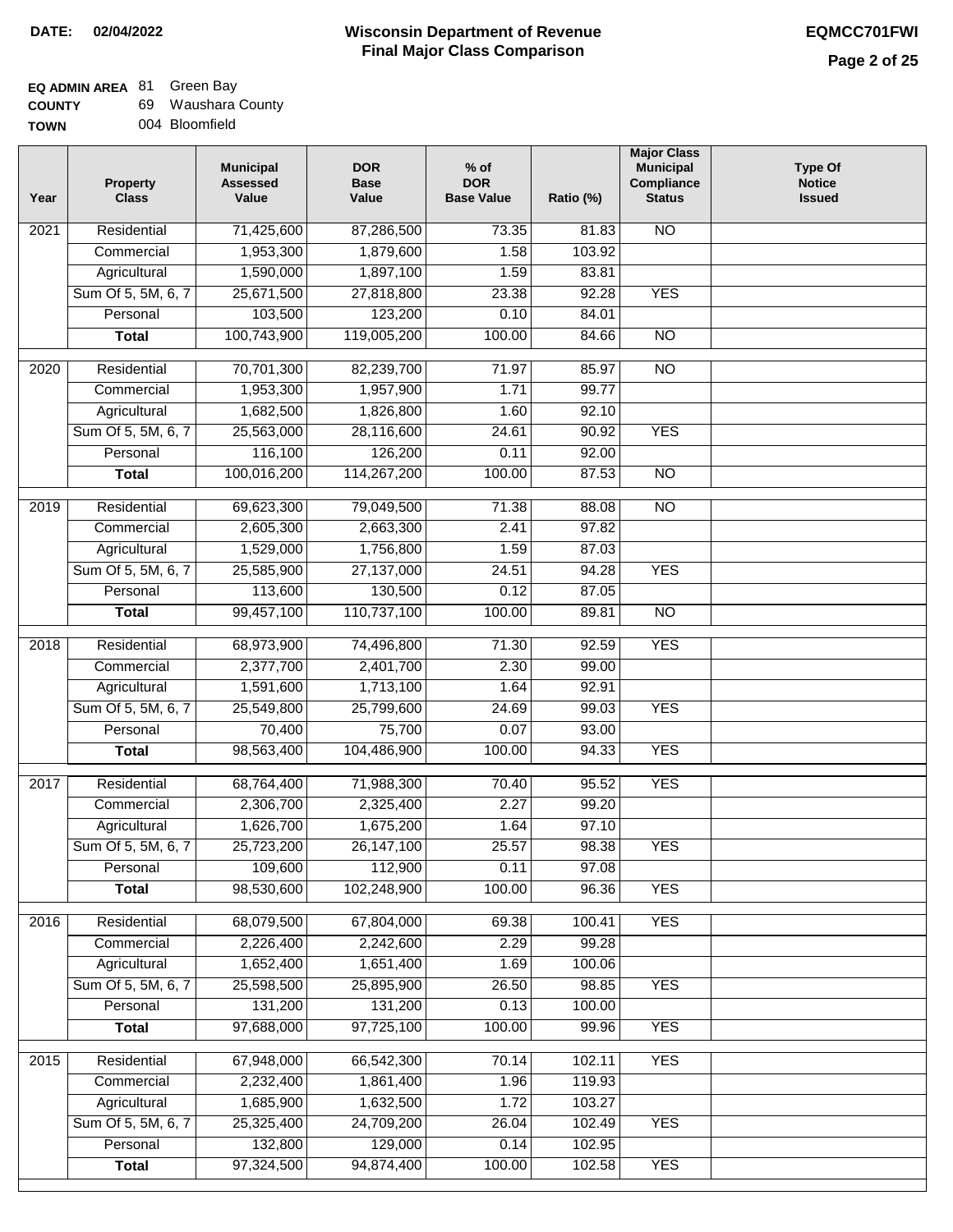| <b>COUNTY</b> | 69 Waushara County |
|---------------|--------------------|
| <b>TOWN</b>   | 006 Coloma         |

| Year              | <b>Property</b><br><b>Class</b> | <b>Municipal</b><br><b>Assessed</b><br>Value | <b>DOR</b><br><b>Base</b><br>Value | $%$ of<br><b>DOR</b><br><b>Base Value</b> | Ratio (%) | <b>Major Class</b><br><b>Municipal</b><br>Compliance<br><b>Status</b> | <b>Type Of</b><br><b>Notice</b><br><b>Issued</b> |
|-------------------|---------------------------------|----------------------------------------------|------------------------------------|-------------------------------------------|-----------|-----------------------------------------------------------------------|--------------------------------------------------|
| 2021              | Residential                     | 79,166,900                                   | 90,227,400                         | 79.46                                     | 87.74     | N <sub>O</sub>                                                        |                                                  |
|                   | Commercial                      | 783,000                                      | 859,300                            | 0.76                                      | 91.12     |                                                                       |                                                  |
|                   | Agricultural                    | 872,400                                      | 918,100                            | 0.81                                      | 95.02     |                                                                       |                                                  |
|                   | Sum Of 5, 5M, 6, 7              | 19,615,500                                   | 21,352,700                         | 18.80                                     | 91.86     | <b>YES</b>                                                            |                                                  |
|                   | Personal                        | 187,200                                      | 197,000                            | 0.17                                      | 95.03     |                                                                       |                                                  |
|                   | <b>Total</b>                    | 100,625,000                                  | 113,554,500                        | 100.00                                    | 88.61     | $\overline{NO}$                                                       |                                                  |
| 2020              | Residential                     | 78,093,500                                   | 82,464,300                         | 77.09                                     | 94.70     | <b>YES</b>                                                            |                                                  |
|                   | Commercial                      | 783,000                                      | 895,100                            | 0.84                                      | 87.48     |                                                                       |                                                  |
|                   | Agricultural                    | 842,100                                      | 885,600                            | 0.83                                      | 95.09     |                                                                       |                                                  |
|                   | Sum Of 5, 5M, 6, 7              | 19,218,600                                   | 22,532,100                         | 21.06                                     | 85.29     | <b>NO</b>                                                             |                                                  |
|                   | Personal                        | 181,700                                      | 191,300                            | 0.18                                      | 94.98     |                                                                       |                                                  |
|                   | <b>Total</b>                    | 99,118,900                                   | 106,968,400                        | 100.00                                    | 92.66     | $\overline{NO}$                                                       |                                                  |
| 2019              | Residential                     |                                              |                                    | 77.55                                     | 94.81     | <b>YES</b>                                                            |                                                  |
|                   | Commercial                      | 77,324,500<br>754,000                        | 81,558,100<br>895,100              | 0.85                                      | 84.24     |                                                                       |                                                  |
|                   | Agricultural                    | 847,800                                      | 848,900                            | 0.81                                      | 99.87     |                                                                       |                                                  |
|                   | Sum Of 5, 5M, 6, 7              | 19,159,200                                   | 21,667,000                         | 20.60                                     | 88.43     | $\overline{NO}$                                                       |                                                  |
|                   | Personal                        | 194,300                                      | 202,900                            | 0.19                                      | 95.76     |                                                                       |                                                  |
|                   | <b>Total</b>                    | 98,279,800                                   | 105,172,000                        | 100.00                                    | 93.45     | $\overline{NO}$                                                       |                                                  |
|                   |                                 |                                              |                                    |                                           |           |                                                                       |                                                  |
| 2018              | Residential                     | 75,806,300                                   | 78,624,200                         | 80.79                                     | 96.42     | <b>YES</b>                                                            |                                                  |
|                   | Commercial                      | 724,100                                      | 880,600                            | 0.90                                      | 82.23     |                                                                       |                                                  |
|                   | Agricultural                    | 824,900                                      | 825,900                            | 0.85                                      | 99.88     |                                                                       |                                                  |
|                   | Sum Of 5, 5M, 6, 7              | 15,552,400                                   | 16,754,700                         | 17.22                                     | 92.82     | <b>YES</b>                                                            |                                                  |
|                   | Personal                        | 233,500                                      | 233,500                            | 0.24                                      | 100.00    |                                                                       |                                                  |
|                   | <b>Total</b>                    | 93,141,200                                   | 97,318,900                         | 100.00                                    | 95.71     | <b>YES</b>                                                            |                                                  |
| 2017              | Residential                     | 75,356,400                                   | 72,357,200                         | 80.82                                     | 104.14    | <b>YES</b>                                                            |                                                  |
|                   | Commercial                      | 724,100                                      | 838,600                            | 0.94                                      | 86.35     |                                                                       |                                                  |
|                   | Agricultural                    | 818,200                                      | 817,900                            | 0.91                                      | 100.04    |                                                                       |                                                  |
|                   | Sum Of 5, 5M, 6, 7              | 15,323,100                                   | 15,327,800                         | 17.12                                     | 99.97     | <b>YES</b>                                                            |                                                  |
|                   | Personal                        | 185,300                                      | 185,300                            | 0.21                                      | 100.00    |                                                                       |                                                  |
|                   | <b>Total</b>                    | 92,407,100                                   | 89,526,800                         | 100.00                                    | 103.22    | <b>YES</b>                                                            |                                                  |
| $\overline{2016}$ | Residential                     | 75,035,800                                   | 72,796,100                         | 80.73                                     | 103.08    | <b>YES</b>                                                            |                                                  |
|                   | Commercial                      | 724,100                                      | 838,600                            | 0.93                                      | 86.35     |                                                                       |                                                  |
|                   | Agricultural                    | 806,200                                      | 805,800                            | 0.89                                      | 100.05    |                                                                       |                                                  |
|                   | Sum Of 5, 5M, 6, 7              | 15, 131, 700                                 | 15,496,900                         | 17.19                                     | 97.64     | <b>YES</b>                                                            |                                                  |
|                   | Personal                        | 238,000                                      | 238,000                            | 0.26                                      | 100.00    |                                                                       |                                                  |
|                   | <b>Total</b>                    | 91,935,800                                   | 90,175,400                         | 100.00                                    | 101.95    | <b>YES</b>                                                            |                                                  |
| 2015              | Residential                     | 74,239,200                                   | 73,936,000                         | 80.98                                     | 100.41    | <b>YES</b>                                                            |                                                  |
|                   | Commercial                      | 782,800                                      | 1,010,400                          | 1.11                                      | 77.47     |                                                                       |                                                  |
|                   | Agricultural                    | 797,100                                      | 796,000                            | 0.87                                      | 100.14    |                                                                       |                                                  |
|                   | Sum Of 5, 5M, 6, 7              | 15,092,800                                   | 15,422,300                         | 16.89                                     | 97.86     | <b>YES</b>                                                            |                                                  |
|                   | Personal                        | 139,900                                      | 139,900                            | 0.15                                      | 100.00    |                                                                       |                                                  |
|                   | <b>Total</b>                    | 91,051,800                                   | 91,304,600                         | 100.00                                    | 99.72     | <b>YES</b>                                                            |                                                  |
|                   |                                 |                                              |                                    |                                           |           |                                                                       |                                                  |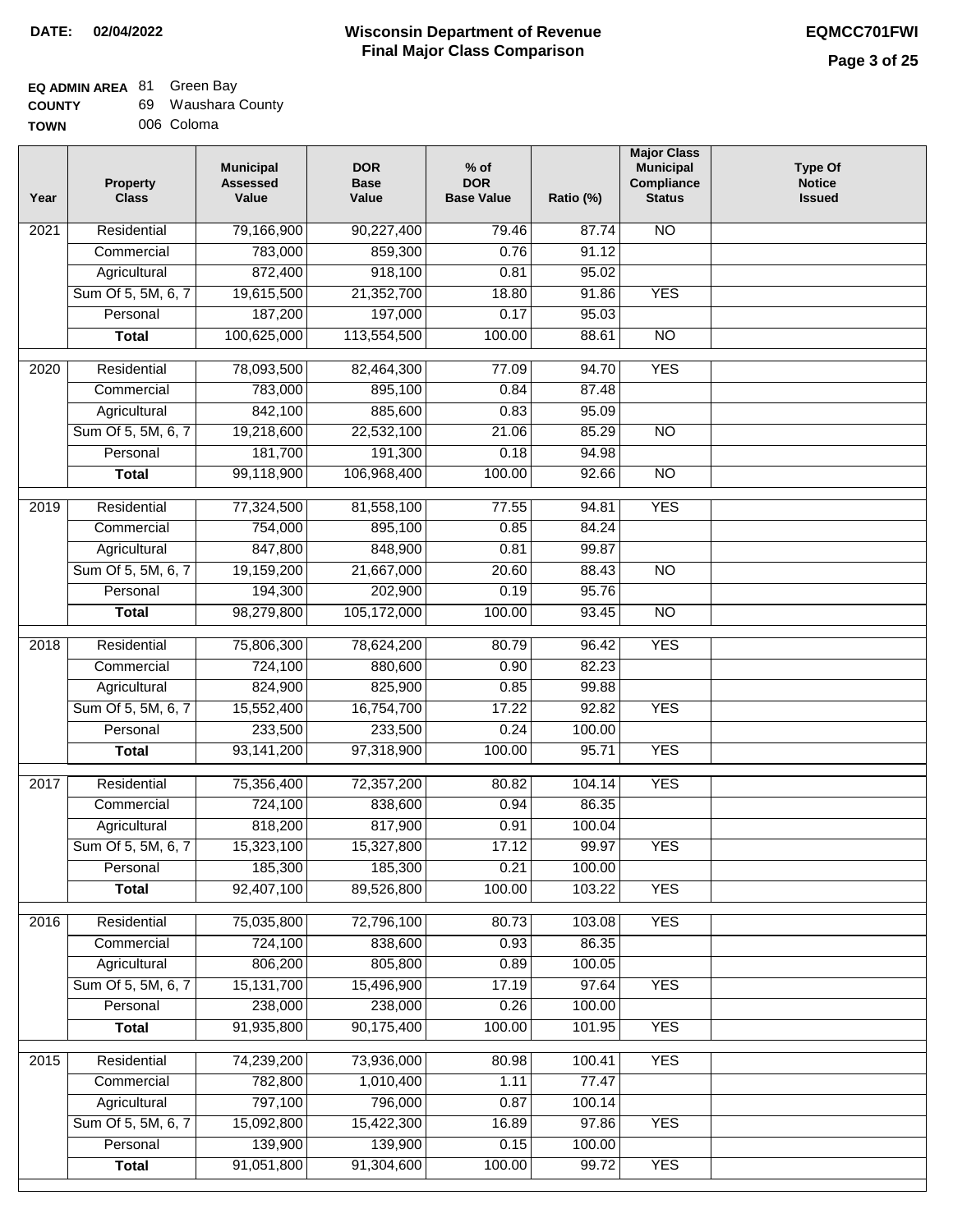# **EQ ADMIN AREA** 81 Green Bay

| <b>COUNTY</b> |  | Waushara County |  |
|---------------|--|-----------------|--|
|---------------|--|-----------------|--|

**TOWN** 008 Dakota

| Year              | <b>Property</b><br><b>Class</b> | <b>Municipal</b><br><b>Assessed</b><br>Value | <b>DOR</b><br><b>Base</b><br>Value | $%$ of<br><b>DOR</b><br><b>Base Value</b> | Ratio (%) | <b>Major Class</b><br><b>Municipal</b><br>Compliance<br><b>Status</b> | <b>Type Of</b><br><b>Notice</b><br><b>Issued</b> |
|-------------------|---------------------------------|----------------------------------------------|------------------------------------|-------------------------------------------|-----------|-----------------------------------------------------------------------|--------------------------------------------------|
| 2021              | Residential                     | 86,106,180                                   | 89,862,200                         | 73.14                                     | 95.82     | <b>YES</b>                                                            |                                                  |
|                   | Commercial                      | 14,567,218                                   | 14,890,200                         | 12.12                                     | 97.83     | <b>YES</b>                                                            |                                                  |
|                   | Agricultural                    | 899,811                                      | 1,003,400                          | 0.82                                      | 89.68     |                                                                       |                                                  |
|                   | Sum Of 5, 5M, 6, 7              | 16,344,033                                   | 16,503,500                         | 13.43                                     | 99.03     | <b>YES</b>                                                            |                                                  |
|                   | Personal                        | 598,302                                      | 598,300                            | 0.49                                      | 100.00    |                                                                       |                                                  |
|                   | <b>Total</b>                    | 118,515,544                                  | 122,857,600                        | 100.00                                    | 96.47     | <b>YES</b>                                                            |                                                  |
| 2020              | Residential                     | 70,022,448                                   | 79,499,500                         | 70.65                                     | 88.08     | $\overline{NO}$                                                       |                                                  |
|                   | Commercial                      | 14,209,618                                   | 15,345,700                         | 13.64                                     | 92.60     | <b>YES</b>                                                            |                                                  |
|                   | Agricultural                    | 914,546                                      | 981,900                            | 0.87                                      | 93.14     |                                                                       |                                                  |
|                   | Sum Of 5, 5M, 6, 7              | 15,170,938                                   | 16,093,400                         | 14.30                                     | 94.27     | <b>YES</b>                                                            |                                                  |
|                   | Personal                        | 599,861                                      | 599,800                            | 0.53                                      | 100.01    |                                                                       |                                                  |
|                   | <b>Total</b>                    | 100,917,411                                  | 112,520,300                        | 100.00                                    | 89.69     | $\overline{NO}$                                                       |                                                  |
| 2019              | Residential                     | 69,226,728                                   | 78,954,900                         | 70.92                                     | 87.68     | $\overline{NO}$                                                       |                                                  |
|                   | Commercial                      | 14, 187, 718                                 | 15,023,400                         | 13.49                                     | 94.44     | <b>YES</b>                                                            |                                                  |
|                   | Agricultural                    | 911,773                                      | 941,100                            | 0.85                                      | 96.88     |                                                                       |                                                  |
|                   | Sum Of 5, 5M, 6, 7              | 15,342,998                                   | 15,894,600                         | 14.28                                     | 96.53     | <b>YES</b>                                                            |                                                  |
|                   | Personal                        | 523,080                                      | 523,100                            | 0.47                                      | 100.00    |                                                                       |                                                  |
|                   | <b>Total</b>                    | 100,192,297                                  | 111,337,100                        | 100.00                                    | 89.99     | <b>NO</b>                                                             |                                                  |
| $\overline{2018}$ | Residential                     | 68,294,230                                   | 73,731,800                         | 70.09                                     | 92.63     | <b>YES</b>                                                            |                                                  |
|                   | Commercial                      | 14,335,918                                   | 14,988,400                         | 14.25                                     | 95.65     | <b>YES</b>                                                            |                                                  |
|                   | Agricultural                    | 862,638                                      | 907,300                            | 0.86                                      | 95.08     |                                                                       |                                                  |
|                   | Sum Of 5, 5M, 6, 7              | 13,346,498                                   | 15,058,500                         | 14.31                                     | 88.63     | $\overline{NO}$                                                       |                                                  |
|                   | Personal                        | 516,470                                      | 516,400                            | 0.49                                      | 100.01    |                                                                       |                                                  |
|                   | <b>Total</b>                    | 97, 355, 754                                 | 105,202,400                        | 100.00                                    | 92.54     | <b>NO</b>                                                             |                                                  |
| 2017              | Residential                     | 67,745,220                                   | 71,105,200                         | 69.53                                     | 95.27     | <b>YES</b>                                                            |                                                  |
|                   | Commercial                      | 14,502,318                                   | 14,735,300                         | 14.41                                     | 98.42     | <b>YES</b>                                                            |                                                  |
|                   | Agricultural                    | 861,159                                      | 883,400                            | 0.86                                      | 97.48     |                                                                       |                                                  |
|                   | Sum Of 5, 5M, 6, 7              | 13,093,063                                   | 14,477,500                         | 14.16                                     | 90.44     | <b>YES</b>                                                            |                                                  |
|                   | Personal                        | 1,068,549                                    | 1,068,600                          | 1.04                                      | 100.00    |                                                                       |                                                  |
|                   | <b>Total</b>                    | 97,270,309                                   | 102,270,000                        | 100.00                                    | 95.11     | <b>YES</b>                                                            |                                                  |
|                   |                                 |                                              |                                    |                                           |           |                                                                       |                                                  |
| 2016              | Residential                     | 67,326,770                                   | 73,650,500                         | 70.20                                     | 91.41     | <b>YES</b>                                                            |                                                  |
|                   | Commercial                      | 12,644,740                                   | 15,029,100                         | 14.33                                     | 84.14     | $\overline{NO}$                                                       |                                                  |
|                   | Agricultural                    | 863,611                                      | 872,100                            | 0.83                                      | 99.03     |                                                                       |                                                  |
|                   | Sum Of 5, 5M, 6, 7              | 12,923,409                                   | 14,216,500                         | 13.55                                     | 90.90     | <b>YES</b>                                                            |                                                  |
|                   | Personal                        | 1,144,691                                    | 1,144,700                          | 1.09                                      | 100.00    |                                                                       |                                                  |
|                   | <b>Total</b>                    | 94,903,221                                   | 104,912,900                        | 100.00                                    | 90.46     | N <sub>O</sub>                                                        |                                                  |
| 2015              | Residential                     | 67,049,870                                   | 70,791,700                         | 71.52                                     | 94.71     | <b>YES</b>                                                            |                                                  |
|                   | Commercial                      | 12,700,840                                   | 12,477,500                         | 12.61                                     | 101.79    | <b>YES</b>                                                            |                                                  |
|                   | Agricultural                    | 858,937                                      | 858,900                            | 0.87                                      | 100.00    |                                                                       |                                                  |
|                   | Sum Of 5, 5M, 6, 7              | 13,343,892                                   | 13,851,700                         | 13.99                                     | 96.33     | <b>YES</b>                                                            |                                                  |
|                   | Personal                        | 998,286                                      | 998,300                            | 1.01                                      | 100.00    |                                                                       |                                                  |
|                   | <b>Total</b>                    | 94, 951, 825                                 | 98,978,100                         | 100.00                                    | 95.93     | <b>YES</b>                                                            |                                                  |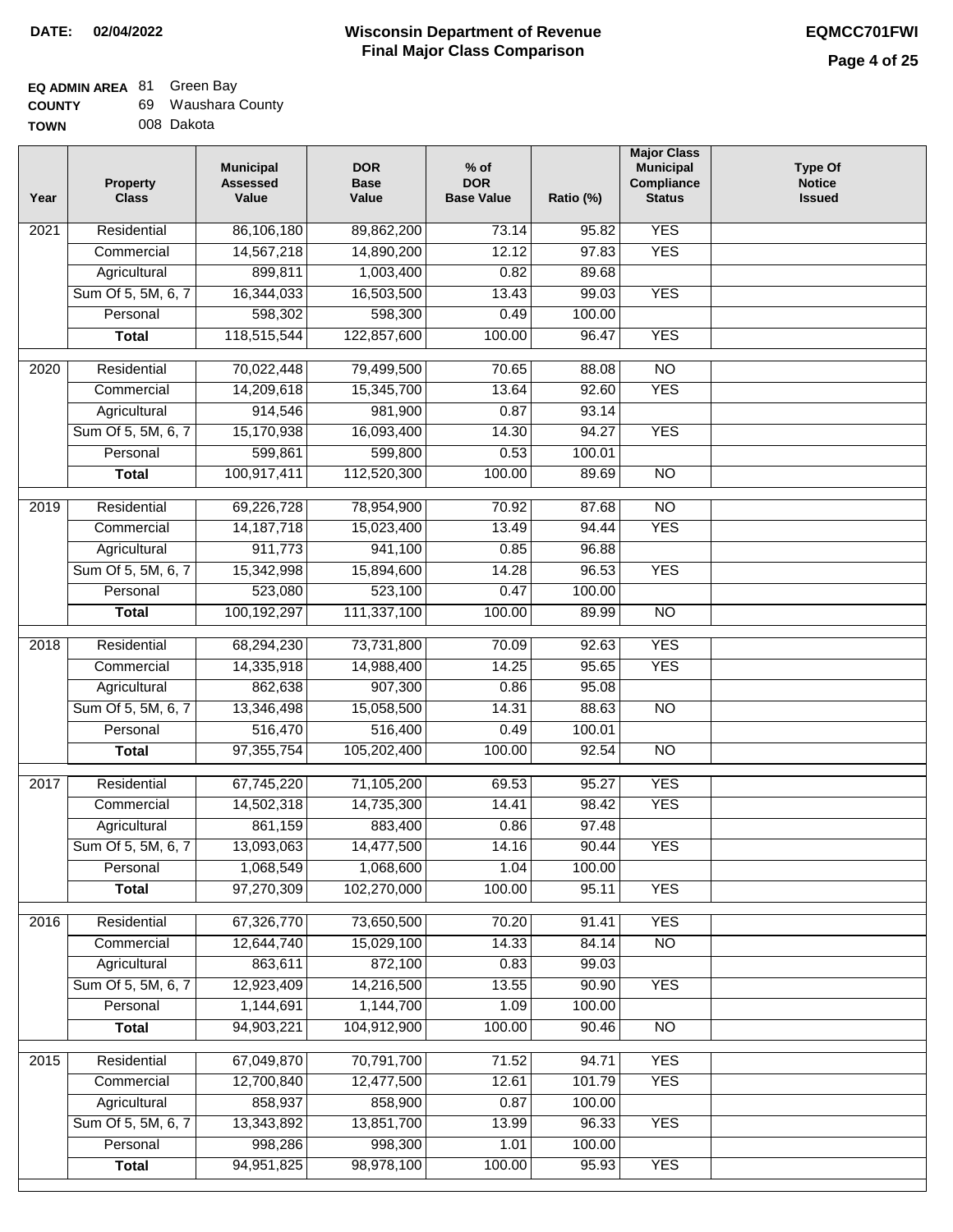# **EQ ADMIN AREA** 81 Green Bay

| <b>COUNTY</b> | 69 Waushara County |
|---------------|--------------------|
|---------------|--------------------|

**TOWN** 010 Deerfield

| Year              | <b>Property</b><br><b>Class</b> | <b>Municipal</b><br><b>Assessed</b><br>Value | <b>DOR</b><br><b>Base</b><br>Value | $%$ of<br><b>DOR</b><br><b>Base Value</b> | Ratio (%) | <b>Major Class</b><br><b>Municipal</b><br>Compliance<br><b>Status</b> | <b>Type Of</b><br><b>Notice</b><br><b>Issued</b> |
|-------------------|---------------------------------|----------------------------------------------|------------------------------------|-------------------------------------------|-----------|-----------------------------------------------------------------------|--------------------------------------------------|
| $\overline{202}1$ | Residential                     | 81,689,500                                   | 99,788,000                         | 83.77                                     | 81.86     | <b>NO</b>                                                             |                                                  |
|                   | Commercial                      | 1,011,400                                    | 865,800                            | 0.73                                      | 116.82    |                                                                       |                                                  |
|                   | Agricultural                    | 1,715,300                                    | 1,994,100                          | 1.67                                      | 86.02     |                                                                       |                                                  |
|                   | Sum Of 5, 5M, 6, 7              | 14,408,900                                   | 16,314,900                         | 13.70                                     | 88.32     | $\overline{NO}$                                                       |                                                  |
|                   | Personal                        | 135,200                                      | 157,200                            | 0.13                                      | 86.01     |                                                                       |                                                  |
|                   | <b>Total</b>                    | 98,960,300                                   | 119,120,000                        | 100.00                                    | 83.08     | $\overline{NO}$                                                       |                                                  |
| $\overline{2020}$ | Residential                     | 81,494,500                                   | 90,426,900                         | 83.35                                     | 90.12     | <b>YES</b>                                                            |                                                  |
|                   | Commercial                      | 1,001,400                                    | 898,300                            | 0.83                                      | 111.48    |                                                                       |                                                  |
|                   | Agricultural                    | 1,696,700                                    | 1,915,200                          | 1.77                                      | 88.59     |                                                                       |                                                  |
|                   | Sum Of 5, 5M, 6, 7              | 14,227,800                                   | 15,122,500                         | 13.94                                     | 94.08     | <b>YES</b>                                                            |                                                  |
|                   | Personal                        | 120,900                                      | 131,500                            | 0.12                                      | 91.94     |                                                                       |                                                  |
|                   | <b>Total</b>                    | 98,541,300                                   | 108,494,400                        | 100.00                                    | 90.83     | <b>YES</b>                                                            |                                                  |
| 2019              | Residential                     | 80,872,800                                   | 86,298,400                         | 83.14                                     | 93.71     | <b>YES</b>                                                            |                                                  |
|                   | Commercial                      | 1,001,400                                    | 898,300                            | 0.87                                      | 111.48    |                                                                       |                                                  |
|                   | Agricultural                    | 1,766,400                                    | 1,838,100                          | 1.77                                      | 96.10     |                                                                       |                                                  |
|                   | Sum Of 5, 5M, 6, 7              | 13,928,600                                   | 14,581,200                         | 14.05                                     | 95.52     | <b>YES</b>                                                            |                                                  |
|                   | Personal                        | 172,200                                      | 179,300                            | 0.17                                      | 96.04     |                                                                       |                                                  |
|                   | <b>Total</b>                    | 97,741,400                                   | 103,795,300                        | 100.00                                    | 94.17     | <b>YES</b>                                                            |                                                  |
| 2018              | Residential                     | 80,798,500                                   | 87,616,200                         | 84.19                                     | 92.22     | <b>YES</b>                                                            |                                                  |
|                   | Commercial                      | 1,001,400                                    | 898,300                            | 0.86                                      | 111.48    |                                                                       |                                                  |
|                   | Agricultural                    | 1,749,100                                    | 1,783,900                          | 1.71                                      | 98.05     |                                                                       |                                                  |
|                   | Sum Of 5, 5M, 6, 7              | 13,828,000                                   | 13,597,200                         | 13.07                                     | 101.70    | <b>YES</b>                                                            |                                                  |
|                   | Personal                        | 166,700                                      | 170,100                            | 0.16                                      | 98.00     |                                                                       |                                                  |
|                   | <b>Total</b>                    | 97,543,700                                   | 104,065,700                        | 100.00                                    | 93.73     | <b>YES</b>                                                            |                                                  |
| 2017              | Residential                     | 80,550,700                                   | 80,812,600                         | 83.84                                     | 99.68     | <b>YES</b>                                                            |                                                  |
|                   | Commercial                      | 1,085,400                                    | 960,200                            | 1.00                                      | 113.04    |                                                                       |                                                  |
|                   | Agricultural                    | 1,790,700                                    | 1,756,900                          | 1.82                                      | 101.92    |                                                                       |                                                  |
|                   | Sum Of 5, 5M, 6, 7              | 13,643,900                                   | 12,668,400                         | 13.14                                     | 107.70    | <b>YES</b>                                                            |                                                  |
|                   | Personal                        | 191,100                                      | 187,400                            | 0.19                                      | 101.97    |                                                                       |                                                  |
|                   | <b>Total</b>                    | 97,261,800                                   | 96,385,500                         | 100.00                                    | 100.91    | <b>YES</b>                                                            |                                                  |
|                   |                                 |                                              |                                    |                                           |           |                                                                       |                                                  |
| 2016              | Residential                     | 80,560,300                                   | 74,007,300                         | 82.26                                     | 108.85    | <b>YES</b>                                                            |                                                  |
|                   | Commercial                      | 1,108,200                                    | 957,300                            | 1.06                                      | 115.76    |                                                                       |                                                  |
|                   | Agricultural                    | 1,766,000                                    | 1,730,500                          | 1.92                                      | 102.05    |                                                                       |                                                  |
|                   | Sum Of 5, 5M, 6, 7              | 13,855,400                                   | 13,099,500                         | 14.56                                     | 105.77    | <b>YES</b>                                                            |                                                  |
|                   | Personal                        | 171,000                                      | 167,700                            | 0.19                                      | 101.97    |                                                                       |                                                  |
|                   | <b>Total</b>                    | 97,460,900                                   | 89,962,300                         | 100.00                                    | 108.34    | <b>YES</b>                                                            |                                                  |
| 2015              | Residential                     | 79,937,500                                   | 74,986,200                         | 83.62                                     | 106.60    | <b>YES</b>                                                            |                                                  |
|                   | Commercial                      | 723,500                                      | 646,100                            | 0.72                                      | 111.98    |                                                                       |                                                  |
|                   | Agricultural                    | 1,883,400                                    | 1,712,300                          | 1.91                                      | 109.99    |                                                                       |                                                  |
|                   | Sum Of 5, 5M, 6, 7              | 13,520,200                                   | 12,139,700                         | 13.54                                     | 111.37    | <b>NO</b>                                                             |                                                  |
|                   | Personal                        | 205,400                                      | 186,700                            | 0.21                                      | 110.02    |                                                                       |                                                  |
|                   | <b>Total</b>                    | 96,270,000                                   | 89,671,000                         | 100.00                                    | 107.36    | NO                                                                    |                                                  |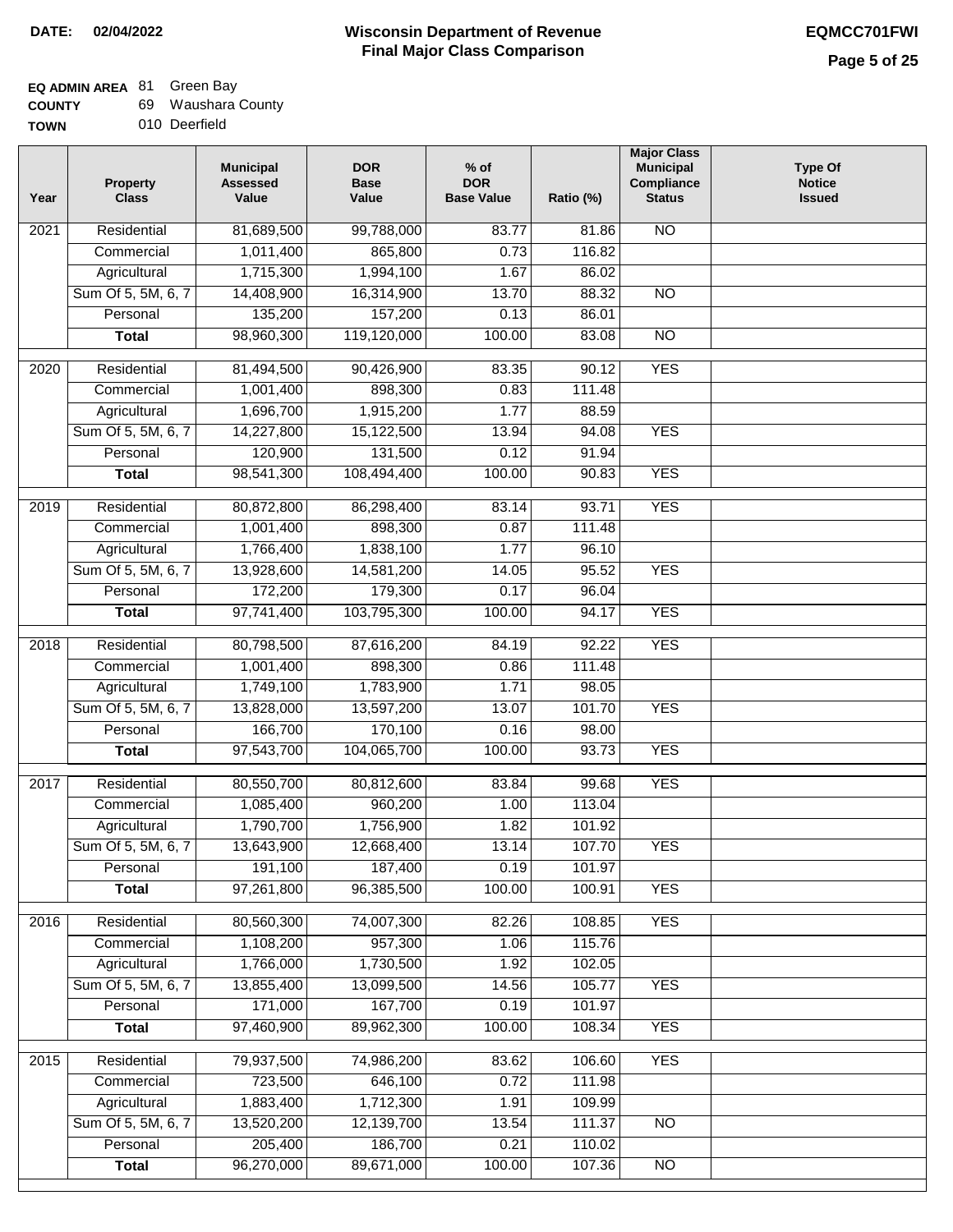# **EQ ADMIN AREA** 81 Green Bay

| <b>COUNTY</b> |  | 69 Waushara County |  |
|---------------|--|--------------------|--|
|---------------|--|--------------------|--|

**TOWN** 012 Hancock

| Year | <b>Property</b><br><b>Class</b> | <b>Municipal</b><br><b>Assessed</b><br>Value | <b>DOR</b><br><b>Base</b><br>Value | $%$ of<br><b>DOR</b><br><b>Base Value</b> | Ratio (%) | <b>Major Class</b><br><b>Municipal</b><br>Compliance<br><b>Status</b> | <b>Type Of</b><br><b>Notice</b><br><b>Issued</b> |
|------|---------------------------------|----------------------------------------------|------------------------------------|-------------------------------------------|-----------|-----------------------------------------------------------------------|--------------------------------------------------|
| 2021 | Residential                     | 55,700,700                                   | 63,170,600                         | 74.51                                     | 88.18     | N <sub>O</sub>                                                        |                                                  |
|      | Commercial                      | 2,836,500                                    | 2,614,200                          | 3.08                                      | 108.50    |                                                                       |                                                  |
|      | Agricultural                    | 1,688,800                                    | 1,794,100                          | 2.12                                      | 94.13     |                                                                       |                                                  |
|      | Sum Of 5, 5M, 6, 7              | 15,784,600                                   | 17,047,900                         | 20.11                                     | 92.59     | <b>YES</b>                                                            |                                                  |
|      | Personal                        | 151,400                                      | 159,400                            | 0.19                                      | 94.98     |                                                                       |                                                  |
|      | <b>Total</b>                    | 76,162,000                                   | 84,786,200                         | 100.00                                    | 89.83     | $\overline{NO}$                                                       |                                                  |
| 2020 | Residential                     | 55,112,600                                   | 59,026,400                         | 73.98                                     | 93.37     | <b>YES</b>                                                            |                                                  |
|      | Commercial                      | 2,807,300                                    | 2,691,100                          | 3.37                                      | 104.32    |                                                                       |                                                  |
|      | Agricultural                    | 1,641,600                                    | 1,727,800                          | 2.17                                      | 95.01     |                                                                       |                                                  |
|      | Sum Of 5, 5M, 6, 7              | 15,712,000                                   | 16,169,000                         | 20.27                                     | 97.17     | <b>YES</b>                                                            |                                                  |
|      | Personal                        | 158,999                                      | 167,400                            | 0.21                                      | 94.98     |                                                                       |                                                  |
|      | <b>Total</b>                    | 75,432,499                                   | 79,781,700                         | 100.00                                    | 94.55     | <b>YES</b>                                                            |                                                  |
|      |                                 |                                              |                                    |                                           |           |                                                                       |                                                  |
| 2019 | Residential                     | 54,570,000                                   | 59,041,300                         | 74.99                                     | 92.43     | <b>YES</b>                                                            |                                                  |
|      | Commercial                      | 2,806,700                                    | 2,692,600                          | 3.42                                      | 104.24    |                                                                       |                                                  |
|      | Agricultural                    | 1,647,200                                    | 1,646,200                          | 2.09                                      | 100.06    |                                                                       |                                                  |
|      | Sum Of 5, 5M, 6, 7              | 15,823,200                                   | 15,222,400                         | 19.33                                     | 103.95    | <b>YES</b>                                                            |                                                  |
|      | Personal                        | 129,600                                      | 129,600                            | 0.16                                      | 100.00    |                                                                       |                                                  |
|      | <b>Total</b>                    | 74,976,700                                   | 78,732,100                         | 100.00                                    | 95.23     | <b>YES</b>                                                            |                                                  |
| 2018 | Residential                     | 52,288,600                                   | 55,308,100                         | 74.75                                     | 94.54     | <b>YES</b>                                                            |                                                  |
|      | Commercial                      | 2,501,700                                    | 2,627,400                          | 3.55                                      | 95.22     |                                                                       |                                                  |
|      | Agricultural                    | 1,577,100                                    | 1,607,700                          | 2.17                                      | 98.10     |                                                                       |                                                  |
|      | Sum Of 5, 5M, 6, 7              | 13,739,800                                   | 14,312,700                         | 19.34                                     | 96.00     | <b>YES</b>                                                            |                                                  |
|      | Personal                        | 130,600                                      | 133,200                            | 0.18                                      | 98.05     |                                                                       |                                                  |
|      | <b>Total</b>                    | 70,237,800                                   | 73,989,100                         | 100.00                                    | 94.93     | <b>YES</b>                                                            |                                                  |
| 2017 | Residential                     | 52,062,000                                   | 52,960,700                         | 74.65                                     | 98.30     | <b>YES</b>                                                            |                                                  |
|      | Commercial                      | 2,228,100                                    | 2,264,800                          | 3.19                                      | 98.38     |                                                                       |                                                  |
|      | Agricultural                    | 1,554,000                                    | 1,568,100                          | 2.21                                      | 99.10     |                                                                       |                                                  |
|      | Sum Of 5, 5M, 6, 7              | 13,781,200                                   | 14,072,500                         | 19.83                                     | 97.93     | YES                                                                   |                                                  |
|      | Personal                        | 83,800                                       | 83,800                             | 0.12                                      | 100.00    |                                                                       |                                                  |
|      | <b>Total</b>                    | 69,709,100                                   | 70,949,900                         | 100.00                                    | 98.25     | <b>YES</b>                                                            |                                                  |
| 2016 | Residential                     | 51,621,700                                   | 51,029,900                         | 73.19                                     | 101.16    | <b>YES</b>                                                            |                                                  |
|      | Commercial                      | 2,216,600                                    | 2,253,900                          | 3.23                                      | 98.35     |                                                                       |                                                  |
|      | Agricultural                    | 1,541,800                                    | 1,539,400                          | 2.21                                      | 100.16    |                                                                       |                                                  |
|      | Sum Of 5, 5M, 6, 7              | 13,923,700                                   | 14,811,500                         | 21.24                                     | 94.01     | <b>YES</b>                                                            |                                                  |
|      | Personal                        | 90,800                                       | 90,800                             | 0.13                                      | 100.00    |                                                                       |                                                  |
|      | <b>Total</b>                    | 69,394,600                                   | 69,725,500                         | 100.00                                    | 99.53     | <b>YES</b>                                                            |                                                  |
| 2015 | Residential                     | 51,964,100                                   | 52,998,700                         | 75.65                                     | 98.05     | <b>YES</b>                                                            |                                                  |
|      | Commercial                      | 1,669,000                                    | 1,919,000                          | 2.74                                      | 86.97     |                                                                       |                                                  |
|      | Agricultural                    | 1,478,000                                    | 1,508,900                          | 2.15                                      | 97.95     |                                                                       |                                                  |
|      | Sum Of 5, 5M, 6, 7              | 13,041,800                                   | 13,571,900                         | 19.37                                     | 96.09     | <b>YES</b>                                                            |                                                  |
|      | Personal                        | 61,500                                       | 62,700                             | 0.09                                      | 98.09     |                                                                       |                                                  |
|      | <b>Total</b>                    | 68,214,400                                   | 70,061,200                         | 100.00                                    | 97.36     | <b>YES</b>                                                            |                                                  |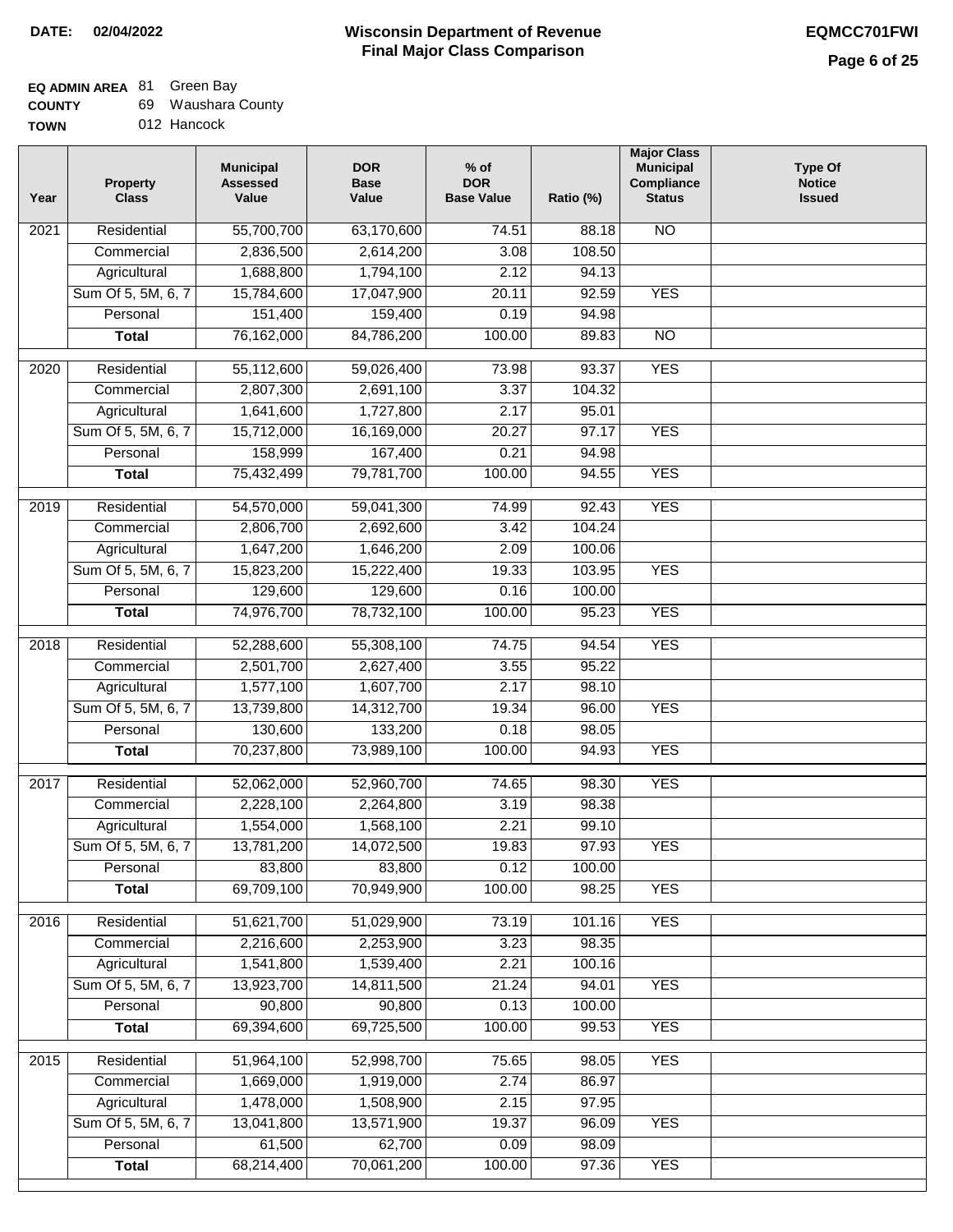#### **EQ ADMIN AREA** 81 Green Bay

| <b>COUNTY</b> | 69 Waushara County |
|---------------|--------------------|
|               |                    |

**TOWN** 014 Leon

| Residential<br>N <sub>O</sub><br>2021<br>156,944,000<br>174,931,000<br>85.23<br>89.72<br>94.75<br>1,129,400<br>0.58<br>Commercial<br>1,192,000<br>838,500<br>923,800<br>Agricultural<br>0.45<br>90.77<br>Sum Of 5, 5M, 6, 7<br>26,073,900<br>27,475,800<br><b>YES</b><br>13.39<br>94.90<br>658,900<br>724,100<br>Personal<br>0.35<br>91.00<br>205,246,700<br>185,644,700<br>100.00<br>90.45<br>$\overline{NO}$<br><b>Total</b><br><b>YES</b><br>2020<br>Residential<br>155,501,700<br>166,561,500<br>84.87<br>93.36<br>1,128,800<br>1,241,200<br>0.63<br>90.94<br>Commercial<br>848,700<br>894,500<br>0.46<br>94.88<br>Agricultural<br>Sum Of 5, 5M, 6, 7<br>25,594,400<br>26,959,500<br>13.74<br>94.94<br><b>YES</b><br>95.01<br>Personal<br>568,900<br>598,800<br>0.31<br>183,642,500<br><b>YES</b><br>196,255,500<br>100.00<br>93.57<br><b>Total</b><br>2019<br>Residential<br>154,418,400<br>155,958,500<br>84.42<br>99.01<br><b>YES</b><br>93.60<br>Commercial<br>1,127,900<br>1,205,000<br>0.65<br>843,200<br>860,900<br>0.47<br>97.94<br>Agricultural<br>Sum Of 5, 5M, 6, 7<br>25,527,100<br>26,160,900<br>97.58<br><b>YES</b><br>14.16<br>558,400<br>Personal<br>547,200<br>0.30<br>97.99<br>184,743,700<br>100.00<br>98.77<br><b>YES</b><br>182,463,800<br><b>Total</b><br><b>YES</b><br>2018<br>Residential<br>154,191,400<br>152,406,700<br>101.17<br>84.78<br>95.00<br>Commercial<br>1,144,700<br>1,205,000<br>0.67<br>839,200<br>837,700<br>100.18<br>Agricultural<br>0.47<br>Sum Of 5, 5M, 6, 7<br>25,134,100<br>24,778,000<br>13.78<br>101.44<br><b>YES</b><br>549,700<br>549,700<br>Personal<br>0.31<br>100.00<br>181,859,100<br>179,777,100<br>100.00<br>101.16<br><b>YES</b><br><b>Total</b><br><b>YES</b><br>$\overline{2017}$<br>Residential<br>144,313,600<br>106.37<br>153,510,200<br>84.92<br>1,147,300<br>1,147,700<br>0.68<br>Commercial<br>99.97<br>818,800<br>107.95<br>883,900<br>0.48<br>Agricultural<br>13.58<br>Sum Of 5, 5M, 6, 7<br>24,744,700<br>23,084,500<br>107.19<br><b>YES</b><br>619,200<br>573,300<br>0.34<br>Personal<br>108.01<br>180,905,300<br>169,937,900<br>100.00<br>106.45<br><b>YES</b><br><b>Total</b><br>Residential<br>153,691,400<br>145,573,200<br>85.24<br>105.58<br><b>YES</b><br>2016<br>Commercial<br>1,150,000<br>1,147,700<br>0.67<br>100.20<br>847,800<br>808,300<br>104.89<br>Agricultural<br>0.47<br>Sum Of 5, 5M, 6, 7<br>24,886,300<br>22,737,900<br><b>YES</b><br>13.31<br>109.45<br>Personal<br>547,600<br>521,500<br>0.31<br>105.00<br><b>YES</b><br>181,123,100<br>170,788,600<br>100.00<br>106.05<br><b>Total</b><br>Residential<br>153,087,100<br>136,621,600<br>N <sub>O</sub><br>2015<br>83.54<br>112.05<br>1,150,000<br>0.93<br>Commercial<br>1,512,900<br>76.01<br>870,600<br>799,000<br>108.96<br>Agricultural<br>0.49<br>Sum Of 5, 5M, 6, 7<br>24,913,300<br>24,084,200<br><b>YES</b><br>14.73<br>103.44<br>560,800<br>514,400<br>Personal<br>109.02<br>0.31<br>180,581,800<br>163,532,100<br><b>Total</b><br>100.00<br>110.43<br>N <sub>O</sub> | Year | <b>Property</b><br><b>Class</b> | <b>Municipal</b><br><b>Assessed</b><br>Value | <b>DOR</b><br><b>Base</b><br>Value | % of<br><b>DOR</b><br><b>Base Value</b> | Ratio (%) | <b>Major Class</b><br><b>Municipal</b><br>Compliance<br><b>Status</b> | <b>Type Of</b><br><b>Notice</b><br><b>Issued</b> |
|--------------------------------------------------------------------------------------------------------------------------------------------------------------------------------------------------------------------------------------------------------------------------------------------------------------------------------------------------------------------------------------------------------------------------------------------------------------------------------------------------------------------------------------------------------------------------------------------------------------------------------------------------------------------------------------------------------------------------------------------------------------------------------------------------------------------------------------------------------------------------------------------------------------------------------------------------------------------------------------------------------------------------------------------------------------------------------------------------------------------------------------------------------------------------------------------------------------------------------------------------------------------------------------------------------------------------------------------------------------------------------------------------------------------------------------------------------------------------------------------------------------------------------------------------------------------------------------------------------------------------------------------------------------------------------------------------------------------------------------------------------------------------------------------------------------------------------------------------------------------------------------------------------------------------------------------------------------------------------------------------------------------------------------------------------------------------------------------------------------------------------------------------------------------------------------------------------------------------------------------------------------------------------------------------------------------------------------------------------------------------------------------------------------------------------------------------------------------------------------------------------------------------------------------------------------------------------------------------------------------------------------------------------------------------------------------------------------------------------------------------------------------------------------------------------------------------------------------------------------------------------------------------------------------------------------------------------------------------------------------------------------------------------|------|---------------------------------|----------------------------------------------|------------------------------------|-----------------------------------------|-----------|-----------------------------------------------------------------------|--------------------------------------------------|
|                                                                                                                                                                                                                                                                                                                                                                                                                                                                                                                                                                                                                                                                                                                                                                                                                                                                                                                                                                                                                                                                                                                                                                                                                                                                                                                                                                                                                                                                                                                                                                                                                                                                                                                                                                                                                                                                                                                                                                                                                                                                                                                                                                                                                                                                                                                                                                                                                                                                                                                                                                                                                                                                                                                                                                                                                                                                                                                                                                                                                                |      |                                 |                                              |                                    |                                         |           |                                                                       |                                                  |
|                                                                                                                                                                                                                                                                                                                                                                                                                                                                                                                                                                                                                                                                                                                                                                                                                                                                                                                                                                                                                                                                                                                                                                                                                                                                                                                                                                                                                                                                                                                                                                                                                                                                                                                                                                                                                                                                                                                                                                                                                                                                                                                                                                                                                                                                                                                                                                                                                                                                                                                                                                                                                                                                                                                                                                                                                                                                                                                                                                                                                                |      |                                 |                                              |                                    |                                         |           |                                                                       |                                                  |
|                                                                                                                                                                                                                                                                                                                                                                                                                                                                                                                                                                                                                                                                                                                                                                                                                                                                                                                                                                                                                                                                                                                                                                                                                                                                                                                                                                                                                                                                                                                                                                                                                                                                                                                                                                                                                                                                                                                                                                                                                                                                                                                                                                                                                                                                                                                                                                                                                                                                                                                                                                                                                                                                                                                                                                                                                                                                                                                                                                                                                                |      |                                 |                                              |                                    |                                         |           |                                                                       |                                                  |
|                                                                                                                                                                                                                                                                                                                                                                                                                                                                                                                                                                                                                                                                                                                                                                                                                                                                                                                                                                                                                                                                                                                                                                                                                                                                                                                                                                                                                                                                                                                                                                                                                                                                                                                                                                                                                                                                                                                                                                                                                                                                                                                                                                                                                                                                                                                                                                                                                                                                                                                                                                                                                                                                                                                                                                                                                                                                                                                                                                                                                                |      |                                 |                                              |                                    |                                         |           |                                                                       |                                                  |
|                                                                                                                                                                                                                                                                                                                                                                                                                                                                                                                                                                                                                                                                                                                                                                                                                                                                                                                                                                                                                                                                                                                                                                                                                                                                                                                                                                                                                                                                                                                                                                                                                                                                                                                                                                                                                                                                                                                                                                                                                                                                                                                                                                                                                                                                                                                                                                                                                                                                                                                                                                                                                                                                                                                                                                                                                                                                                                                                                                                                                                |      |                                 |                                              |                                    |                                         |           |                                                                       |                                                  |
|                                                                                                                                                                                                                                                                                                                                                                                                                                                                                                                                                                                                                                                                                                                                                                                                                                                                                                                                                                                                                                                                                                                                                                                                                                                                                                                                                                                                                                                                                                                                                                                                                                                                                                                                                                                                                                                                                                                                                                                                                                                                                                                                                                                                                                                                                                                                                                                                                                                                                                                                                                                                                                                                                                                                                                                                                                                                                                                                                                                                                                |      |                                 |                                              |                                    |                                         |           |                                                                       |                                                  |
|                                                                                                                                                                                                                                                                                                                                                                                                                                                                                                                                                                                                                                                                                                                                                                                                                                                                                                                                                                                                                                                                                                                                                                                                                                                                                                                                                                                                                                                                                                                                                                                                                                                                                                                                                                                                                                                                                                                                                                                                                                                                                                                                                                                                                                                                                                                                                                                                                                                                                                                                                                                                                                                                                                                                                                                                                                                                                                                                                                                                                                |      |                                 |                                              |                                    |                                         |           |                                                                       |                                                  |
|                                                                                                                                                                                                                                                                                                                                                                                                                                                                                                                                                                                                                                                                                                                                                                                                                                                                                                                                                                                                                                                                                                                                                                                                                                                                                                                                                                                                                                                                                                                                                                                                                                                                                                                                                                                                                                                                                                                                                                                                                                                                                                                                                                                                                                                                                                                                                                                                                                                                                                                                                                                                                                                                                                                                                                                                                                                                                                                                                                                                                                |      |                                 |                                              |                                    |                                         |           |                                                                       |                                                  |
|                                                                                                                                                                                                                                                                                                                                                                                                                                                                                                                                                                                                                                                                                                                                                                                                                                                                                                                                                                                                                                                                                                                                                                                                                                                                                                                                                                                                                                                                                                                                                                                                                                                                                                                                                                                                                                                                                                                                                                                                                                                                                                                                                                                                                                                                                                                                                                                                                                                                                                                                                                                                                                                                                                                                                                                                                                                                                                                                                                                                                                |      |                                 |                                              |                                    |                                         |           |                                                                       |                                                  |
|                                                                                                                                                                                                                                                                                                                                                                                                                                                                                                                                                                                                                                                                                                                                                                                                                                                                                                                                                                                                                                                                                                                                                                                                                                                                                                                                                                                                                                                                                                                                                                                                                                                                                                                                                                                                                                                                                                                                                                                                                                                                                                                                                                                                                                                                                                                                                                                                                                                                                                                                                                                                                                                                                                                                                                                                                                                                                                                                                                                                                                |      |                                 |                                              |                                    |                                         |           |                                                                       |                                                  |
|                                                                                                                                                                                                                                                                                                                                                                                                                                                                                                                                                                                                                                                                                                                                                                                                                                                                                                                                                                                                                                                                                                                                                                                                                                                                                                                                                                                                                                                                                                                                                                                                                                                                                                                                                                                                                                                                                                                                                                                                                                                                                                                                                                                                                                                                                                                                                                                                                                                                                                                                                                                                                                                                                                                                                                                                                                                                                                                                                                                                                                |      |                                 |                                              |                                    |                                         |           |                                                                       |                                                  |
|                                                                                                                                                                                                                                                                                                                                                                                                                                                                                                                                                                                                                                                                                                                                                                                                                                                                                                                                                                                                                                                                                                                                                                                                                                                                                                                                                                                                                                                                                                                                                                                                                                                                                                                                                                                                                                                                                                                                                                                                                                                                                                                                                                                                                                                                                                                                                                                                                                                                                                                                                                                                                                                                                                                                                                                                                                                                                                                                                                                                                                |      |                                 |                                              |                                    |                                         |           |                                                                       |                                                  |
|                                                                                                                                                                                                                                                                                                                                                                                                                                                                                                                                                                                                                                                                                                                                                                                                                                                                                                                                                                                                                                                                                                                                                                                                                                                                                                                                                                                                                                                                                                                                                                                                                                                                                                                                                                                                                                                                                                                                                                                                                                                                                                                                                                                                                                                                                                                                                                                                                                                                                                                                                                                                                                                                                                                                                                                                                                                                                                                                                                                                                                |      |                                 |                                              |                                    |                                         |           |                                                                       |                                                  |
|                                                                                                                                                                                                                                                                                                                                                                                                                                                                                                                                                                                                                                                                                                                                                                                                                                                                                                                                                                                                                                                                                                                                                                                                                                                                                                                                                                                                                                                                                                                                                                                                                                                                                                                                                                                                                                                                                                                                                                                                                                                                                                                                                                                                                                                                                                                                                                                                                                                                                                                                                                                                                                                                                                                                                                                                                                                                                                                                                                                                                                |      |                                 |                                              |                                    |                                         |           |                                                                       |                                                  |
|                                                                                                                                                                                                                                                                                                                                                                                                                                                                                                                                                                                                                                                                                                                                                                                                                                                                                                                                                                                                                                                                                                                                                                                                                                                                                                                                                                                                                                                                                                                                                                                                                                                                                                                                                                                                                                                                                                                                                                                                                                                                                                                                                                                                                                                                                                                                                                                                                                                                                                                                                                                                                                                                                                                                                                                                                                                                                                                                                                                                                                |      |                                 |                                              |                                    |                                         |           |                                                                       |                                                  |
|                                                                                                                                                                                                                                                                                                                                                                                                                                                                                                                                                                                                                                                                                                                                                                                                                                                                                                                                                                                                                                                                                                                                                                                                                                                                                                                                                                                                                                                                                                                                                                                                                                                                                                                                                                                                                                                                                                                                                                                                                                                                                                                                                                                                                                                                                                                                                                                                                                                                                                                                                                                                                                                                                                                                                                                                                                                                                                                                                                                                                                |      |                                 |                                              |                                    |                                         |           |                                                                       |                                                  |
|                                                                                                                                                                                                                                                                                                                                                                                                                                                                                                                                                                                                                                                                                                                                                                                                                                                                                                                                                                                                                                                                                                                                                                                                                                                                                                                                                                                                                                                                                                                                                                                                                                                                                                                                                                                                                                                                                                                                                                                                                                                                                                                                                                                                                                                                                                                                                                                                                                                                                                                                                                                                                                                                                                                                                                                                                                                                                                                                                                                                                                |      |                                 |                                              |                                    |                                         |           |                                                                       |                                                  |
|                                                                                                                                                                                                                                                                                                                                                                                                                                                                                                                                                                                                                                                                                                                                                                                                                                                                                                                                                                                                                                                                                                                                                                                                                                                                                                                                                                                                                                                                                                                                                                                                                                                                                                                                                                                                                                                                                                                                                                                                                                                                                                                                                                                                                                                                                                                                                                                                                                                                                                                                                                                                                                                                                                                                                                                                                                                                                                                                                                                                                                |      |                                 |                                              |                                    |                                         |           |                                                                       |                                                  |
|                                                                                                                                                                                                                                                                                                                                                                                                                                                                                                                                                                                                                                                                                                                                                                                                                                                                                                                                                                                                                                                                                                                                                                                                                                                                                                                                                                                                                                                                                                                                                                                                                                                                                                                                                                                                                                                                                                                                                                                                                                                                                                                                                                                                                                                                                                                                                                                                                                                                                                                                                                                                                                                                                                                                                                                                                                                                                                                                                                                                                                |      |                                 |                                              |                                    |                                         |           |                                                                       |                                                  |
|                                                                                                                                                                                                                                                                                                                                                                                                                                                                                                                                                                                                                                                                                                                                                                                                                                                                                                                                                                                                                                                                                                                                                                                                                                                                                                                                                                                                                                                                                                                                                                                                                                                                                                                                                                                                                                                                                                                                                                                                                                                                                                                                                                                                                                                                                                                                                                                                                                                                                                                                                                                                                                                                                                                                                                                                                                                                                                                                                                                                                                |      |                                 |                                              |                                    |                                         |           |                                                                       |                                                  |
|                                                                                                                                                                                                                                                                                                                                                                                                                                                                                                                                                                                                                                                                                                                                                                                                                                                                                                                                                                                                                                                                                                                                                                                                                                                                                                                                                                                                                                                                                                                                                                                                                                                                                                                                                                                                                                                                                                                                                                                                                                                                                                                                                                                                                                                                                                                                                                                                                                                                                                                                                                                                                                                                                                                                                                                                                                                                                                                                                                                                                                |      |                                 |                                              |                                    |                                         |           |                                                                       |                                                  |
|                                                                                                                                                                                                                                                                                                                                                                                                                                                                                                                                                                                                                                                                                                                                                                                                                                                                                                                                                                                                                                                                                                                                                                                                                                                                                                                                                                                                                                                                                                                                                                                                                                                                                                                                                                                                                                                                                                                                                                                                                                                                                                                                                                                                                                                                                                                                                                                                                                                                                                                                                                                                                                                                                                                                                                                                                                                                                                                                                                                                                                |      |                                 |                                              |                                    |                                         |           |                                                                       |                                                  |
|                                                                                                                                                                                                                                                                                                                                                                                                                                                                                                                                                                                                                                                                                                                                                                                                                                                                                                                                                                                                                                                                                                                                                                                                                                                                                                                                                                                                                                                                                                                                                                                                                                                                                                                                                                                                                                                                                                                                                                                                                                                                                                                                                                                                                                                                                                                                                                                                                                                                                                                                                                                                                                                                                                                                                                                                                                                                                                                                                                                                                                |      |                                 |                                              |                                    |                                         |           |                                                                       |                                                  |
|                                                                                                                                                                                                                                                                                                                                                                                                                                                                                                                                                                                                                                                                                                                                                                                                                                                                                                                                                                                                                                                                                                                                                                                                                                                                                                                                                                                                                                                                                                                                                                                                                                                                                                                                                                                                                                                                                                                                                                                                                                                                                                                                                                                                                                                                                                                                                                                                                                                                                                                                                                                                                                                                                                                                                                                                                                                                                                                                                                                                                                |      |                                 |                                              |                                    |                                         |           |                                                                       |                                                  |
|                                                                                                                                                                                                                                                                                                                                                                                                                                                                                                                                                                                                                                                                                                                                                                                                                                                                                                                                                                                                                                                                                                                                                                                                                                                                                                                                                                                                                                                                                                                                                                                                                                                                                                                                                                                                                                                                                                                                                                                                                                                                                                                                                                                                                                                                                                                                                                                                                                                                                                                                                                                                                                                                                                                                                                                                                                                                                                                                                                                                                                |      |                                 |                                              |                                    |                                         |           |                                                                       |                                                  |
|                                                                                                                                                                                                                                                                                                                                                                                                                                                                                                                                                                                                                                                                                                                                                                                                                                                                                                                                                                                                                                                                                                                                                                                                                                                                                                                                                                                                                                                                                                                                                                                                                                                                                                                                                                                                                                                                                                                                                                                                                                                                                                                                                                                                                                                                                                                                                                                                                                                                                                                                                                                                                                                                                                                                                                                                                                                                                                                                                                                                                                |      |                                 |                                              |                                    |                                         |           |                                                                       |                                                  |
|                                                                                                                                                                                                                                                                                                                                                                                                                                                                                                                                                                                                                                                                                                                                                                                                                                                                                                                                                                                                                                                                                                                                                                                                                                                                                                                                                                                                                                                                                                                                                                                                                                                                                                                                                                                                                                                                                                                                                                                                                                                                                                                                                                                                                                                                                                                                                                                                                                                                                                                                                                                                                                                                                                                                                                                                                                                                                                                                                                                                                                |      |                                 |                                              |                                    |                                         |           |                                                                       |                                                  |
|                                                                                                                                                                                                                                                                                                                                                                                                                                                                                                                                                                                                                                                                                                                                                                                                                                                                                                                                                                                                                                                                                                                                                                                                                                                                                                                                                                                                                                                                                                                                                                                                                                                                                                                                                                                                                                                                                                                                                                                                                                                                                                                                                                                                                                                                                                                                                                                                                                                                                                                                                                                                                                                                                                                                                                                                                                                                                                                                                                                                                                |      |                                 |                                              |                                    |                                         |           |                                                                       |                                                  |
|                                                                                                                                                                                                                                                                                                                                                                                                                                                                                                                                                                                                                                                                                                                                                                                                                                                                                                                                                                                                                                                                                                                                                                                                                                                                                                                                                                                                                                                                                                                                                                                                                                                                                                                                                                                                                                                                                                                                                                                                                                                                                                                                                                                                                                                                                                                                                                                                                                                                                                                                                                                                                                                                                                                                                                                                                                                                                                                                                                                                                                |      |                                 |                                              |                                    |                                         |           |                                                                       |                                                  |
|                                                                                                                                                                                                                                                                                                                                                                                                                                                                                                                                                                                                                                                                                                                                                                                                                                                                                                                                                                                                                                                                                                                                                                                                                                                                                                                                                                                                                                                                                                                                                                                                                                                                                                                                                                                                                                                                                                                                                                                                                                                                                                                                                                                                                                                                                                                                                                                                                                                                                                                                                                                                                                                                                                                                                                                                                                                                                                                                                                                                                                |      |                                 |                                              |                                    |                                         |           |                                                                       |                                                  |
|                                                                                                                                                                                                                                                                                                                                                                                                                                                                                                                                                                                                                                                                                                                                                                                                                                                                                                                                                                                                                                                                                                                                                                                                                                                                                                                                                                                                                                                                                                                                                                                                                                                                                                                                                                                                                                                                                                                                                                                                                                                                                                                                                                                                                                                                                                                                                                                                                                                                                                                                                                                                                                                                                                                                                                                                                                                                                                                                                                                                                                |      |                                 |                                              |                                    |                                         |           |                                                                       |                                                  |
|                                                                                                                                                                                                                                                                                                                                                                                                                                                                                                                                                                                                                                                                                                                                                                                                                                                                                                                                                                                                                                                                                                                                                                                                                                                                                                                                                                                                                                                                                                                                                                                                                                                                                                                                                                                                                                                                                                                                                                                                                                                                                                                                                                                                                                                                                                                                                                                                                                                                                                                                                                                                                                                                                                                                                                                                                                                                                                                                                                                                                                |      |                                 |                                              |                                    |                                         |           |                                                                       |                                                  |
|                                                                                                                                                                                                                                                                                                                                                                                                                                                                                                                                                                                                                                                                                                                                                                                                                                                                                                                                                                                                                                                                                                                                                                                                                                                                                                                                                                                                                                                                                                                                                                                                                                                                                                                                                                                                                                                                                                                                                                                                                                                                                                                                                                                                                                                                                                                                                                                                                                                                                                                                                                                                                                                                                                                                                                                                                                                                                                                                                                                                                                |      |                                 |                                              |                                    |                                         |           |                                                                       |                                                  |
|                                                                                                                                                                                                                                                                                                                                                                                                                                                                                                                                                                                                                                                                                                                                                                                                                                                                                                                                                                                                                                                                                                                                                                                                                                                                                                                                                                                                                                                                                                                                                                                                                                                                                                                                                                                                                                                                                                                                                                                                                                                                                                                                                                                                                                                                                                                                                                                                                                                                                                                                                                                                                                                                                                                                                                                                                                                                                                                                                                                                                                |      |                                 |                                              |                                    |                                         |           |                                                                       |                                                  |
|                                                                                                                                                                                                                                                                                                                                                                                                                                                                                                                                                                                                                                                                                                                                                                                                                                                                                                                                                                                                                                                                                                                                                                                                                                                                                                                                                                                                                                                                                                                                                                                                                                                                                                                                                                                                                                                                                                                                                                                                                                                                                                                                                                                                                                                                                                                                                                                                                                                                                                                                                                                                                                                                                                                                                                                                                                                                                                                                                                                                                                |      |                                 |                                              |                                    |                                         |           |                                                                       |                                                  |
|                                                                                                                                                                                                                                                                                                                                                                                                                                                                                                                                                                                                                                                                                                                                                                                                                                                                                                                                                                                                                                                                                                                                                                                                                                                                                                                                                                                                                                                                                                                                                                                                                                                                                                                                                                                                                                                                                                                                                                                                                                                                                                                                                                                                                                                                                                                                                                                                                                                                                                                                                                                                                                                                                                                                                                                                                                                                                                                                                                                                                                |      |                                 |                                              |                                    |                                         |           |                                                                       |                                                  |
|                                                                                                                                                                                                                                                                                                                                                                                                                                                                                                                                                                                                                                                                                                                                                                                                                                                                                                                                                                                                                                                                                                                                                                                                                                                                                                                                                                                                                                                                                                                                                                                                                                                                                                                                                                                                                                                                                                                                                                                                                                                                                                                                                                                                                                                                                                                                                                                                                                                                                                                                                                                                                                                                                                                                                                                                                                                                                                                                                                                                                                |      |                                 |                                              |                                    |                                         |           |                                                                       |                                                  |
|                                                                                                                                                                                                                                                                                                                                                                                                                                                                                                                                                                                                                                                                                                                                                                                                                                                                                                                                                                                                                                                                                                                                                                                                                                                                                                                                                                                                                                                                                                                                                                                                                                                                                                                                                                                                                                                                                                                                                                                                                                                                                                                                                                                                                                                                                                                                                                                                                                                                                                                                                                                                                                                                                                                                                                                                                                                                                                                                                                                                                                |      |                                 |                                              |                                    |                                         |           |                                                                       |                                                  |
|                                                                                                                                                                                                                                                                                                                                                                                                                                                                                                                                                                                                                                                                                                                                                                                                                                                                                                                                                                                                                                                                                                                                                                                                                                                                                                                                                                                                                                                                                                                                                                                                                                                                                                                                                                                                                                                                                                                                                                                                                                                                                                                                                                                                                                                                                                                                                                                                                                                                                                                                                                                                                                                                                                                                                                                                                                                                                                                                                                                                                                |      |                                 |                                              |                                    |                                         |           |                                                                       |                                                  |
|                                                                                                                                                                                                                                                                                                                                                                                                                                                                                                                                                                                                                                                                                                                                                                                                                                                                                                                                                                                                                                                                                                                                                                                                                                                                                                                                                                                                                                                                                                                                                                                                                                                                                                                                                                                                                                                                                                                                                                                                                                                                                                                                                                                                                                                                                                                                                                                                                                                                                                                                                                                                                                                                                                                                                                                                                                                                                                                                                                                                                                |      |                                 |                                              |                                    |                                         |           |                                                                       |                                                  |
|                                                                                                                                                                                                                                                                                                                                                                                                                                                                                                                                                                                                                                                                                                                                                                                                                                                                                                                                                                                                                                                                                                                                                                                                                                                                                                                                                                                                                                                                                                                                                                                                                                                                                                                                                                                                                                                                                                                                                                                                                                                                                                                                                                                                                                                                                                                                                                                                                                                                                                                                                                                                                                                                                                                                                                                                                                                                                                                                                                                                                                |      |                                 |                                              |                                    |                                         |           |                                                                       |                                                  |
|                                                                                                                                                                                                                                                                                                                                                                                                                                                                                                                                                                                                                                                                                                                                                                                                                                                                                                                                                                                                                                                                                                                                                                                                                                                                                                                                                                                                                                                                                                                                                                                                                                                                                                                                                                                                                                                                                                                                                                                                                                                                                                                                                                                                                                                                                                                                                                                                                                                                                                                                                                                                                                                                                                                                                                                                                                                                                                                                                                                                                                |      |                                 |                                              |                                    |                                         |           |                                                                       |                                                  |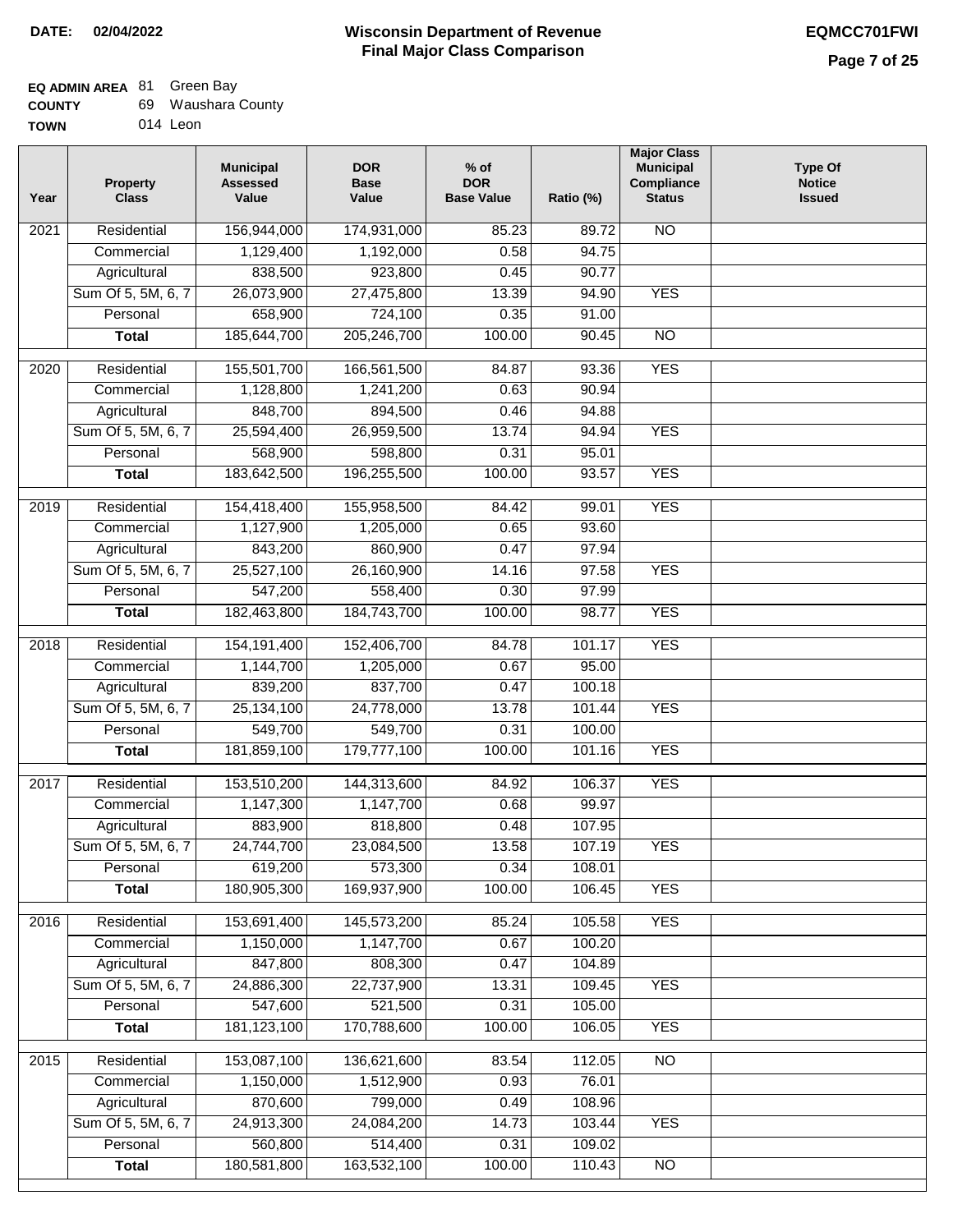# **EQ ADMIN AREA** 81 Green Bay **COUNTY**

| <b>COUNTY</b> | 69. | Waushara County |
|---------------|-----|-----------------|
| <b>TOWN</b>   |     | 016 Marion      |

| Year | <b>Property</b><br><b>Class</b> | <b>Municipal</b><br><b>Assessed</b><br>Value | <b>DOR</b><br><b>Base</b><br>Value | $%$ of<br><b>DOR</b><br><b>Base Value</b> | Ratio (%) | <b>Major Class</b><br><b>Municipal</b><br>Compliance<br><b>Status</b> | <b>Type Of</b><br><b>Notice</b><br><b>Issued</b> |
|------|---------------------------------|----------------------------------------------|------------------------------------|-------------------------------------------|-----------|-----------------------------------------------------------------------|--------------------------------------------------|
| 2021 | Residential                     | 307,573,200                                  | 379,577,100                        | 93.54                                     | 81.03     | <b>NO</b>                                                             |                                                  |
|      | Commercial                      | 6,310,700                                    | 6,401,100                          | 1.58                                      | 98.59     |                                                                       |                                                  |
|      | Agricultural                    | 706,400                                      | 830,200                            | 0.20                                      | 85.09     |                                                                       |                                                  |
|      | Sum Of 5, 5M, 6, 7              | 15,549,300                                   | 18,535,600                         | 4.57                                      | 83.89     |                                                                       |                                                  |
|      | Personal                        | 392,000                                      | 461,200                            | 0.11                                      | 85.00     |                                                                       |                                                  |
|      | <b>Total</b>                    | 330,531,600                                  | 405,805,200                        | 100.00                                    | 81.45     | $\overline{NO}$                                                       |                                                  |
| 2020 | Residential                     | 306,063,500                                  | 363,242,300                        | 93.10                                     | 84.26     | $\overline{3}$                                                        |                                                  |
|      | Commercial                      | 6,216,900                                    | 6,552,800                          | 1.68                                      | 94.87     |                                                                       |                                                  |
|      | Agricultural                    | 797,200                                      | 798,100                            | 0.20                                      | 99.89     |                                                                       |                                                  |
|      | Sum Of 5, 5M, 6, 7              | 15,669,000                                   | 19,027,200                         | 4.88                                      | 82.35     |                                                                       |                                                  |
|      | Personal                        | 461,000                                      | 542,300                            | 0.14                                      | 85.01     |                                                                       |                                                  |
|      | <b>Total</b>                    | 329,207,600                                  | 390, 162, 700                      | 100.00                                    | 84.38     | $\overline{NO}$                                                       |                                                  |
| 2019 | Residential                     | 303,382,500                                  | 336,951,800                        | 92.76                                     | 90.04     | <b>YES</b>                                                            |                                                  |
|      | Commercial                      | 6,184,200                                    | 6,586,900                          | 1.81                                      | 93.89     |                                                                       |                                                  |
|      | Agricultural                    | 697,300                                      | 768,600                            | 0.21                                      | 90.72     |                                                                       |                                                  |
|      | Sum Of 5, 5M, 6, 7              | 15,617,100                                   | 18,418,300                         | 5.07                                      | 84.79     |                                                                       |                                                  |
|      | Personal                        | 479,800                                      | 510,500                            | 0.14                                      | 93.99     |                                                                       |                                                  |
|      | <b>Total</b>                    | 326,360,900                                  | 363,236,100                        | 100.00                                    | 89.85     | <b>YES</b>                                                            |                                                  |
|      |                                 |                                              |                                    |                                           |           |                                                                       |                                                  |
| 2018 | Residential                     | 300,781,800                                  | 318,215,500                        | 92.46                                     | 94.52     | <b>YES</b>                                                            |                                                  |
|      | Commercial                      | 6,201,200                                    | 6,591,200                          | 1.92                                      | 94.08     |                                                                       |                                                  |
|      | Agricultural                    | 697,300                                      | 744,600                            | 0.22                                      | 93.65     |                                                                       |                                                  |
|      | Sum Of 5, 5M, 6, 7              | 15,878,000                                   | 18,088,600                         | 5.26                                      | 87.78     |                                                                       |                                                  |
|      | Personal                        | 482,000                                      | 512,800                            | 0.15                                      | 93.99     |                                                                       |                                                  |
|      | <b>Total</b>                    | 324,040,300                                  | 344, 152, 700                      | 100.00                                    | 94.16     | <b>YES</b>                                                            |                                                  |
| 2017 | Residential                     | 298,515,500                                  | 315,726,400                        | 92.33                                     | 94.55     | <b>YES</b>                                                            |                                                  |
|      | Commercial                      | 5,916,100                                    | 6,104,800                          | 1.79                                      | 96.91     |                                                                       |                                                  |
|      | Agricultural                    | 699,300                                      | 728,400                            | 0.21                                      | 96.00     |                                                                       |                                                  |
|      | Sum Of 5, 5M, 6, 7              | 15,860,800                                   | 18,596,400                         | 5.44                                      | 85.29     |                                                                       |                                                  |
|      | Personal                        | 797,700                                      | 797,700                            | 0.23                                      | 100.00    |                                                                       |                                                  |
|      | <b>Total</b>                    | 321,789,400                                  | 341,953,700                        | 100.00                                    | 94.10     | <b>YES</b>                                                            |                                                  |
| 2016 | Residential                     | 297,007,400                                  | 302,111,400                        | 92.10                                     | 98.31     | <b>YES</b>                                                            |                                                  |
|      | Commercial                      | 5,916,100                                    | 6,044,300                          | 1.84                                      | 97.88     |                                                                       |                                                  |
|      | Agricultural                    | 699,300                                      | 716,200                            | 0.22                                      | 97.64     |                                                                       |                                                  |
|      | Sum Of 5, 5M, 6, 7              | 16,064,100                                   | 18,336,400                         | 5.59                                      | 87.61     |                                                                       |                                                  |
|      | Personal                        | 828,900                                      | 828,900                            | 0.25                                      | 100.00    |                                                                       |                                                  |
|      | <b>Total</b>                    | 320,515,800                                  | 328,037,200                        | 100.00                                    | 97.71     | <b>YES</b>                                                            |                                                  |
|      |                                 |                                              |                                    |                                           |           |                                                                       |                                                  |
| 2015 | Residential                     | 296,053,400                                  | 296,122,900                        | 92.30                                     | 99.98     | <b>YES</b>                                                            |                                                  |
|      | Commercial                      | 5,916,100                                    | 5,907,200                          | 1.84                                      | 100.15    |                                                                       |                                                  |
|      | Agricultural                    | 697,300                                      | 707,800                            | 0.22                                      | 98.52     |                                                                       |                                                  |
|      | Sum Of 5, 5M, 6, 7              | 15,805,800                                   | 17,396,700                         | 5.42                                      | 90.86     | <b>YES</b>                                                            |                                                  |
|      | Personal                        | 685,700                                      | 685,700                            | 0.21                                      | 100.00    |                                                                       |                                                  |
|      | <b>Total</b>                    | 319,158,300                                  | 320,820,300                        | 100.00                                    | 99.48     | <b>YES</b>                                                            |                                                  |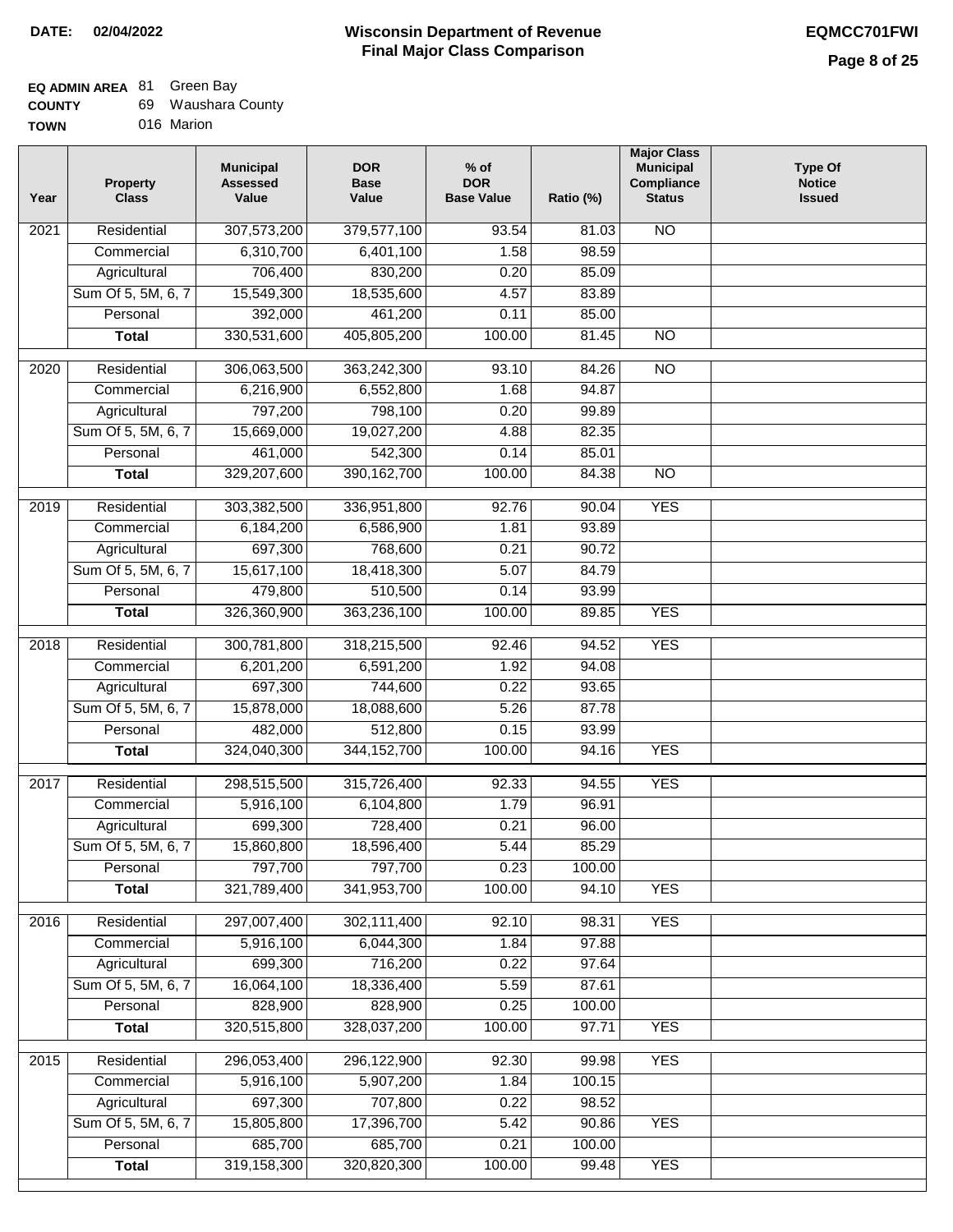# **EQ ADMIN AREA** 81 Green Bay

**COUNTY TOWN** 69 Waushara County 018 Mount Morris

| Year             | <b>Property</b><br><b>Class</b>    | <b>Municipal</b><br><b>Assessed</b><br>Value | <b>DOR</b><br><b>Base</b><br>Value | $%$ of<br><b>DOR</b><br><b>Base Value</b> | Ratio (%)       | <b>Major Class</b><br><b>Municipal</b><br>Compliance<br><b>Status</b> | <b>Type Of</b><br><b>Notice</b><br><b>Issued</b> |
|------------------|------------------------------------|----------------------------------------------|------------------------------------|-------------------------------------------|-----------------|-----------------------------------------------------------------------|--------------------------------------------------|
| 2021             | Residential                        | 219,601,600                                  | 254,697,700                        | 89.64                                     | 86.22           | $\overline{NO}$                                                       |                                                  |
|                  | Commercial                         | 2,131,500                                    | 2,116,800                          | 0.75                                      | 100.69          |                                                                       |                                                  |
|                  | Agricultural                       | 595,000                                      | 660,300                            | 0.23                                      | 90.11           |                                                                       |                                                  |
|                  | Sum Of 5, 5M, 6, 7                 | 20,533,800                                   | 25,679,600                         | 9.04                                      | 79.96           |                                                                       |                                                  |
|                  | Personal                           | 879,400                                      | 977,100                            | 0.34                                      | 90.00           |                                                                       |                                                  |
|                  | <b>Total</b>                       | 243,741,300                                  | 284, 131, 500                      | 100.00                                    | 85.78           | <b>NO</b>                                                             |                                                  |
| 2020             | Residential                        | 217,518,500                                  | 240,406,000                        | 89.11                                     | 90.48           | <b>YES</b>                                                            |                                                  |
|                  | Commercial                         | 2,131,500                                    | 2,205,000                          | 0.82                                      | 96.67           |                                                                       |                                                  |
|                  | Agricultural                       | 591,100                                      | 635,100                            | 0.24                                      | 93.07           |                                                                       |                                                  |
|                  | Sum Of 5, 5M, 6, 7                 | 20,356,900                                   | 25,494,700                         | 9.45                                      | 79.85           |                                                                       |                                                  |
|                  | Personal                           | 974,300                                      | 1,047,600                          | 0.39                                      | 93.00           |                                                                       |                                                  |
|                  | <b>Total</b>                       | 241,572,300                                  | 269,788,400                        | 100.00                                    | 89.54           | <b>YES</b>                                                            |                                                  |
| $\frac{1}{2019}$ | Residential                        | 215,880,900                                  | 223,353,600                        | 88.88                                     | 96.65           | <b>YES</b>                                                            |                                                  |
|                  | Commercial                         | 2,120,200                                    | 2,128,900                          | 0.85                                      | 99.59           |                                                                       |                                                  |
|                  | Agricultural                       | 560,800                                      | 607,700                            | 0.24                                      | 92.28           |                                                                       |                                                  |
|                  | Sum Of 5, 5M, 6, 7                 | 20,434,700                                   | 24,221,200                         | 9.64                                      | 84.37           |                                                                       |                                                  |
|                  | Personal                           | 973,400                                      | 973,400                            | 0.39                                      | 100.00          |                                                                       |                                                  |
|                  | <b>Total</b>                       | 239,970,000                                  | 251,284,800                        | 100.00                                    | 95.50           | <b>YES</b>                                                            |                                                  |
|                  |                                    |                                              |                                    |                                           |                 |                                                                       |                                                  |
| 2018             | Residential<br>Commercial          | 214,096,500<br>1,995,600                     | 213,044,000<br>2,004,300           | 88.91<br>0.84                             | 100.49<br>99.57 | <b>YES</b>                                                            |                                                  |
|                  |                                    |                                              |                                    |                                           | 95.16           |                                                                       |                                                  |
|                  | Agricultural<br>Sum Of 5, 5M, 6, 7 | 560,700<br>20,544,200                        | 589,200<br>22,946,500              | 0.25<br>9.58                              | 89.53           |                                                                       |                                                  |
|                  | Personal                           | 1,022,800                                    | 1,022,800                          | 0.43                                      | 100.00          |                                                                       |                                                  |
|                  | <b>Total</b>                       | 238,219,800                                  | 239,606,800                        | 100.00                                    | 99.42           | <b>YES</b>                                                            |                                                  |
|                  |                                    |                                              |                                    |                                           |                 |                                                                       |                                                  |
| 2017             | Residential                        | 210,989,800                                  | 211,768,900                        | 88.88                                     | 99.63           | <b>YES</b>                                                            |                                                  |
|                  | Commercial                         | 1,920,200                                    | 1,872,700                          | 0.79                                      | 102.54          |                                                                       |                                                  |
|                  | Agricultural                       | 561,200                                      | 574,700                            | 0.24                                      | 97.65           |                                                                       |                                                  |
|                  | Sum Of 5, 5M, 6, 7                 | 20,322,700                                   | 22,191,100                         | 9.31                                      | 91.58           |                                                                       |                                                  |
|                  | Personal                           | 1,853,700                                    | 1,853,700                          | 0.78                                      | 100.00          |                                                                       |                                                  |
|                  | <b>Total</b>                       | 235,647,600                                  | 238,261,100                        | 100.00                                    | 98.90           | <b>YES</b>                                                            |                                                  |
| 2016             | Residential                        | 210,178,800                                  | 208,470,400                        | 88.98                                     | 100.82          | <b>YES</b>                                                            |                                                  |
|                  | Commercial                         | 1,920,200                                    | 1,872,700                          | 0.80                                      | 102.54          |                                                                       |                                                  |
|                  | Agricultural                       | 556,600                                      | 560,500                            | 0.24                                      | 99.30           |                                                                       |                                                  |
|                  | Sum Of 5, 5M, 6, 7                 | 20,291,900                                   | 21,631,400                         | 9.23                                      | 93.81           |                                                                       |                                                  |
|                  | Personal                           | 1,757,800                                    | 1,757,800                          | 0.75                                      | 100.00          |                                                                       |                                                  |
|                  | <b>Total</b>                       | 234,705,300                                  | 234,292,800                        | 100.00                                    | 100.18          | <b>YES</b>                                                            |                                                  |
| 2015             | Residential                        | 209,316,500                                  | 211,217,200                        | 89.29                                     | 99.10           | <b>YES</b>                                                            |                                                  |
|                  | Commercial                         | 1,296,900                                    | 1,123,700                          | 0.48                                      | 115.41          |                                                                       |                                                  |
|                  | Agricultural                       | 554,800                                      | 553,900                            | 0.23                                      | 100.16          |                                                                       |                                                  |
|                  | Sum Of 5, 5M, 6, 7                 | 19,896,000                                   | 21,996,200                         | 9.30                                      | 90.45           | <b>YES</b>                                                            |                                                  |
|                  | Personal                           | 1,652,100                                    | 1,652,100                          | 0.70                                      | 100.00          |                                                                       |                                                  |
|                  | <b>Total</b>                       | 232,716,300                                  | 236,543,100                        | 100.00                                    | 98.38           | <b>YES</b>                                                            |                                                  |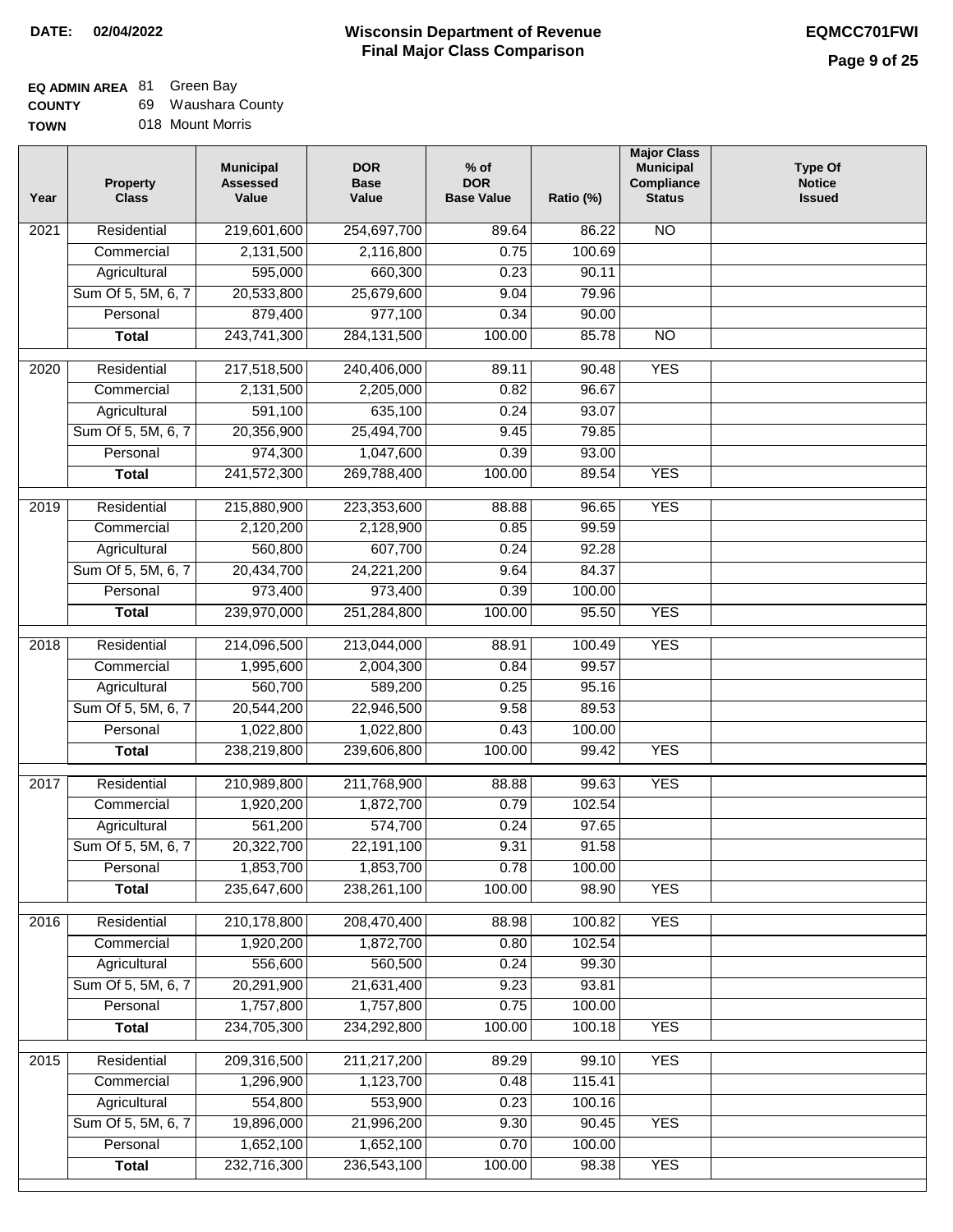# **EQ ADMIN AREA** 81 Green Bay

| <b>COUNTY</b> | 69 Waushara County |
|---------------|--------------------|
|               |                    |

**TOWN** 020 Oasis

| Year | <b>Property</b><br><b>Class</b> | <b>Municipal</b><br><b>Assessed</b><br>Value | <b>DOR</b><br><b>Base</b><br>Value | $%$ of<br><b>DOR</b><br><b>Base Value</b> | Ratio (%) | <b>Major Class</b><br><b>Municipal</b><br>Compliance<br><b>Status</b> | <b>Type Of</b><br><b>Notice</b><br><b>Issued</b> |
|------|---------------------------------|----------------------------------------------|------------------------------------|-------------------------------------------|-----------|-----------------------------------------------------------------------|--------------------------------------------------|
| 2021 | Residential                     | 36,439,800                                   | 39,630,600                         | 63.09                                     | 91.95     | <b>YES</b>                                                            |                                                  |
|      | Commercial                      | 322,700                                      | 318,000                            | 0.51                                      | 101.48    |                                                                       |                                                  |
|      | Agricultural                    | 2,611,950                                    | 2,901,800                          | 4.62                                      | 90.01     |                                                                       |                                                  |
|      | Sum Of 5, 5M, 6, 7              | 19,063,500                                   | 19,850,800                         | 31.60                                     | 96.03     | <b>YES</b>                                                            |                                                  |
|      | Personal                        | 105,850                                      | 117,600                            | 0.19                                      | 90.01     |                                                                       |                                                  |
|      | <b>Total</b>                    | 58,543,800                                   | 62,818,800                         | 100.00                                    | 93.19     | <b>YES</b>                                                            |                                                  |
| 2020 | Residential                     | 36,404,150                                   | 35,717,600                         | 61.47                                     | 101.92    | <b>YES</b>                                                            |                                                  |
|      | Commercial                      | 322,700                                      | 324,000                            | 0.56                                      | 99.60     |                                                                       |                                                  |
|      | Agricultural                    | 2,494,000                                    | 2,770,400                          | 4.77                                      | 90.02     |                                                                       |                                                  |
|      | Sum Of 5, 5M, 6, 7              | 19,019,150                                   | 19,128,000                         | 32.92                                     | 99.43     | <b>YES</b>                                                            |                                                  |
|      | Personal                        | 153,150                                      | 170,200                            | 0.29                                      | 89.98     |                                                                       |                                                  |
|      | <b>Total</b>                    | 58,393,150                                   | 58,110,200                         | 100.00                                    | 100.49    | <b>YES</b>                                                            |                                                  |
|      |                                 |                                              |                                    |                                           |           |                                                                       |                                                  |
| 2019 | Residential                     | 34,324,150                                   | 35,411,400                         | 61.14                                     | 96.93     | <b>YES</b>                                                            |                                                  |
|      | Commercial                      | 327,700                                      | 324,000                            | 0.56                                      | 101.14    |                                                                       |                                                  |
|      | Agricultural                    | 2,660,200                                    | 2,661,200                          | 4.60                                      | 99.96     |                                                                       |                                                  |
|      | Sum Of 5, 5M, 6, 7              | 19,267,650                                   | 19,396,500                         | 33.49                                     | 99.34     | <b>YES</b>                                                            |                                                  |
|      | Personal                        | 121,550                                      | 121,600                            | 0.21                                      | 99.96     |                                                                       |                                                  |
|      | <b>Total</b>                    | 56,701,250                                   | 57,914,700                         | 100.00                                    | 97.90     | <b>YES</b>                                                            |                                                  |
| 2018 | Residential                     | 31,913,700                                   | 33,599,300                         | 61.82                                     | 94.98     | <b>YES</b>                                                            |                                                  |
|      | Commercial                      | 303,050                                      | 321,200                            | 0.59                                      | 94.35     |                                                                       |                                                  |
|      | Agricultural                    | 2,586,300                                    | 2,586,000                          | 4.76                                      | 100.01    |                                                                       |                                                  |
|      | Sum Of 5, 5M, 6, 7              | 18,582,100                                   | 17,758,500                         | 32.68                                     | 104.64    | <b>YES</b>                                                            |                                                  |
|      | Personal                        | 77,600                                       | 81,700                             | 0.15                                      | 94.98     |                                                                       |                                                  |
|      | <b>Total</b>                    | 53,462,750                                   | 54,346,700                         | 100.00                                    | 98.37     | <b>YES</b>                                                            |                                                  |
| 2017 | Residential                     | 31,585,700                                   | 32,051,600                         | 61.27                                     | 98.55     | <b>YES</b>                                                            |                                                  |
|      | Commercial                      | 303,050                                      | 305,900                            | 0.58                                      | 99.07     |                                                                       |                                                  |
|      | Agricultural                    | 2,517,700                                    | 2,516,900                          | 4.81                                      | 100.03    |                                                                       |                                                  |
|      | Sum Of 5, 5M, 6, 7              | 18,099,800                                   | 17,211,400                         | 32.90                                     | 105.16    | <b>YES</b>                                                            |                                                  |
|      | Personal                        | 229,850                                      | 229,900                            | 0.44                                      | 99.98     |                                                                       |                                                  |
|      | <b>Total</b>                    | 52,736,100                                   | 52,315,700                         | 100.00                                    | 100.80    | <b>YES</b>                                                            |                                                  |
|      |                                 |                                              |                                    |                                           |           |                                                                       |                                                  |
| 2016 | Residential                     | 31,528,850                                   | 31,626,400                         | 59.92                                     | 99.69     | <b>YES</b>                                                            |                                                  |
|      | Commercial                      | 303,050<br>2,474,400                         | 305,900<br>2,477,300               | 0.58                                      | 99.07     |                                                                       |                                                  |
|      | Agricultural                    |                                              |                                    | 4.69                                      | 99.88     | <b>YES</b>                                                            |                                                  |
|      | Sum Of 5, 5M, 6, 7              | 18,404,950                                   | 17,649,800                         | 33.44                                     | 104.28    |                                                                       |                                                  |
|      | Personal                        | 718,050                                      | 718,100                            | 1.36                                      | 99.99     |                                                                       |                                                  |
|      | <b>Total</b>                    | 53,429,300                                   | 52,777,500                         | 100.00                                    | 101.23    | <b>YES</b>                                                            |                                                  |
| 2015 | Residential                     | 30,935,350                                   | 31,458,200                         | 59.69                                     | 98.34     | <b>YES</b>                                                            |                                                  |
|      | Commercial                      | 350,550                                      | 314,600                            | 0.60                                      | 111.43    |                                                                       |                                                  |
|      | Agricultural                    | 2,445,150                                    | 2,445,000                          | 4.64                                      | 100.01    |                                                                       |                                                  |
|      | Sum Of 5, 5M, 6, 7              | 18,286,250                                   | 17,866,800                         | 33.90                                     | 102.35    | <b>YES</b>                                                            |                                                  |
|      | Personal                        | 619,100                                      | 619,200                            | 1.17                                      | 99.98     |                                                                       |                                                  |
|      | <b>Total</b>                    | 52,636,400                                   | 52,703,800                         | 100.00                                    | 99.87     | <b>YES</b>                                                            |                                                  |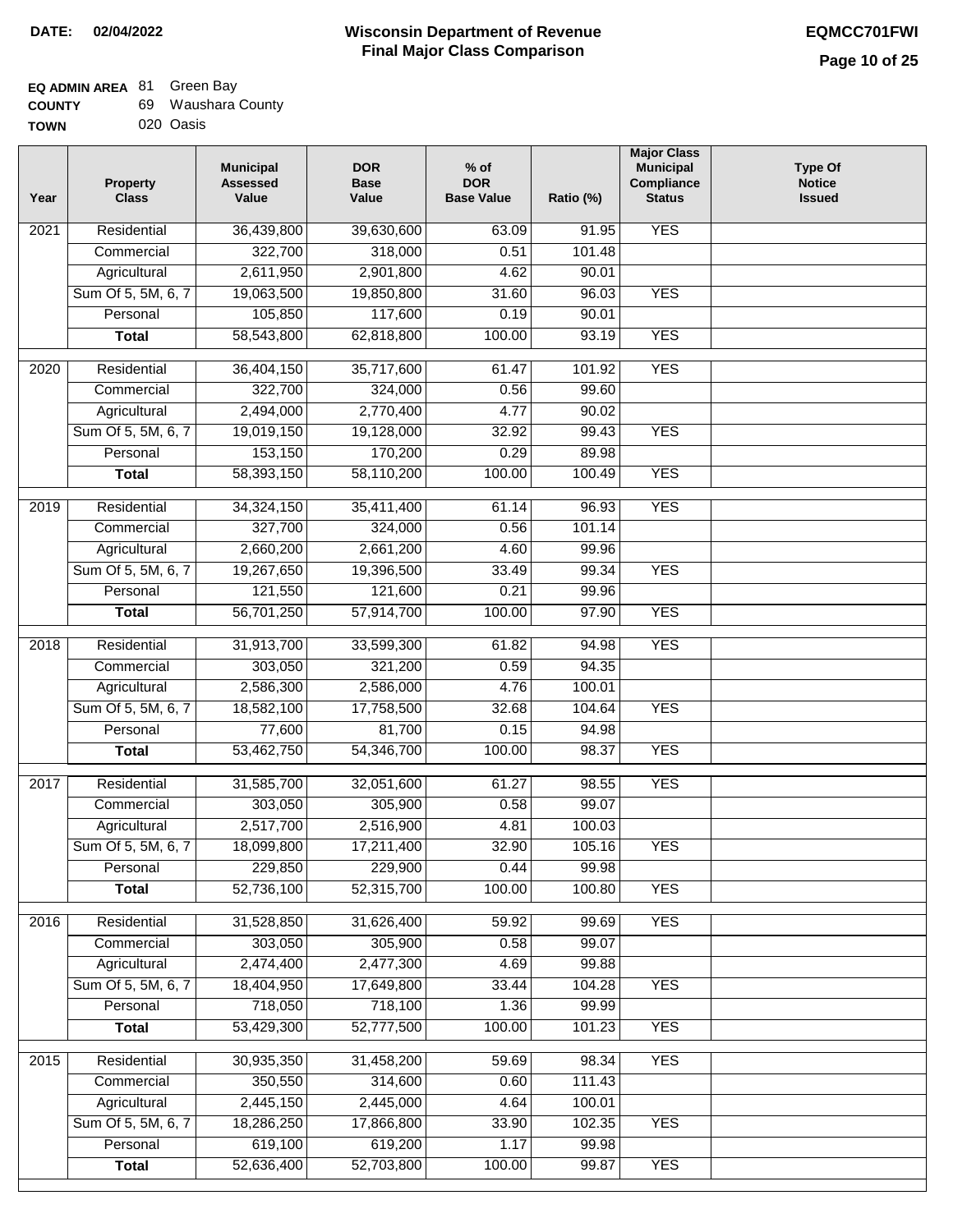# **EQ ADMIN AREA** 81 Green Bay

| <b>COUNTY</b> | Waushara County |
|---------------|-----------------|
|---------------|-----------------|

**TOWN** 022 Plainfield

| Year | <b>Property</b><br><b>Class</b> | <b>Municipal</b><br><b>Assessed</b><br>Value | <b>DOR</b><br><b>Base</b><br>Value | $%$ of<br><b>DOR</b><br><b>Base Value</b> | Ratio (%) | <b>Major Class</b><br><b>Municipal</b><br>Compliance<br><b>Status</b> | <b>Type Of</b><br><b>Notice</b><br><b>Issued</b> |
|------|---------------------------------|----------------------------------------------|------------------------------------|-------------------------------------------|-----------|-----------------------------------------------------------------------|--------------------------------------------------|
| 2021 | Residential                     | 25,726,200                                   | 30,118,300                         | 50.46                                     | 85.42     | $\overline{NO}$                                                       |                                                  |
|      | Commercial                      | 12,811,400                                   | 12,612,100                         | 21.13                                     | 101.58    | <b>YES</b>                                                            |                                                  |
|      | Agricultural                    | 1,975,700                                    | 2,309,900                          | 3.87                                      | 85.53     |                                                                       |                                                  |
|      | Sum Of 5, 5M, 6, 7              | 12,467,400                                   | 14,114,700                         | 23.65                                     | 88.33     | $\overline{NO}$                                                       |                                                  |
|      | Personal                        | 530,688                                      | 530,700                            | 0.89                                      | 100.00    |                                                                       |                                                  |
|      | <b>Total</b>                    | 53,511,388                                   | 59,685,700                         | 100.00                                    | 89.66     | $\overline{NO}$                                                       |                                                  |
| 2020 | Residential                     | 25,464,600                                   | 26,901,900                         | 48.32                                     | 94.66     | <b>YES</b>                                                            |                                                  |
|      | Commercial                      | 12,537,800                                   | 12,852,000                         | 23.09                                     | 97.56     | <b>YES</b>                                                            |                                                  |
|      | Agricultural                    | 1,975,700                                    | 2,231,700                          | 4.01                                      | 88.53     |                                                                       |                                                  |
|      | Sum Of 5, 5M, 6, 7              | 12,599,900                                   | 13,292,800                         | 23.88                                     | 94.79     | <b>YES</b>                                                            |                                                  |
|      | Personal                        | 393,017                                      | 393,000                            | 0.71                                      | 100.00    |                                                                       |                                                  |
|      | <b>Total</b>                    | 52,971,017                                   | 55,671,400                         | 100.00                                    | 95.15     | <b>YES</b>                                                            |                                                  |
|      |                                 |                                              |                                    |                                           |           |                                                                       |                                                  |
| 2019 | Residential                     | 25,055,000                                   | 26,458,200                         | 50.46                                     | 94.70     | <b>YES</b>                                                            |                                                  |
|      | Commercial                      | 8,964,800                                    | 10,021,400                         | 19.11                                     | 89.46     | $\overline{NO}$                                                       |                                                  |
|      | Agricultural                    | 1,974,800                                    | 2,140,600                          | 4.08                                      | 92.25     |                                                                       |                                                  |
|      | Sum Of 5, 5M, 6, 7              | 12,595,800                                   | 13,478,300                         | 25.71                                     | 93.45     | <b>YES</b>                                                            |                                                  |
|      | Personal                        | 333,633                                      | 333,600                            | 0.64                                      | 100.01    |                                                                       |                                                  |
|      | <b>Total</b>                    | 48,924,033                                   | 52,432,100                         | 100.00                                    | 93.31     | $\overline{NO}$                                                       |                                                  |
| 2018 | Residential                     | 24,626,000                                   | 24,878,500                         | 49.64                                     | 98.99     | <b>YES</b>                                                            |                                                  |
|      | Commercial                      | 8,906,400                                    | 9,965,400                          | 19.88                                     | 89.37     | N <sub>O</sub>                                                        |                                                  |
|      | Agricultural                    | 1,974,800                                    | 2,077,200                          | 4.14                                      | 95.07     |                                                                       |                                                  |
|      | Sum Of 5, 5M, 6, 7              | 12,495,100                                   | 12,831,300                         | 25.60                                     | 97.38     | <b>YES</b>                                                            |                                                  |
|      | Personal                        | 369,177                                      | 369,200                            | 0.74                                      | 99.99     |                                                                       |                                                  |
|      | <b>Total</b>                    | 48,371,477                                   | 50,121,600                         | 100.00                                    | 96.51     | $\overline{NO}$                                                       |                                                  |
| 2017 | Residential                     | 24,442,800                                   | 24,695,300                         | 49.07                                     | 98.98     | <b>YES</b>                                                            |                                                  |
|      | Commercial                      | 8,909,000                                    | 9,493,300                          | 18.86                                     | 93.85     | <b>YES</b>                                                            |                                                  |
|      | Agricultural                    | 1,974,800                                    | 2,025,500                          | 4.02                                      | 97.50     |                                                                       |                                                  |
|      | Sum Of 5, 5M, 6, 7              | 12,587,200                                   | 12,653,900                         | 25.14                                     | 99.47     | <b>YES</b>                                                            |                                                  |
|      | Personal                        | 1,463,123                                    | 1,463,200                          | 2.91                                      | 99.99     |                                                                       |                                                  |
|      | <b>Total</b>                    | 49,376,923                                   | 50,331,200                         | 100.00                                    | 98.10     | <b>YES</b>                                                            |                                                  |
|      |                                 |                                              |                                    |                                           |           |                                                                       |                                                  |
| 2016 | Residential                     | 24,334,100                                   | 24,104,600                         | 48.45                                     | 100.95    | <b>YES</b>                                                            |                                                  |
|      | Commercial                      | 8,260,300                                    | 9,367,300                          | 18.83                                     | 88.18     | $\overline{NO}$                                                       |                                                  |
|      | Agricultural                    | 1,972,000                                    | 1,996,300                          | 4.01                                      | 98.78     |                                                                       |                                                  |
|      | Sum Of 5, 5M, 6, 7              | 12,511,300                                   | 12,776,200                         | 25.68                                     | 97.93     | <b>YES</b>                                                            |                                                  |
|      | Personal                        | 1,507,515                                    | 1,507,600                          | 3.03                                      | 99.99     |                                                                       |                                                  |
|      | <b>Total</b>                    | 48,585,215                                   | 49,752,000                         | 100.00                                    | 97.65     | N <sub>O</sub>                                                        |                                                  |
| 2015 | Residential                     | 24,233,500                                   | 23,006,100                         | 50.37                                     | 105.34    | <b>YES</b>                                                            |                                                  |
|      | Commercial                      | 7,671,500                                    | 7,034,300                          | 15.40                                     | 109.06    | <b>YES</b>                                                            |                                                  |
|      | Agricultural                    | 1,972,100                                    | 1,971,300                          | 4.32                                      | 100.04    |                                                                       |                                                  |
|      | Sum Of 5, 5M, 6, 7              | 12,542,000                                   | 12,347,000                         | 27.04                                     | 101.58    | <b>YES</b>                                                            |                                                  |
|      | Personal                        | 1,311,608                                    | 1,311,600                          | 2.87                                      | 100.00    |                                                                       |                                                  |
|      | <b>Total</b>                    | 47,730,708                                   | 45,670,300                         | 100.00                                    | 104.51    | <b>YES</b>                                                            |                                                  |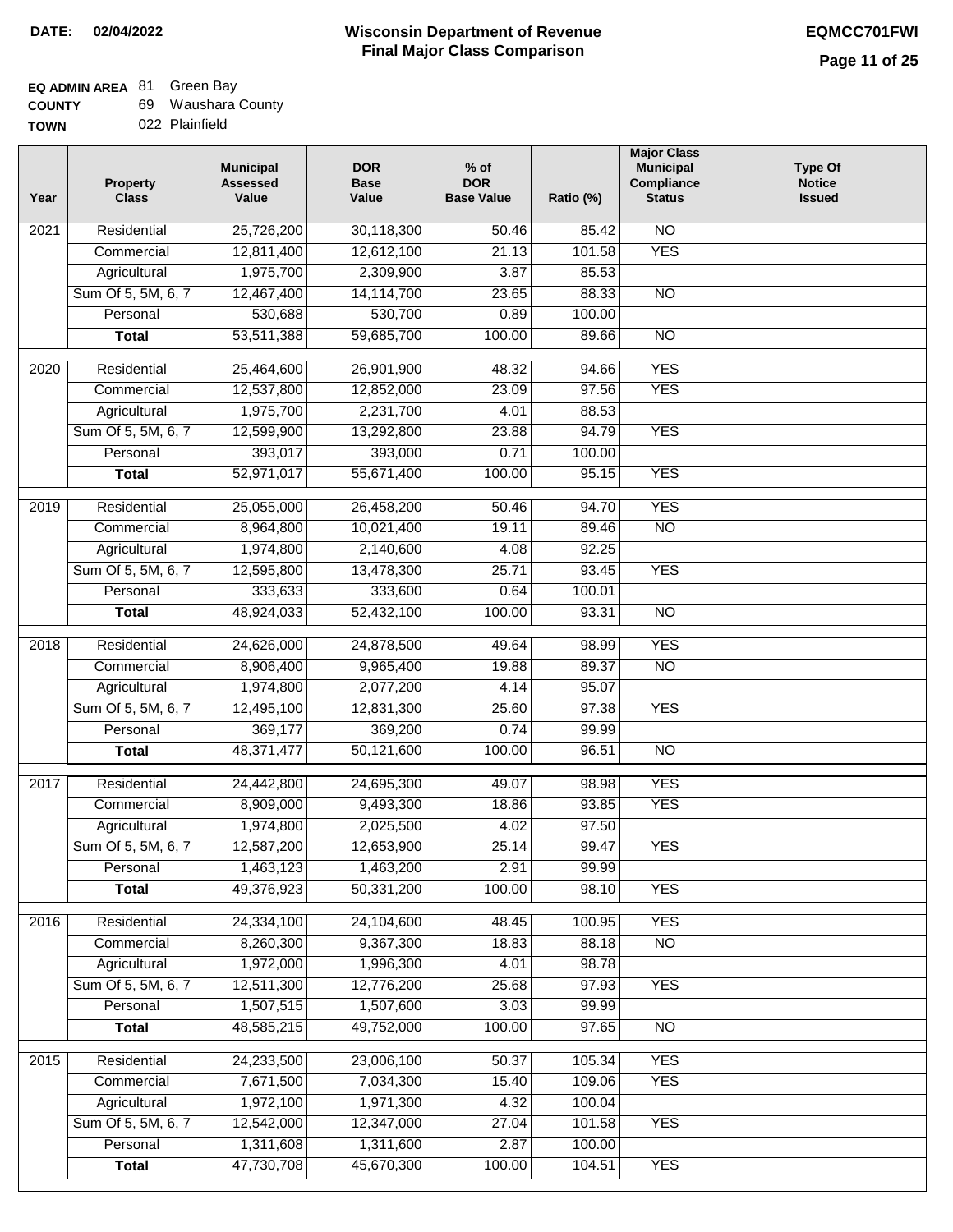**Type Of Notice Issued**

 $\mathbf{I}$ 

| <b>COUNTY</b> | 69 Waushara County |
|---------------|--------------------|
|               |                    |

| <b>TOWN</b> | 024 Poy Sippi                   |                                              |                                    |                                           |           |                                                                              |
|-------------|---------------------------------|----------------------------------------------|------------------------------------|-------------------------------------------|-----------|------------------------------------------------------------------------------|
| Year        | <b>Property</b><br><b>Class</b> | <b>Municipal</b><br><b>Assessed</b><br>Value | <b>DOR</b><br><b>Base</b><br>Value | $%$ of<br><b>DOR</b><br><b>Base Value</b> | Ratio (%) | <b>Major Class</b><br><b>Municipal</b><br><b>Compliance</b><br><b>Status</b> |
| 2021        | Residential                     | 50,622,500                                   | 55,050,900                         | 64.88                                     | 91.96     | <b>YES</b>                                                                   |
|             | Commercial                      | 6,277,100                                    | 5,989,600                          | 7.06                                      | 104.80    |                                                                              |
|             | Agricultural                    | 1,477,900                                    | 1,555,400                          | 1.83                                      | 95.02     |                                                                              |
|             | Sum Of 5, 5M, 6, 7              | 20,877,650                                   | 21,976,200                         | 25.90                                     | 95.00     | <b>YES</b>                                                                   |
|             | Personal                        | 262,700                                      | 276,500                            | 0.33                                      | 95.01     |                                                                              |
|             | <b>Total</b>                    | 79,517,850                                   | 84,848,600                         | 100.00                                    | 93.72     | <b>YES</b>                                                                   |
| 2020        | Residential                     | 44,520,900                                   | 49,336,400                         | 62.65                                     | 90.24     | <b>YES</b>                                                                   |
|             | Commercial                      | 5,732,600                                    | 6,082,000                          | 7.72                                      | 94.26     |                                                                              |
|             | Agricultural                    | 1,353,400                                    | 1,503,300                          | 1.91                                      | 90.03     |                                                                              |
|             | Sum Of 5, 5M, 6, 7              | 19,178,550                                   | 21,523,300                         | 27.33                                     | 89.11     | $\overline{NO}$                                                              |
|             | Personal                        | 270,600                                      | 300,700                            | 0.38                                      | 89.99     |                                                                              |
|             | <b>Total</b>                    | 71,056,050                                   | 78,745,700                         | 100.00                                    | 90.23     | <b>NO</b>                                                                    |
| 2019        | Residential                     | 43,994,000                                   | 47,109,800                         | 62.74                                     | 93.39     | <b>YES</b>                                                                   |
|             | Commercial                      | 4,935,600                                    | 5,187,100                          | 6.91                                      | 95.15     |                                                                              |
|             | Agricultural                    | 1,426,950                                    | 1,427,400                          | 1.90                                      | 99.97     |                                                                              |
|             | Sum Of 5, 5M, 6, 7              | 19,117,950                                   | 21,144,900                         | 28.16                                     | 90.41     | <b>YES</b>                                                                   |
|             | Personal                        | 219,800                                      | 219,900                            | 0.29                                      | 99.95     |                                                                              |
|             | <b>Total</b>                    | 69,694,300                                   | 75,089,100                         | 100.00                                    | 92.82     | <b>YES</b>                                                                   |
| 2018        | Residential                     | 39,966,150                                   | 43,483,300                         | 62.21                                     | 91.91     | $\overline{YES}$                                                             |
|             | Commercial                      | 4,908,100                                    | 5,265,200                          | 7.53                                      | 93.22     |                                                                              |
|             | المعربة ابرمزجه فالمراد         | $4.440$ COO                                  | $4.449$ COO                        | 0.07                                      | 07E4      |                                                                              |

|                   | Commercial         | 4,908,100  | 5,265,200  | 7.53   | 93.22  |            |  |
|-------------------|--------------------|------------|------------|--------|--------|------------|--|
|                   | Agricultural       | 1,410,600  | 1,446,600  | 2.07   | 97.51  |            |  |
|                   | Sum Of 5, 5M, 6, 7 | 17,976,600 | 19,403,700 | 27.76  | 92.65  | <b>YES</b> |  |
|                   | Personal           | 297,400    | 297,500    | 0.43   | 99.97  |            |  |
|                   | <b>Total</b>       | 64,558,850 | 69,896,300 | 100.00 | 92.36  | <b>YES</b> |  |
|                   |                    |            |            |        |        |            |  |
| 2017              | Residential        | 39,545,550 | 42,323,200 | 61.21  | 93.44  | <b>YES</b> |  |
|                   | Commercial         | 4,804,100  | 5,252,300  | 7.60   | 91.47  |            |  |
|                   | Agricultural       | 1,392,000  | 1,391,800  | 2.01   | 100.01 |            |  |
|                   | Sum Of 5, 5M, 6, 7 | 18,132,150 | 19,733,400 | 28.54  | 91.89  | <b>YES</b> |  |
|                   | Personal           | 438,250    | 438,400    | 0.63   | 99.97  |            |  |
|                   | <b>Total</b>       | 64,312,050 | 69,139,100 | 100.00 | 93.02  | <b>YES</b> |  |
|                   |                    |            |            |        |        |            |  |
| 2016              | Residential        | 39,501,050 | 40,967,700 | 60.46  | 96.42  | <b>YES</b> |  |
|                   | Commercial         | 5,289,800  | 5,375,300  | 7.93   | 98.41  |            |  |
|                   | Agricultural       | 1,375,350  | 1,374,900  | 2.03   | 100.03 |            |  |
|                   | Sum Of 5, 5M, 6, 7 | 18,054,950 | 19,622,100 | 28.96  | 92.01  | <b>YES</b> |  |
|                   | Personal           | 424,850    | 424,900    | 0.63   | 99.99  |            |  |
|                   | <b>Total</b>       | 64,646,000 | 67,764,900 | 100.00 | 95.40  | <b>YES</b> |  |
|                   |                    |            |            |        |        |            |  |
| $\overline{2015}$ | Residential        | 38,772,950 | 39,357,800 | 59.69  | 98.51  | <b>YES</b> |  |
|                   | Commercial         | 5,289,800  | 5,168,100  | 7.84   | 102.35 | <b>YES</b> |  |
|                   | Agricultural       | 1,351,900  | 1,351,300  | 2.05   | 100.04 |            |  |
|                   | Sum Of 5, 5M, 6, 7 | 17,996,050 | 19,605,700 | 29.73  | 91.79  | <b>YES</b> |  |
|                   | Personal           | 453,350    | 453,400    | 0.69   | 99.99  |            |  |
|                   | <b>Total</b>       | 63,864,050 | 65,936,300 | 100.00 | 96.86  | <b>YES</b> |  |
|                   |                    |            |            |        |        |            |  |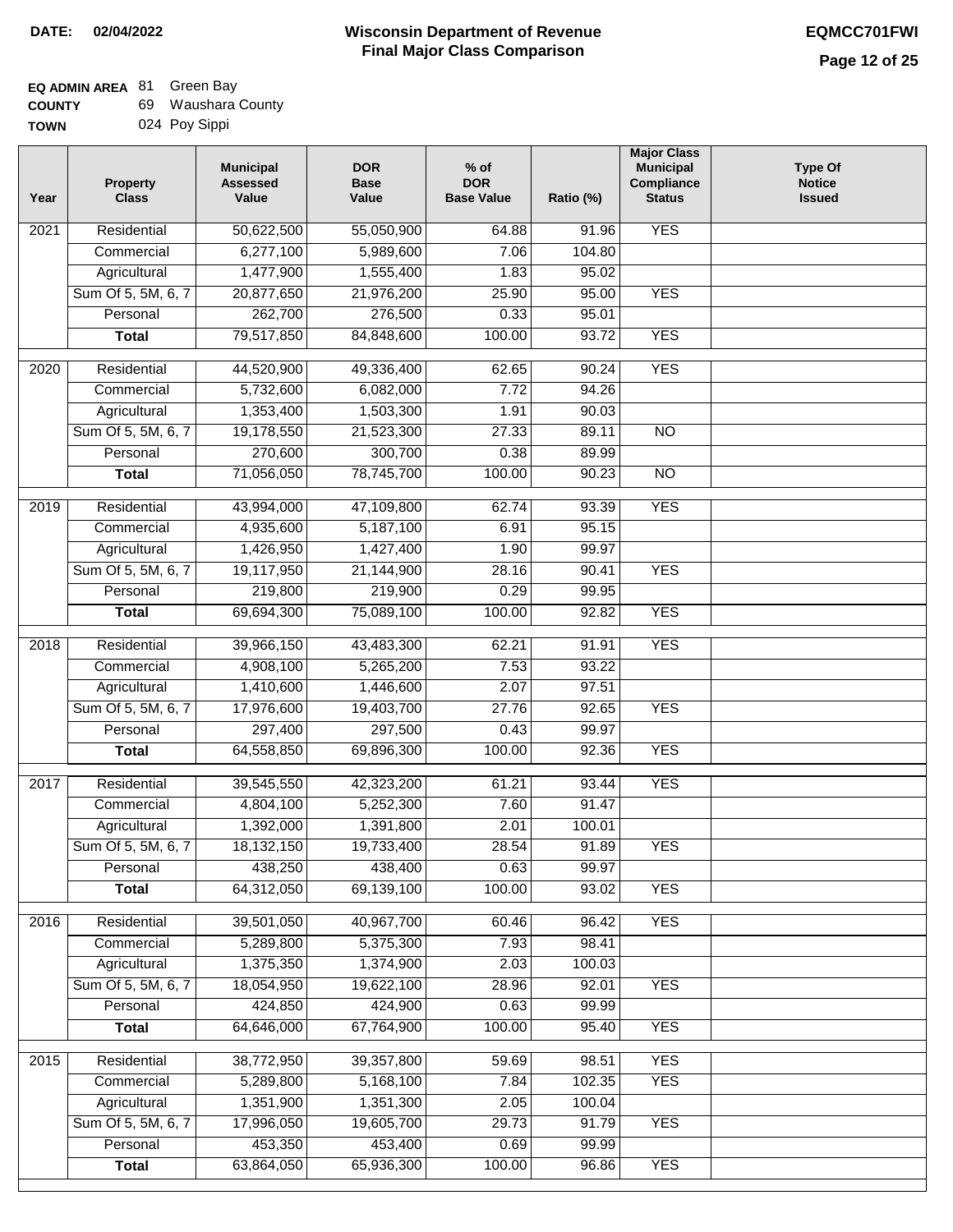$\overline{\phantom{a}}$ 

| <b>COUNTY</b> | 69. | Waushara County |
|---------------|-----|-----------------|
| <b>TOWN</b>   |     | 026 Richford    |

| Year              | <b>Property</b><br><b>Class</b> | <b>Municipal</b><br><b>Assessed</b><br>Value | <b>DOR</b><br><b>Base</b><br>Value | $%$ of<br><b>DOR</b><br><b>Base Value</b> | Ratio (%)        | <b>Major Class</b><br><b>Municipal</b><br>Compliance<br><b>Status</b> | <b>Type Of</b><br><b>Notice</b><br><b>Issued</b> |
|-------------------|---------------------------------|----------------------------------------------|------------------------------------|-------------------------------------------|------------------|-----------------------------------------------------------------------|--------------------------------------------------|
| 2021              | Residential                     | 40,270,550                                   | 46,769,300                         | 58.38                                     | 86.10            | N <sub>O</sub>                                                        |                                                  |
|                   | Commercial                      | 6,175,747                                    | 5,909,300                          | 7.38                                      | 104.51           |                                                                       |                                                  |
|                   | Agricultural                    | 934,162                                      | 1,010,200                          | 1.26                                      | 92.47            |                                                                       |                                                  |
|                   | Sum Of 5, 5M, 6, 7              | 25,733,854                                   | 25,946,700                         | 32.39                                     | 99.18            | <b>YES</b>                                                            |                                                  |
|                   | Personal                        | 479,729                                      | 479,700                            | 0.60                                      | 100.01           |                                                                       |                                                  |
|                   | <b>Total</b>                    | 73,594,042                                   | 80,115,200                         | 100.00                                    | 91.86            | $\overline{NO}$                                                       |                                                  |
| 2020              | Residential                     | 39,764,450                                   | 43,635,500                         | 56.93                                     | 91.13            | <b>YES</b>                                                            |                                                  |
|                   |                                 | 6,027,847                                    | 6,001,500                          | 7.83                                      | 100.44           |                                                                       |                                                  |
|                   | Commercial                      |                                              |                                    |                                           |                  |                                                                       |                                                  |
|                   | Agricultural                    | 935,506                                      | 973,700                            | 1.27                                      | 96.08            |                                                                       |                                                  |
|                   | Sum Of 5, 5M, 6, 7              | 25,575,752                                   | 25,493,400                         | 33.26<br>0.71                             | 100.32<br>100.00 | <b>YES</b>                                                            |                                                  |
|                   | Personal                        | 541,023                                      | 541,000                            |                                           |                  |                                                                       |                                                  |
|                   | <b>Total</b>                    | 72,844,578                                   | 76,645,100                         | 100.00                                    | 95.04            | <b>YES</b>                                                            |                                                  |
| $\frac{1}{2019}$  | Residential                     | 39,821,450                                   | 41,255,500                         | 58.85                                     | 96.52            | <b>YES</b>                                                            |                                                  |
|                   | Commercial                      | 2,677,297                                    | 2,668,600                          | 3.81                                      | 100.33           |                                                                       |                                                  |
|                   | Agricultural                    | 845,990                                      | 927,800                            | 1.32                                      | 91.18            |                                                                       |                                                  |
|                   | Sum Of 5, 5M, 6, 7              | 22,072,296                                   | 24,895,100                         | 35.51                                     | 88.66            | $\overline{NO}$                                                       |                                                  |
|                   | Personal                        | 359,904                                      | 360,000                            | 0.51                                      | 99.97            |                                                                       |                                                  |
|                   | <b>Total</b>                    | 65,776,937                                   | 70,107,000                         | 100.00                                    | 93.82            | $\overline{NO}$                                                       |                                                  |
| 2018              | Residential                     | 39,072,054                                   | 38,563,100                         | 58.18                                     | 101.32           | <b>YES</b>                                                            |                                                  |
|                   | Commercial                      | 2,348,900                                    | 2,396,900                          | 3.62                                      | 98.00            |                                                                       |                                                  |
|                   | Agricultural                    | 859,351                                      | 913,500                            | 1.38                                      | 94.07            |                                                                       |                                                  |
|                   | Sum Of 5, 5M, 6, 7              | 21,943,182                                   | 24,030,500                         | 36.25                                     | 91.31            | <b>YES</b>                                                            |                                                  |
|                   | Personal                        | 383,403                                      | 383,400                            | 0.58                                      | 100.00           |                                                                       |                                                  |
|                   | <b>Total</b>                    | 64,606,890                                   | 66,287,400                         | 100.00                                    | 97.46            | <b>YES</b>                                                            |                                                  |
| 2017              | Residential                     | 37,817,954                                   | 38,003,200                         | 58.26                                     | 99.51            | <b>YES</b>                                                            |                                                  |
|                   | Commercial                      | 2,107,200                                    | 2,155,200                          | 3.30                                      | 97.77            |                                                                       |                                                  |
|                   | Agricultural                    | 851,884                                      | 883,200                            | 1.35                                      | 96.45            |                                                                       |                                                  |
|                   | Sum Of 5, 5M, 6, 7              | 22,186,530                                   | 24,007,100                         | 36.80                                     | 92.42            | <b>YES</b>                                                            |                                                  |
|                   | Personal                        | 184,033                                      | 184,000                            | 0.28                                      | 100.02           |                                                                       |                                                  |
|                   | <b>Total</b>                    | 63,147,601                                   | 65,232,700                         | 100.00                                    | 96.80            | <b>YES</b>                                                            |                                                  |
| $\overline{2016}$ | Residential                     | 37,210,054                                   | 38,523,400                         | 59.05                                     | 96.59            | <b>YES</b>                                                            |                                                  |
|                   | Commercial                      | 2,103,500                                    | 2,151,500                          | 3.30                                      | 97.77            |                                                                       |                                                  |
|                   | Agricultural                    | 847,058                                      | 869,100                            | 1.33                                      | 97.46            |                                                                       |                                                  |
|                   | Sum Of 5, 5M, 6, 7              | 21,990,271                                   | 23,459,400                         | 35.96                                     | 93.74            | <b>YES</b>                                                            |                                                  |
|                   | Personal                        | 230,971                                      | 230,900                            | 0.35                                      | 100.03           |                                                                       |                                                  |
|                   | <b>Total</b>                    | 62,381,854                                   | 65,234,300                         | 100.00                                    | 95.63            | <b>YES</b>                                                            |                                                  |
| 2015              | Residential                     | 36,781,300                                   | 36,518,300                         | 59.98                                     | 100.72           | <b>YES</b>                                                            |                                                  |
|                   | Commercial                      | 2,103,500                                    | 2,056,300                          | 3.38                                      | 102.30           |                                                                       |                                                  |
|                   | Agricultural                    | 847,302                                      | 856,400                            | 1.41                                      | 98.94            |                                                                       |                                                  |
|                   | Sum Of 5, 5M, 6, 7              | 20,974,609                                   | 21,264,100                         | 34.92                                     | 98.64            | <b>YES</b>                                                            |                                                  |
|                   | Personal                        | 192,794                                      | 192,800                            | 0.32                                      | 100.00           |                                                                       |                                                  |
|                   | <b>Total</b>                    | 60,899,505                                   | 60,887,900                         | 100.00                                    | 100.02           | <b>YES</b>                                                            |                                                  |
|                   |                                 |                                              |                                    |                                           |                  |                                                                       |                                                  |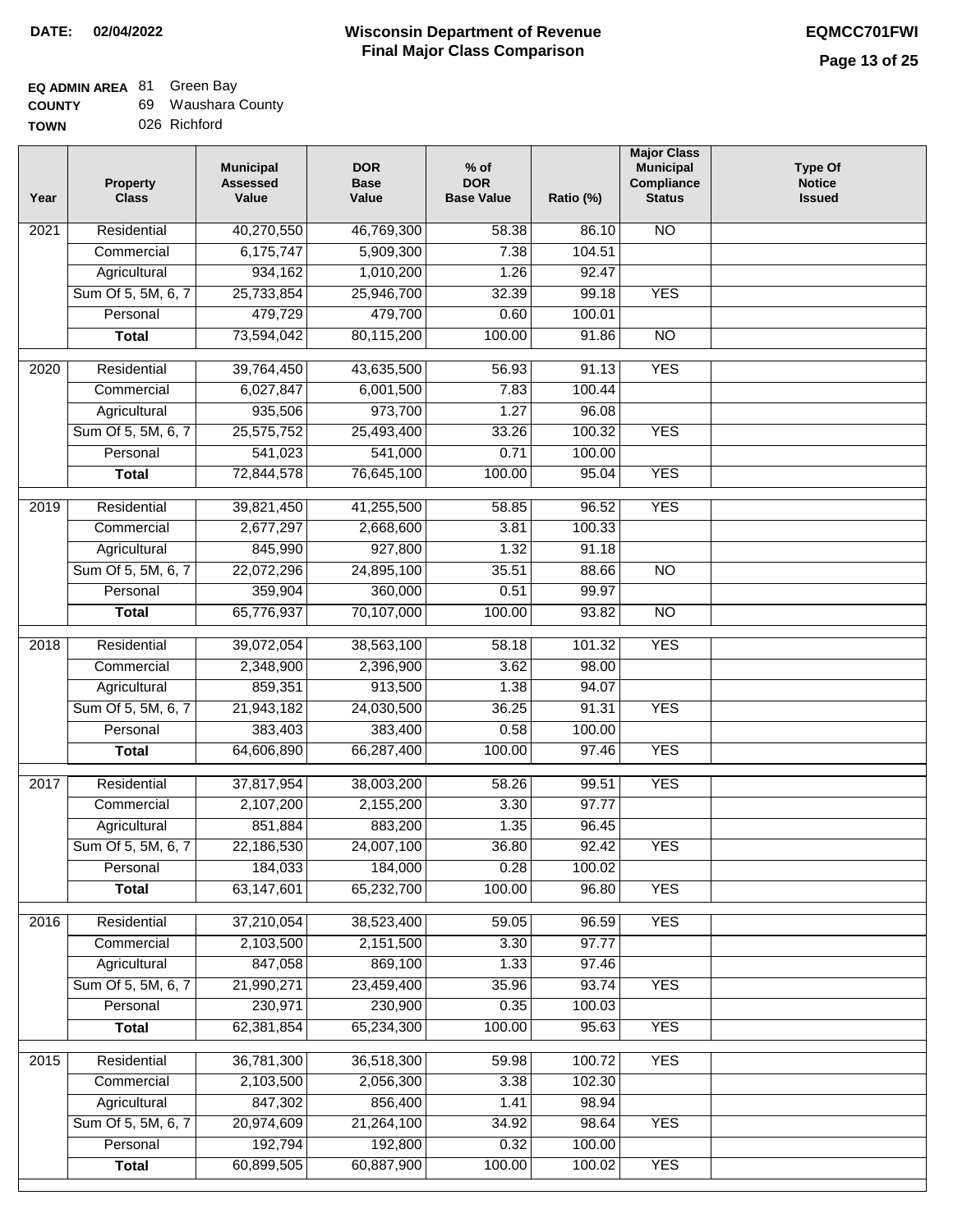# **Wisconsin Department of Revenue Final Major Class Comparison DATE: 02/04/2022 EQMCC701FWI**

┑

#### **EQ ADMIN AREA** 81 Green Bay **COUNTY** 69 Waushara County

| <b>UUUNII</b> | uJ. | wayonara vvi |
|---------------|-----|--------------|
| <b>TOWN</b>   |     | 028 Rose     |

| Year              | <b>Property</b><br><b>Class</b> | <b>Municipal</b><br><b>Assessed</b><br>Value | <b>DOR</b><br><b>Base</b><br>Value | $%$ of<br><b>DOR</b><br><b>Base Value</b> | Ratio (%) | <b>Major Class</b><br><b>Municipal</b><br>Compliance<br><b>Status</b> | <b>Type Of</b><br><b>Notice</b><br><b>Issued</b> |
|-------------------|---------------------------------|----------------------------------------------|------------------------------------|-------------------------------------------|-----------|-----------------------------------------------------------------------|--------------------------------------------------|
| 2021              | Residential                     | 53,936,500                                   | 63,067,200                         | 72.41                                     | 85.52     | N <sub>O</sub>                                                        |                                                  |
|                   | Commercial                      | 1,515,000                                    | 1,395,600                          | 1.60                                      | 108.56    |                                                                       |                                                  |
|                   | Agricultural                    | 818,600                                      | 914,300                            | 1.05                                      | 89.53     |                                                                       |                                                  |
|                   | Sum Of 5, 5M, 6, 7              | 21,708,500                                   | 21,176,000                         | 24.31                                     | 102.51    | <b>YES</b>                                                            |                                                  |
|                   | Personal                        | 475,100                                      | 539,900                            | 0.62                                      | 88.00     |                                                                       |                                                  |
|                   | <b>Total</b>                    | 78,453,700                                   | 87,093,000                         | 100.00                                    | 90.08     | $\overline{NO}$                                                       |                                                  |
| 2020              | Residential                     | 52,774,000                                   | 59,950,200                         | 71.17                                     | 88.03     | $\overline{3}$                                                        |                                                  |
|                   | Commercial                      | 1,410,100                                    | 1,329,500                          | 1.58                                      | 106.06    |                                                                       |                                                  |
|                   | Agricultural                    | 821,000                                      | 877,600                            | 1.04                                      | 93.55     |                                                                       |                                                  |
|                   | Sum Of 5, 5M, 6, 7              | 22,088,600                                   | 21,520,400                         | 25.55                                     | 102.64    | <b>YES</b>                                                            |                                                  |
|                   | Personal                        | 541,300                                      | 558,100                            | 0.66                                      | 96.99     |                                                                       |                                                  |
|                   | <b>Total</b>                    | 77,635,000                                   | 84,235,800                         | 100.00                                    | 92.16     | $\overline{NO}$                                                       |                                                  |
| 2019              | Residential                     | 52,628,200                                   | 56,420,000                         | 70.69                                     | 93.28     | <b>YES</b>                                                            |                                                  |
|                   | Commercial                      | 1,410,100                                    | 1,290,800                          | 1.62                                      | 109.24    |                                                                       |                                                  |
|                   | Agricultural                    | 812,500                                      | 835,700                            | 1.05                                      | 97.22     |                                                                       |                                                  |
|                   | Sum Of 5, 5M, 6, 7              | 22,097,600                                   | 20,698,200                         | 25.93                                     | 106.76    | <b>YES</b>                                                            |                                                  |
|                   | Personal                        | 523,200                                      | 568,700                            | 0.71                                      | 92.00     |                                                                       |                                                  |
|                   | <b>Total</b>                    | 77,471,600                                   | 79,813,400                         | 100.00                                    | 97.07     | <b>YES</b>                                                            |                                                  |
| $\overline{2018}$ | Residential                     | 52,503,200                                   | 53,104,400                         | 70.33                                     | 98.87     | <b>YES</b>                                                            |                                                  |
|                   | Commercial                      | 1,410,100                                    | 1,290,800                          | 1.71                                      | 109.24    |                                                                       |                                                  |
|                   | Agricultural                    | 806,500                                      | 805,700                            | 1.07                                      | 100.10    |                                                                       |                                                  |
|                   | Sum Of 5, 5M, 6, 7              | 21,905,500                                   | 19,727,000                         | 26.12                                     | 111.04    | <b>NO</b>                                                             |                                                  |
|                   | Personal                        | 584,000                                      | 584,000                            | 0.77                                      | 100.00    |                                                                       |                                                  |
|                   | <b>Total</b>                    | 77,209,300                                   | 75,511,900                         | 100.00                                    | 102.25    | $\overline{10}$                                                       |                                                  |
|                   |                                 |                                              |                                    |                                           |           |                                                                       |                                                  |
| 2017              | Residential                     | 46,784,700                                   | 51,895,800                         | 69.79                                     | 90.15     | <b>YES</b>                                                            |                                                  |
|                   | Commercial                      | 1,368,600                                    | 1,395,700                          | 1.88                                      | 98.06     |                                                                       |                                                  |
|                   | Agricultural                    | 717,400                                      | 765,900                            | 1.03                                      | 93.67     |                                                                       |                                                  |
|                   | Sum Of 5, 5M, 6, 7              | 19,642,300                                   | 19,772,800                         | 26.59                                     | 99.34     | <b>YES</b>                                                            |                                                  |
|                   | Personal                        | 480,700                                      | 528,300                            | 0.71                                      | 90.99     |                                                                       |                                                  |
|                   | <b>Total</b>                    | 68,993,700                                   | 74,358,500                         | 100.00                                    | 92.79     | <b>YES</b>                                                            |                                                  |
| 2016              | Residential                     | 46,014,000                                   | 50,047,900                         | 68.76                                     | 91.94     | <b>YES</b>                                                            |                                                  |
|                   | Commercial                      | 1,283,800                                    | 1,302,500                          | 1.79                                      | 98.56     |                                                                       |                                                  |
|                   | Agricultural                    | 756,700                                      | 755,800                            | 1.04                                      | 100.12    |                                                                       |                                                  |
|                   | Sum Of 5, 5M, 6, 7              | 19,988,500                                   | 20,154,400                         | 27.69                                     | 99.18     | <b>YES</b>                                                            |                                                  |
|                   | Personal                        | 504,100                                      | 530,600                            | 0.73                                      | 95.01     |                                                                       |                                                  |
|                   | <b>Total</b>                    | 68,547,100                                   | 72,791,200                         | 100.00                                    | 94.17     | <b>YES</b>                                                            |                                                  |
| 2015              | Residential                     | 45,681,400                                   | 50,804,100                         | 71.30                                     | 89.92     | $\overline{NO}$                                                       |                                                  |
|                   | Commercial                      | 1,283,800                                    | 1,301,000                          | 1.83                                      | 98.68     |                                                                       |                                                  |
|                   | Agricultural                    | 735,100                                      | 752,800                            | 1.06                                      | 97.65     |                                                                       |                                                  |
|                   | Sum Of 5, 5M, 6, 7              | 19,551,200                                   | 17,940,900                         | 25.18                                     | 108.98    | <b>YES</b>                                                            |                                                  |
|                   | Personal                        | 447,100                                      | 460,000                            | 0.65                                      | 97.20     |                                                                       |                                                  |
|                   | <b>Total</b>                    | 67,698,600                                   | 71,258,800                         | 100.00                                    | 95.00     | N <sub>O</sub>                                                        |                                                  |
|                   |                                 |                                              |                                    |                                           |           |                                                                       |                                                  |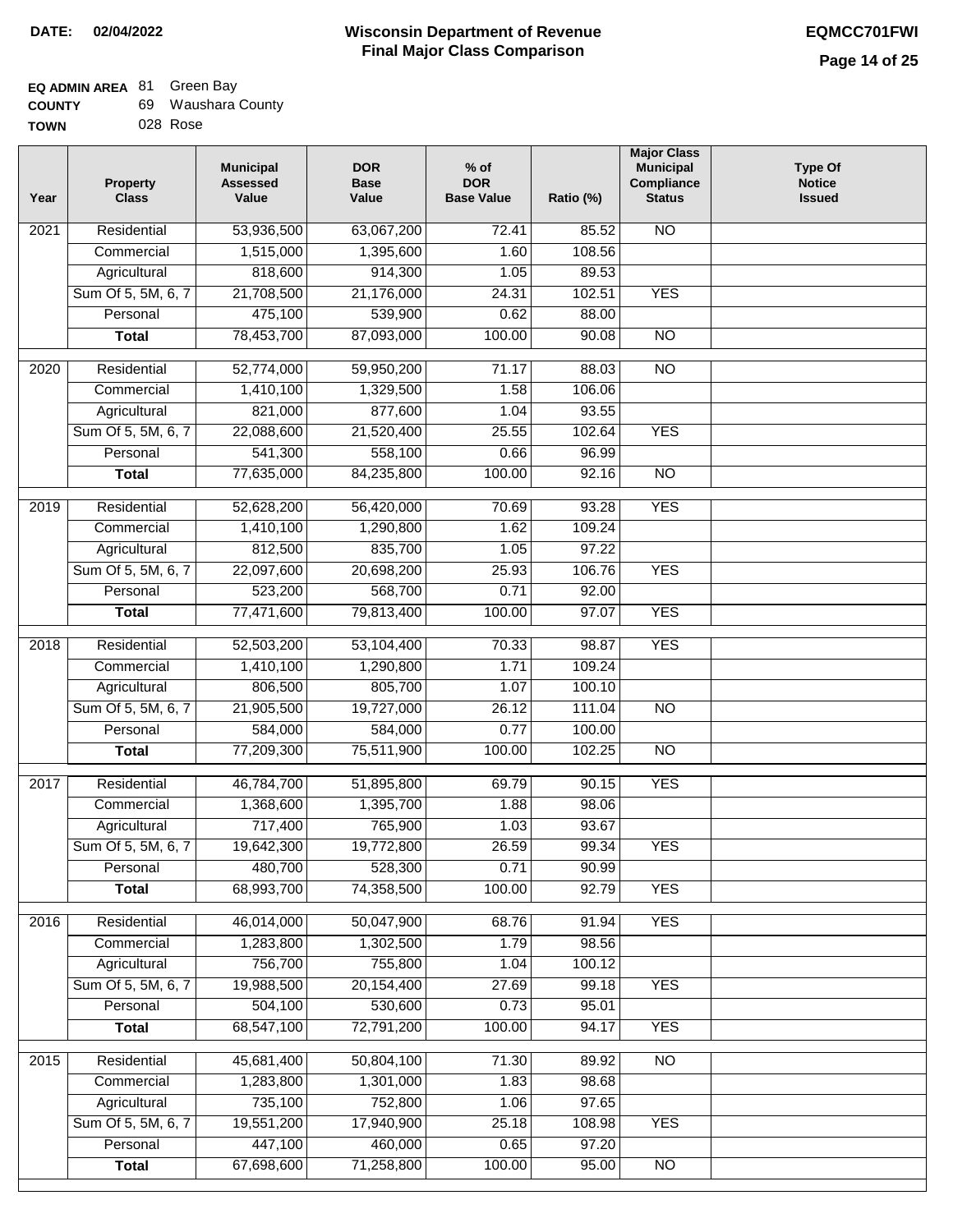# **EQ ADMIN AREA** 81 Green Bay

| <b>COUNTY</b> |  | Waushara County |  |
|---------------|--|-----------------|--|
|---------------|--|-----------------|--|

**TOWN** 030 Saxeville

| Year | <b>Property</b><br><b>Class</b> | <b>Municipal</b><br><b>Assessed</b><br>Value | <b>DOR</b><br><b>Base</b><br>Value | $%$ of<br><b>DOR</b><br><b>Base Value</b> | Ratio (%) | <b>Major Class</b><br><b>Municipal</b><br>Compliance<br><b>Status</b> | <b>Type Of</b><br><b>Notice</b><br><b>Issued</b> |
|------|---------------------------------|----------------------------------------------|------------------------------------|-------------------------------------------|-----------|-----------------------------------------------------------------------|--------------------------------------------------|
| 2021 | Residential                     | 126,724,949                                  | 136,020,400                        | 82.62                                     | 93.17     | <b>YES</b>                                                            |                                                  |
|      | Commercial                      | 1,778,300                                    | 1,841,600                          | 1.12                                      | 96.56     |                                                                       |                                                  |
|      | Agricultural                    | 1,292,715                                    | 1,399,400                          | 0.85                                      | 92.38     |                                                                       |                                                  |
|      | Sum Of 5, 5M, 6, 7              | 25,099,277                                   | 25,288,800                         | 15.36                                     | 99.25     | <b>YES</b>                                                            |                                                  |
|      | Personal                        | 85,833                                       | 85,900                             | 0.05                                      | 99.92     |                                                                       |                                                  |
|      | <b>Total</b>                    | 154,981,074                                  | 164,636,100                        | 100.00                                    | 94.14     | <b>YES</b>                                                            |                                                  |
| 2020 | Residential                     | 125,430,309                                  | 129,556,200                        | 82.15                                     | 96.82     | <b>YES</b>                                                            |                                                  |
|      | Commercial                      | 1,092,300                                    | 1,203,800                          | 0.76                                      | 90.74     |                                                                       |                                                  |
|      | Agricultural                    | 1,293,247                                    | 1,345,500                          | 0.85                                      | 96.12     |                                                                       |                                                  |
|      | Sum Of 5, 5M, 6, 7              | 25,446,550                                   | 25,502,200                         | 16.17                                     | 99.78     | <b>YES</b>                                                            |                                                  |
|      | Personal                        | 91,419                                       | 91,400                             | 0.06                                      | 100.02    |                                                                       |                                                  |
|      | <b>Total</b>                    | 153,353,825                                  | 157,699,100                        | 100.00                                    | 97.24     | <b>YES</b>                                                            |                                                  |
|      |                                 |                                              |                                    |                                           |           |                                                                       |                                                  |
| 2019 | Residential                     | 106,949,267                                  | 122,066,500                        | 80.95                                     | 87.62     | $\overline{NO}$                                                       |                                                  |
|      | Commercial                      | 1,004,900                                    | 1,083,900                          | 0.72                                      | 92.71     |                                                                       |                                                  |
|      | Agricultural                    | 1,202,487                                    | 1,269,800                          | 0.84                                      | 94.70     |                                                                       |                                                  |
|      | Sum Of 5, 5M, 6, 7              | 23,307,549                                   | 26,270,700                         | 17.42                                     | 88.72     | $\overline{NO}$                                                       |                                                  |
|      | Personal                        | 98,265                                       | 98,300                             | 0.07                                      | 99.96     |                                                                       |                                                  |
|      | <b>Total</b>                    | 132,562,468                                  | 150,789,200                        | 100.00                                    | 87.91     | $\overline{NO}$                                                       |                                                  |
| 2018 | Residential                     | 106,094,007                                  | 116,535,900                        | 81.64                                     | 91.04     | <b>YES</b>                                                            |                                                  |
|      | Commercial                      | 1,032,360                                    | 1,116,600                          | 0.78                                      | 92.46     |                                                                       |                                                  |
|      | Agricultural                    | 1,208,833                                    | 1,240,000                          | 0.87                                      | 97.49     |                                                                       |                                                  |
|      | Sum Of 5, 5M, 6, 7              | 22,601,171                                   | 23,732,900                         | 16.63                                     | 95.23     | <b>YES</b>                                                            |                                                  |
|      | Personal                        | 111,540                                      | 111,500                            | 0.08                                      | 100.04    |                                                                       |                                                  |
|      | <b>Total</b>                    | 131,047,911                                  | 142,736,900                        | 100.00                                    | 91.81     | <b>YES</b>                                                            |                                                  |
| 2017 | Residential                     | 104,798,307                                  | 110,894,100                        | 81.15                                     | 94.50     | <b>YES</b>                                                            |                                                  |
|      | Commercial                      | 1,072,210                                    | 1,115,600                          | 0.82                                      | 96.11     |                                                                       |                                                  |
|      | Agricultural                    | 1,207,252                                    | 1,207,200                          | 0.88                                      | 100.00    |                                                                       |                                                  |
|      | Sum Of 5, 5M, 6, 7              | 22,691,546                                   | 23,344,800                         | 17.08                                     | 97.20     | <b>YES</b>                                                            |                                                  |
|      | Personal                        | 88,001                                       | 88,100                             | 0.06                                      | 99.89     |                                                                       |                                                  |
|      | <b>Total</b>                    | 129,857,316                                  | 136,649,800                        | 100.00                                    | 95.03     | <b>YES</b>                                                            |                                                  |
| 2016 | Residential                     | 120,358,281                                  | 100,547,800                        | 79.34                                     | 119.70    | N <sub>O</sub>                                                        |                                                  |
|      | Commercial                      | 1,235,680                                    | 1,139,900                          | 0.90                                      | 108.40    |                                                                       |                                                  |
|      | Agricultural                    | 1,173,215                                    | 1,186,300                          | 0.94                                      | 98.90     |                                                                       |                                                  |
|      | Sum Of 5, 5M, 6, 7              | 26,498,789                                   | 23,764,600                         | 18.75                                     | 111.51    | N <sub>O</sub>                                                        |                                                  |
|      | Personal                        | 96,938                                       | 97,000                             | 0.08                                      | 99.94     |                                                                       |                                                  |
|      | <b>Total</b>                    | 149,362,903                                  | 126,735,600                        | 100.00                                    | 117.85    | N <sub>O</sub>                                                        |                                                  |
|      |                                 |                                              |                                    |                                           |           |                                                                       |                                                  |
| 2015 | Residential                     | 119,413,061                                  | 105,831,800                        | 79.88                                     | 112.83    | $\overline{NO}$                                                       |                                                  |
|      | Commercial                      | 1,168,180                                    | 1,095,600                          | 0.83                                      | 106.62    |                                                                       |                                                  |
|      | Agricultural                    | 1,154,666                                    | 1,172,400                          | 0.88                                      | 98.49     |                                                                       |                                                  |
|      | Sum Of 5, 5M, 6, 7              | 25,467,305                                   | 24,285,000                         | 18.33                                     | 104.87    | <b>YES</b>                                                            |                                                  |
|      | Personal                        | 107,090                                      | 107,000                            | 0.08                                      | 100.08    |                                                                       |                                                  |
|      | <b>Total</b>                    | 147,310,302                                  | 132,491,800                        | 100.00                                    | 111.18    | NO                                                                    |                                                  |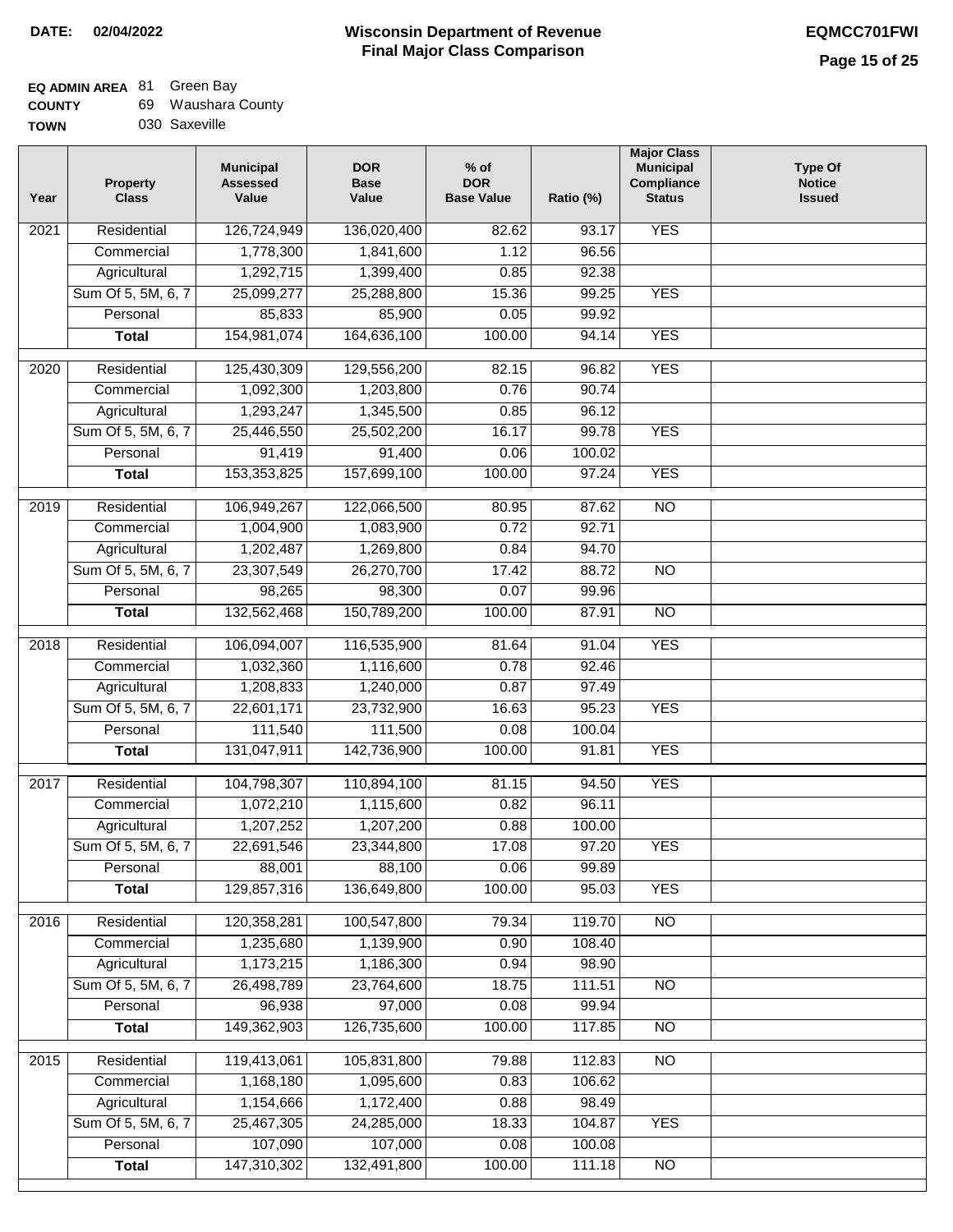| <b>COUNTY</b> | 69. | Waushara County |
|---------------|-----|-----------------|
| <b>TOWN</b>   |     | 032 Springwater |

| Year             | <b>Property</b><br><b>Class</b> | <b>Municipal</b><br><b>Assessed</b><br>Value | <b>DOR</b><br><b>Base</b><br>Value | $%$ of<br><b>DOR</b><br><b>Base Value</b> | Ratio (%) | <b>Major Class</b><br><b>Municipal</b><br>Compliance<br><b>Status</b> | <b>Type Of</b><br><b>Notice</b><br><b>Issued</b> |
|------------------|---------------------------------|----------------------------------------------|------------------------------------|-------------------------------------------|-----------|-----------------------------------------------------------------------|--------------------------------------------------|
| 2021             | Residential                     | 264,699,200                                  | 318,084,000                        | 89.30                                     | 83.22     | N <sub>O</sub>                                                        |                                                  |
|                  | Commercial                      | 8,876,600                                    | 8,711,700                          | 2.45                                      | 101.89    |                                                                       |                                                  |
|                  | Agricultural                    | 679,100                                      | 808,600                            | 0.23                                      | 83.98     |                                                                       |                                                  |
|                  | Sum Of 5, 5M, 6, 7              | 17,258,500                                   | 18,931,200                         | 5.31                                      | 91.16     |                                                                       |                                                  |
|                  | Personal                        | 8,117,200                                    | 9,663,400                          | 2.71                                      | 84.00     |                                                                       |                                                  |
|                  | <b>Total</b>                    | 299,630,600                                  | 356,198,900                        | 100.00                                    | 84.12     | <b>NO</b>                                                             |                                                  |
|                  |                                 |                                              |                                    |                                           |           |                                                                       |                                                  |
| 2020             | Residential                     | 262,456,200                                  | 297,469,500                        | 89.24                                     | 88.23     | $\overline{NO}$                                                       |                                                  |
|                  | Commercial                      | 8,797,400                                    | 8,623,500                          | 2.59                                      | 102.02    |                                                                       |                                                  |
|                  | Agricultural                    | 687,100                                      | 771,200                            | 0.23                                      | 89.09     |                                                                       |                                                  |
|                  | Sum Of 5, 5M, 6, 7              | 16,927,100                                   | 17,656,800                         | 5.30                                      | 95.87     |                                                                       |                                                  |
|                  | Personal                        | 7,840,200                                    | 8,809,300                          | 2.64                                      | 89.00     |                                                                       |                                                  |
|                  | <b>Total</b>                    | 296,708,000                                  | 333,330,300                        | 100.00                                    | 89.01     | $\overline{NO}$                                                       |                                                  |
| $\frac{2019}{ }$ | Residential                     | 261,410,500                                  | 273,950,300                        | 88.61                                     | 95.42     | <b>YES</b>                                                            |                                                  |
|                  | Commercial                      | 8,655,400                                    | 8,217,300                          | 2.66                                      | 105.33    |                                                                       |                                                  |
|                  | Agricultural                    | 691,800                                      | 719,100                            | 0.23                                      | 96.20     |                                                                       |                                                  |
|                  | Sum Of 5, 5M, 6, 7              | 16,872,500                                   | 18,168,500                         | 5.88                                      | 92.87     |                                                                       |                                                  |
|                  | Personal                        | 7,796,500                                    | 8,121,300                          | 2.63                                      | 96.00     |                                                                       |                                                  |
|                  | <b>Total</b>                    | 295,426,700                                  | 309,176,500                        | 100.00                                    | 95.55     | <b>YES</b>                                                            |                                                  |
| 2018             | Residential                     | 258,687,900                                  | 265,274,400                        | 88.86                                     | 97.52     | <b>YES</b>                                                            |                                                  |
|                  | Commercial                      | 8,716,600                                    | 8,276,900                          | 2.77                                      | 105.31    |                                                                       |                                                  |
|                  | Agricultural                    | 703,500                                      | 704,500                            | 0.24                                      | 99.86     |                                                                       |                                                  |
|                  | Sum Of 5, 5M, 6, 7              | 16,875,100                                   | 16,631,100                         | 5.57                                      | 101.47    |                                                                       |                                                  |
|                  | Personal                        | 7,629,200                                    | 7,629,200                          | 2.56                                      | 100.00    |                                                                       |                                                  |
|                  | <b>Total</b>                    | 292,612,300                                  | 298,516,100                        | 100.00                                    | 98.02     | <b>YES</b>                                                            |                                                  |
|                  |                                 |                                              |                                    |                                           |           |                                                                       |                                                  |
| 2017             | Residential                     | 258,066,800                                  | 249,034,800                        | 88.73                                     | 103.63    | <b>YES</b>                                                            |                                                  |
|                  | Commercial                      | 8,384,800                                    | 7,565,400                          | 2.70                                      | 110.83    |                                                                       |                                                  |
|                  | Agricultural                    | 732,100                                      | 688,800                            | 0.25                                      | 106.29    |                                                                       |                                                  |
|                  | Sum Of 5, 5M, 6, 7              | 16,870,400                                   | 16,032,600                         | 5.71                                      | 105.23    |                                                                       |                                                  |
|                  | Personal                        | 7,782,600                                    | 7,342,100                          | 2.62                                      | 106.00    |                                                                       |                                                  |
|                  | <b>Total</b>                    | 291,836,700                                  | 280,663,700                        | 100.00                                    | 103.98    | <b>YES</b>                                                            |                                                  |
| 2016             | Residential                     | 258, 155, 400                                | 247, 341, 200                      | 88.63                                     | 104.37    | <b>YES</b>                                                            |                                                  |
|                  | Commercial                      | 8,394,600                                    | 7,701,500                          | 2.76                                      | 109.00    |                                                                       |                                                  |
|                  | Agricultural                    | 719,800                                      | 679,300                            | 0.24                                      | 105.96    |                                                                       |                                                  |
|                  | Sum Of 5, 5M, 6, 7              | 17,267,500                                   | 16,224,500                         | 5.81                                      | 106.43    |                                                                       |                                                  |
|                  | Personal                        | 7,554,100                                    | 7,126,500                          | 2.55                                      | 106.00    |                                                                       |                                                  |
|                  | <b>Total</b>                    | 292,091,400                                  | 279,073,000                        | 100.00                                    | 104.66    | <b>YES</b>                                                            |                                                  |
| 2015             | Residential                     | 256,300,900                                  | 243,032,200                        | 88.23                                     | 105.46    | <b>YES</b>                                                            |                                                  |
|                  | Commercial                      | 9,072,200                                    | 7,807,400                          | 2.83                                      | 116.20    |                                                                       |                                                  |
|                  | Agricultural                    | 724,400                                      | 676,600                            | 0.25                                      | 107.06    |                                                                       |                                                  |
|                  | Sum Of 5, 5M, 6, 7              | 17,222,100                                   | 16,894,200                         | 6.13                                      | 101.94    | <b>YES</b>                                                            |                                                  |
|                  | Personal                        | 7,529,900                                    | 7,037,300                          | 2.55                                      | 107.00    |                                                                       |                                                  |
|                  | <b>Total</b>                    | 290,849,500                                  | 275,447,700                        | 100.00                                    | 105.59    | <b>YES</b>                                                            |                                                  |
|                  |                                 |                                              |                                    |                                           |           |                                                                       |                                                  |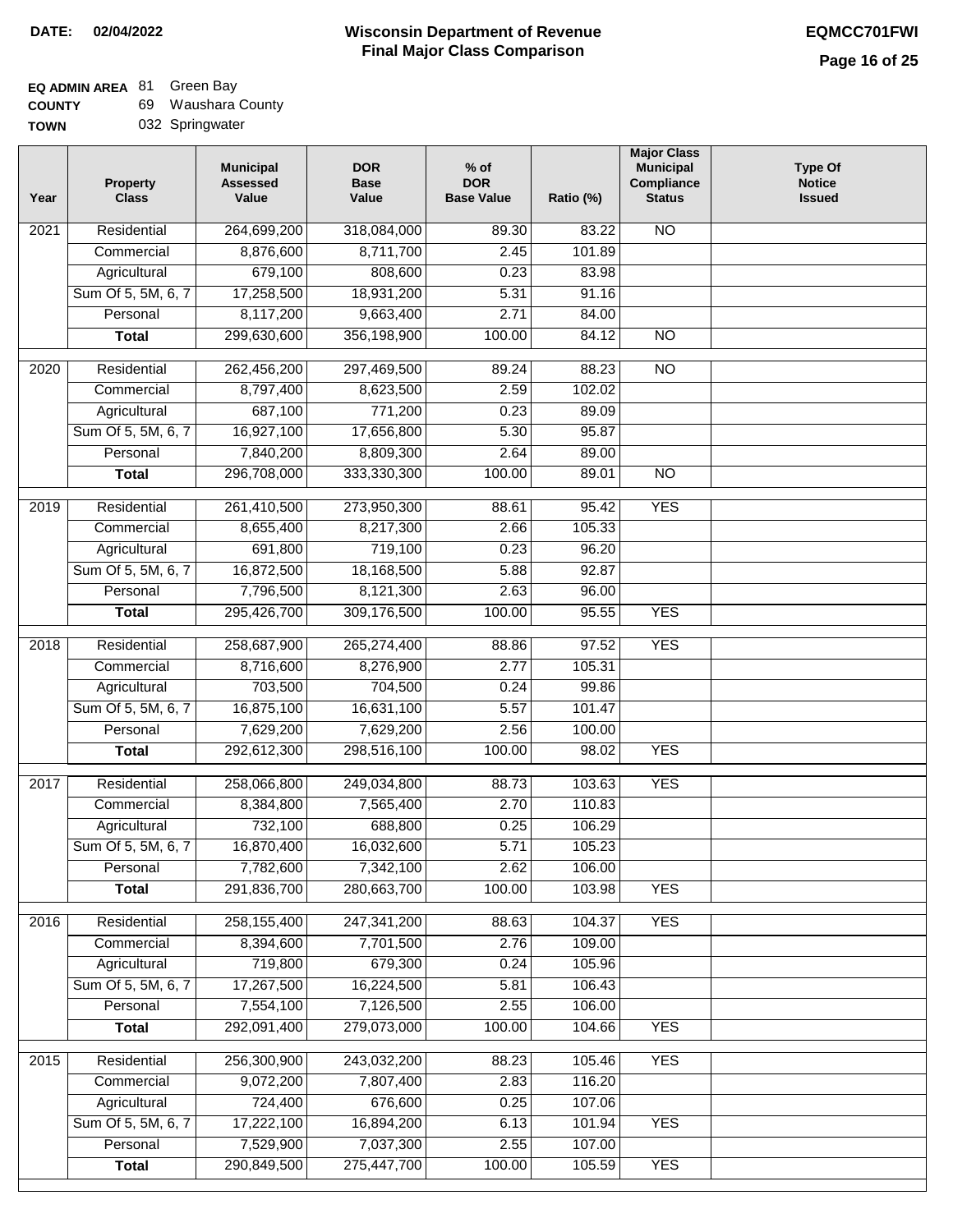| <b>COUNTY</b> | 69 Waushara County |
|---------------|--------------------|
| <b>TOWN</b>   | 034 Warren         |

| Year              | <b>Property</b><br><b>Class</b> | <b>Municipal</b><br><b>Assessed</b><br>Value | <b>DOR</b><br><b>Base</b><br>Value | $%$ of<br><b>DOR</b><br><b>Base Value</b> | Ratio (%)         | <b>Major Class</b><br><b>Municipal</b><br>Compliance<br><b>Status</b> | Type Of<br><b>Notice</b><br><b>Issued</b> |
|-------------------|---------------------------------|----------------------------------------------|------------------------------------|-------------------------------------------|-------------------|-----------------------------------------------------------------------|-------------------------------------------|
| $\overline{202}1$ | Residential                     | 31,726,730                                   | 34,013,400                         | 55.84                                     | 93.28             | <b>YES</b>                                                            |                                           |
|                   | Commercial                      | 1,755,100                                    | 1,748,200                          | 2.87                                      | 100.39            |                                                                       |                                           |
|                   | Agricultural                    | 1,251,299                                    | 1,301,500                          | 2.14                                      | 96.14             |                                                                       |                                           |
|                   | Sum Of 5, 5M, 6, 7              | 23,451,455                                   | 23,320,800                         | 38.29                                     | 100.56            | <b>YES</b>                                                            |                                           |
|                   | Personal                        | 525,925                                      | 525,900                            | 0.86                                      | 100.00            |                                                                       |                                           |
|                   | <b>Total</b>                    | 58,710,509                                   | 60,909,800                         | 100.00                                    | 96.39             | <b>YES</b>                                                            |                                           |
| 2020              | Residential                     | 31,627,300                                   | 32,016,600                         | 53.76                                     | 98.78             | <b>YES</b>                                                            |                                           |
|                   | Commercial                      | 1,752,100                                    | 1,821,100                          | 3.06                                      | 96.21             |                                                                       |                                           |
|                   | Agricultural                    | 1,102,195                                    | 1,243,100                          | 2.09                                      | 88.67             |                                                                       |                                           |
|                   | Sum Of 5, 5M, 6, 7              | 20,861,016                                   | 23,937,600                         | 40.19                                     | 87.15             | $\overline{NO}$                                                       |                                           |
|                   | Personal                        | 537,907                                      | 537,900                            | 0.90                                      | 100.00            |                                                                       |                                           |
|                   | <b>Total</b>                    | 55,880,518                                   | 59,556,300                         | 100.00                                    | 93.83             | $\overline{NO}$                                                       |                                           |
|                   |                                 |                                              |                                    |                                           |                   |                                                                       |                                           |
| 2019              | Residential                     | 25,978,130<br>1,637,500                      | 30,279,200                         | 53.29<br>2.95                             | 85.80<br>97.67    | $\overline{10}$                                                       |                                           |
|                   | Commercial                      |                                              | 1,676,500                          |                                           | 92.11             |                                                                       |                                           |
|                   | Agricultural                    | 1,099,805                                    | 1,194,000                          | 2.10<br>40.85                             | 90.46             | <b>YES</b>                                                            |                                           |
|                   | Sum Of 5, 5M, 6, 7<br>Personal  | 20,999,014<br>459,869                        | 23,213,400<br>459,900              | 0.81                                      | 99.99             |                                                                       |                                           |
|                   | <b>Total</b>                    | 50,174,318                                   | 56,823,000                         | 100.00                                    | 88.30             | $\overline{NO}$                                                       |                                           |
|                   |                                 |                                              |                                    |                                           |                   |                                                                       |                                           |
| 2018              | Residential                     | 25,562,480                                   | 27,870,100                         | 53.37                                     | $\frac{1}{91.72}$ | <b>YES</b>                                                            |                                           |
|                   | Commercial                      | 1,448,500                                    | 1,487,500                          | 2.85                                      | 97.38             |                                                                       |                                           |
|                   | Agricultural                    | 1,101,612                                    | 1,161,600                          | 2.22                                      | 94.84             |                                                                       |                                           |
|                   | Sum Of 5, 5M, 6, 7              | 21, 187, 450                                 | 21,236,700                         | 40.67                                     | 99.77             | <b>YES</b>                                                            |                                           |
|                   | Personal                        | 462,721                                      | 462,700                            | 0.89                                      | 100.00            |                                                                       |                                           |
|                   | <b>Total</b>                    | 49,762,763                                   | 52,218,600                         | 100.00                                    | 95.30             | <b>YES</b>                                                            |                                           |
| 2017              | Residential                     | 24,907,380                                   | 26,735,400                         | 52.04                                     | 93.16             | <b>YES</b>                                                            |                                           |
|                   | Commercial                      | 1,438,500                                    | 1,480,300                          | 2.88                                      | 97.18             |                                                                       |                                           |
|                   | Agricultural                    | 1,101,964                                    | 1,133,100                          | 2.21                                      | 97.25             |                                                                       |                                           |
|                   | Sum Of 5, 5M, 6, 7              | 21,008,290                                   | 21,595,700                         | 42.04                                     | 97.28             | <b>YES</b>                                                            |                                           |
|                   | Personal                        | 428,432                                      | 428,500                            | 0.83                                      | 99.98             |                                                                       |                                           |
|                   | <b>Total</b>                    | 48,884,566                                   | 51,373,000                         | 100.00                                    | 95.16             | <b>YES</b>                                                            |                                           |
| 2016              | Residential                     | 24,985,300                                   | 26,247,700                         | 50.94                                     | 95.19             | <b>YES</b>                                                            |                                           |
|                   | Commercial                      | 1,417,500                                    | 1,459,300                          | 2.83                                      | 97.14             |                                                                       |                                           |
|                   | Agricultural                    | 1,102,087                                    | 1,113,800                          | 2.16                                      | 98.95             |                                                                       |                                           |
|                   | Sum Of 5, 5M, 6, 7              | 21,130,706                                   | 22,293,100                         | 43.27                                     | 94.79             | <b>YES</b>                                                            |                                           |
|                   | Personal                        | 407,802                                      | 407,900                            | 0.79                                      | 99.98             |                                                                       |                                           |
|                   | <b>Total</b>                    | 49,043,395                                   | 51,521,800                         | 100.00                                    | 95.19             | <b>YES</b>                                                            |                                           |
| 2015              | Residential                     | 28,135,820                                   | 24,296,400                         | 49.00                                     | 115.80            | N <sub>O</sub>                                                        |                                           |
|                   | Commercial                      | 1,639,000                                    | 1,465,100                          | 2.95                                      | 111.87            |                                                                       |                                           |
|                   | Agricultural                    | 1,096,640                                    | 1,096,500                          | 2.21                                      | 100.01            |                                                                       |                                           |
|                   | Sum Of 5, 5M, 6, 7              | 21,264,577                                   | 22,390,900                         | 45.16                                     | 94.97             | <b>YES</b>                                                            |                                           |
|                   | Personal                        | 337,586                                      | 337,600                            | 0.68                                      | 100.00            |                                                                       |                                           |
|                   | <b>Total</b>                    | 52,473,623                                   | 49,586,500                         | 100.00                                    | 105.82            | NO                                                                    |                                           |
|                   |                                 |                                              |                                    |                                           |                   |                                                                       |                                           |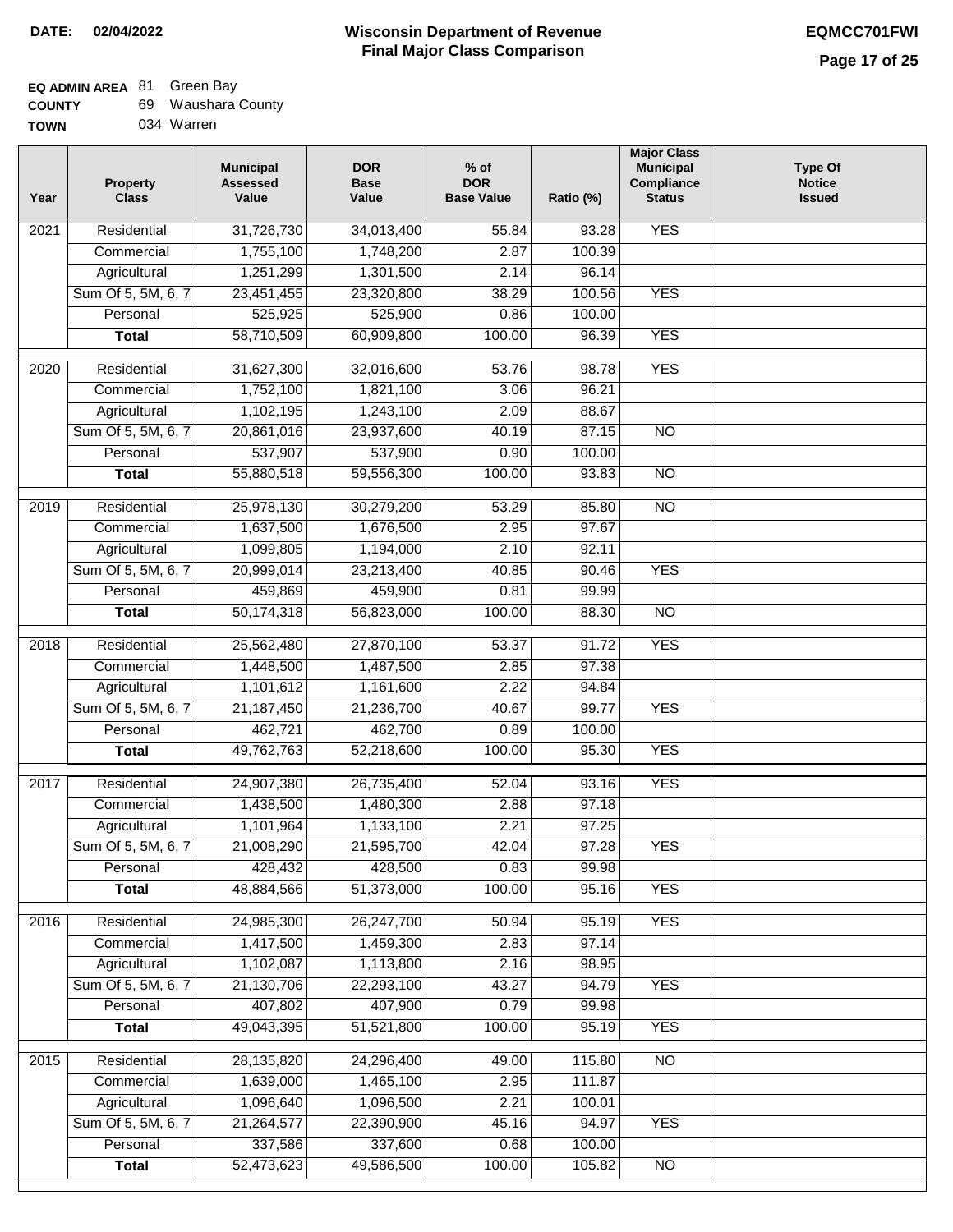# **Wisconsin Department of Revenue Final Major Class Comparison DATE: 02/04/2022 EQMCC701FWI**

# **EQ ADMIN AREA** 81 Green Bay

| <b>COUNTY</b> | 69. | Waushara County |
|---------------|-----|-----------------|
| <b>TOWN</b>   |     | 036 Wautoma     |

| Year              | <b>Property</b><br><b>Class</b> | <b>Municipal</b><br><b>Assessed</b><br>Value | <b>DOR</b><br><b>Base</b><br>Value | $%$ of<br><b>DOR</b><br><b>Base Value</b> | Ratio (%) | <b>Major Class</b><br><b>Municipal</b><br>Compliance<br><b>Status</b> | <b>Type Of</b><br><b>Notice</b><br><b>Issued</b> |
|-------------------|---------------------------------|----------------------------------------------|------------------------------------|-------------------------------------------|-----------|-----------------------------------------------------------------------|--------------------------------------------------|
| 2021              | Residential                     | 89,171,800                                   | 112,719,200                        | 71.62                                     | 79.11     | N <sub>O</sub>                                                        |                                                  |
|                   | Commercial                      | 19,115,400                                   | 20,069,500                         | 12.75                                     | 95.25     | <b>YES</b>                                                            |                                                  |
|                   | Agricultural                    | 716,300                                      | 842,200                            | 0.54                                      | 85.05     |                                                                       |                                                  |
|                   | Sum Of 5, 5M, 6, 7              | 20,542,400                                   | 22,767,500                         | 14.47                                     | 90.23     | <b>YES</b>                                                            |                                                  |
|                   | Personal                        | 841,800                                      | 990,400                            | 0.63                                      | 85.00     |                                                                       |                                                  |
|                   | <b>Total</b>                    | 130,387,700                                  | 157,388,800                        | 100.00                                    | 82.84     | $\overline{NO}$                                                       |                                                  |
| $\overline{2020}$ | Residential                     | 88,820,500                                   | 100,437,200                        | 69.51                                     | 88.43     | NO                                                                    |                                                  |
|                   | Commercial                      | 19,119,100                                   | 20,909,400                         | 14.47                                     | 91.44     | <b>YES</b>                                                            |                                                  |
|                   | Agricultural                    | 751,800                                      | 817,300                            | 0.57                                      | 91.99     |                                                                       |                                                  |
|                   | Sum Of 5, 5M, 6, 7              | 19,844,800                                   | 21,343,900                         | 14.77                                     | 92.98     | <b>YES</b>                                                            |                                                  |
|                   | Personal                        | 908,700                                      | 987,800                            | 0.68                                      | 91.99     |                                                                       |                                                  |
|                   | <b>Total</b>                    | 129,444,900                                  | 144,495,600                        | 100.00                                    | 89.58     | $\overline{NO}$                                                       |                                                  |
| 2019              | Residential                     | 87,915,900                                   | 91,144,000                         | 67.81                                     | 96.46     | <b>YES</b>                                                            |                                                  |
|                   | Commercial                      | 19,192,100                                   | 20,300,400                         | 15.10                                     | 94.54     | <b>YES</b>                                                            |                                                  |
|                   | Agricultural                    | 765,200                                      | 789,000                            | 0.59                                      | 96.98     |                                                                       |                                                  |
|                   | Sum Of 5, 5M, 6, 7              | 19,761,100                                   | 21,075,600                         | 15.68                                     | 93.76     | <b>YES</b>                                                            |                                                  |
|                   | Personal                        | 1,064,400                                    | 1,097,300                          | 0.82                                      | 97.00     |                                                                       |                                                  |
|                   | <b>Total</b>                    | 128,698,700                                  | 134,406,300                        | 100.00                                    | 95.75     | <b>YES</b>                                                            |                                                  |
| 2018              | Residential                     | 86,710,500                                   | 87,290,400                         | 67.41                                     | 99.34     | <b>YES</b>                                                            |                                                  |
|                   | Commercial                      | 19,280,600                                   | 20,385,100                         | 15.74                                     | 94.58     | <b>YES</b>                                                            |                                                  |
|                   | Agricultural                    | 763,200                                      | 763,100                            | 0.59                                      | 100.01    |                                                                       |                                                  |
|                   | Sum Of 5, 5M, 6, 7              | 19,571,400                                   | 19,827,900                         | 15.31                                     | 98.71     | <b>YES</b>                                                            |                                                  |
|                   | Personal                        | 1,216,600                                    | 1,216,600                          | 0.94                                      | 100.00    |                                                                       |                                                  |
|                   | <b>Total</b>                    | 127,542,300                                  | 129,483,100                        | 100.00                                    | 98.50     | <b>YES</b>                                                            |                                                  |
| 2017              | Residential                     | 86,090,400                                   | 86,904,800                         | 66.51                                     | 99.06     | <b>YES</b>                                                            |                                                  |
|                   | Commercial                      | 19,793,500                                   | 20,967,000                         | 16.05                                     | 94.40     | <b>YES</b>                                                            |                                                  |
|                   | Agricultural                    | 749,900                                      | 748,100                            | 0.57                                      | 100.24    |                                                                       |                                                  |
|                   | Sum Of 5, 5M, 6, 7              | 19,381,100                                   | 19,624,500                         | 15.02                                     | 98.76     | <b>YES</b>                                                            |                                                  |
|                   | Personal                        | 2,419,600                                    | 2,419,600                          | 1.85                                      | 100.00    |                                                                       |                                                  |
|                   | <b>Total</b>                    | 128,434,500                                  | 130,664,000                        | 100.00                                    | 98.29     | <b>YES</b>                                                            |                                                  |
| 2016              | Residential                     | 90,377,000                                   | 84,230,400                         | 66.15                                     | 107.30    | <b>YES</b>                                                            |                                                  |
|                   | Commercial                      | 20,538,400                                   | 21,408,500                         | 16.81                                     | 95.94     | <b>YES</b>                                                            |                                                  |
|                   | Agricultural                    | 864,200                                      | 806,300                            | 0.63                                      | 107.18    |                                                                       |                                                  |
|                   | Sum Of 5, 5M, 6, 7              | 18,728,200                                   | 18,368,100                         | 14.42                                     | 101.96    | <b>YES</b>                                                            |                                                  |
|                   | Personal                        | 2,700,700                                    | 2,524,100                          | 1.98                                      | 107.00    |                                                                       |                                                  |
|                   | <b>Total</b>                    | 133,208,500                                  | 127,337,400                        | 100.00                                    | 104.61    | <b>YES</b>                                                            |                                                  |
| 2015              | Residential                     | 89,386,200                                   | 81,571,300                         | 66.93                                     | 109.58    | <b>YES</b>                                                            |                                                  |
|                   | Commercial                      | 21,047,300                                   | 18,907,600                         | 15.51                                     | 111.32    | $\overline{NO}$                                                       |                                                  |
|                   | Agricultural                    | 864,900                                      | 792,300                            | 0.65                                      | 109.16    |                                                                       |                                                  |
|                   | Sum Of 5, 5M, 6, 7              | 18,743,400                                   | 18,045,500                         | 14.81                                     | 103.87    | <b>YES</b>                                                            |                                                  |
|                   | Personal                        | 2,788,400                                    | 2,558,200                          | 2.10                                      | 109.00    |                                                                       |                                                  |
|                   | <b>Total</b>                    | 132,830,200                                  | 121,874,900                        | 100.00                                    | 108.99    | NO                                                                    | <b>Non-Compliance Notice</b>                     |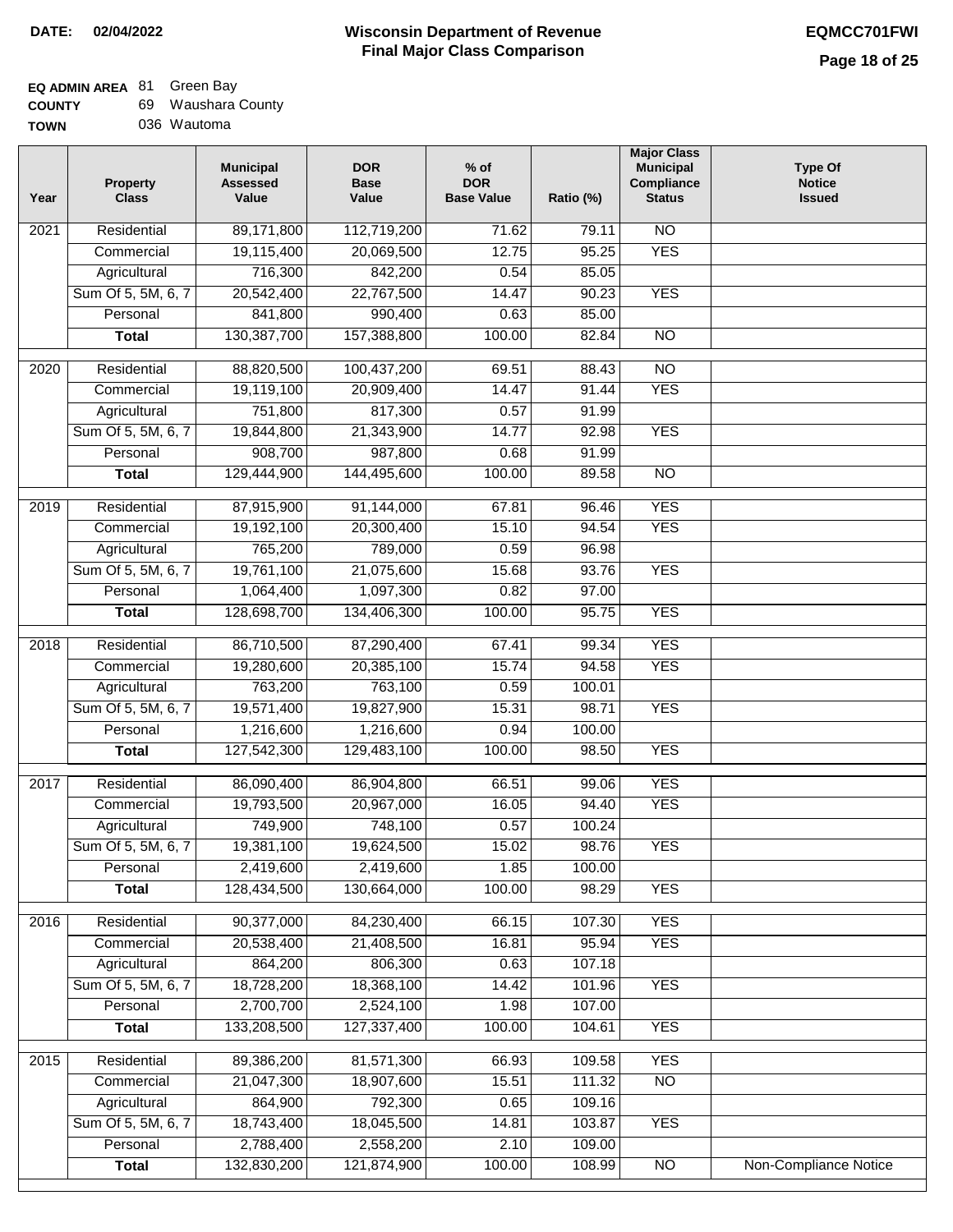# **EQ ADMIN AREA** 81 Green Bay

| <b>COUNTY</b> | Waushara County |
|---------------|-----------------|
|---------------|-----------------|

**VILLAGE** 111 Coloma

| Year              | <b>Property</b><br><b>Class</b> | <b>Municipal</b><br><b>Assessed</b><br>Value | <b>DOR</b><br><b>Base</b><br>Value | % of<br><b>DOR</b><br><b>Base Value</b> | Ratio (%) | <b>Major Class</b><br><b>Municipal</b><br>Compliance<br><b>Status</b> | <b>Type Of</b><br><b>Notice</b><br><b>Issued</b> |
|-------------------|---------------------------------|----------------------------------------------|------------------------------------|-----------------------------------------|-----------|-----------------------------------------------------------------------|--------------------------------------------------|
| $\overline{202}1$ | Residential                     | 17,259,600                                   | 20,670,100                         | 66.02                                   | 83.50     | N <sub>O</sub>                                                        |                                                  |
|                   | Commercial                      | 9,479,400                                    | 9,774,600                          | 31.22                                   | 96.98     | <b>YES</b>                                                            |                                                  |
|                   | Agricultural                    | 4,700                                        | 4,900                              | 0.02                                    | 95.92     |                                                                       |                                                  |
|                   | Sum Of 5, 5M, 6, 7              | 21,100                                       | 122,100                            | 0.39                                    | 17.28     |                                                                       |                                                  |
|                   | Personal                        | 661,800                                      | 735,400                            | 2.35                                    | 89.99     |                                                                       |                                                  |
|                   | <b>Total</b>                    | 27,426,600                                   | 31,307,100                         | 100.00                                  | 87.61     | $\overline{NO}$                                                       |                                                  |
| $\overline{2020}$ | Residential                     | 16,653,300                                   | 17,531,000                         | 62.77                                   | 94.99     | <b>YES</b>                                                            |                                                  |
|                   | Commercial                      | 9,276,800                                    | 9,538,900                          | 34.16                                   | 97.25     | <b>YES</b>                                                            |                                                  |
|                   | Agricultural                    | 5,100                                        | 4,700                              | 0.02                                    | 108.51    |                                                                       |                                                  |
|                   | Sum Of 5, 5M, 6, 7              | 33,700                                       | 54,100                             | 0.19                                    | 62.29     |                                                                       |                                                  |
|                   | Personal                        | 774,400                                      | 798,300                            | 2.86                                    | 97.01     |                                                                       |                                                  |
|                   | <b>Total</b>                    | 26,743,300                                   | 27,927,000                         | 100.00                                  | 95.76     | <b>YES</b>                                                            |                                                  |
|                   |                                 |                                              |                                    |                                         |           |                                                                       |                                                  |
| $\frac{1}{2019}$  | Residential                     | 16,480,800                                   | 16,370,700                         | 60.52                                   | 100.67    | <b>YES</b>                                                            |                                                  |
|                   | Commercial                      | 10,245,900                                   | 10,033,500                         | 37.09                                   | 102.12    | <b>YES</b>                                                            |                                                  |
|                   | Agricultural                    | 4,600                                        | 4,400                              | 0.02                                    | 104.55    |                                                                       |                                                  |
|                   | Sum Of 5, 5M, 6, 7              | 15,900                                       | 48,200                             | 0.18                                    | 32.99     |                                                                       |                                                  |
|                   | Personal                        | 593,600                                      | 593,600                            | 2.19                                    | 100.00    |                                                                       |                                                  |
|                   | <b>Total</b>                    | 27,340,800                                   | 27,050,400                         | 100.00                                  | 101.07    | <b>YES</b>                                                            |                                                  |
| 2018              | Residential                     | 15,708,900                                   | 15,430,400                         | 58.55                                   | 101.80    | <b>YES</b>                                                            |                                                  |
|                   | Commercial                      | 8,711,300                                    | 10,064,700                         | 38.19                                   | 86.55     | <b>NO</b>                                                             |                                                  |
|                   | Agricultural                    | 5,000                                        | 4,400                              | 0.02                                    | 113.64    |                                                                       |                                                  |
|                   | Sum Of 5, 5M, 6, 7              | 51,500                                       | 46,400                             | 0.18                                    | 110.99    |                                                                       |                                                  |
|                   | Personal                        | 782,500                                      | 806,700                            | 3.06                                    | 97.00     |                                                                       |                                                  |
|                   | <b>Total</b>                    | 25,259,200                                   | 26,352,600                         | 100.00                                  | 95.85     | $\overline{10}$                                                       |                                                  |
|                   |                                 |                                              |                                    |                                         |           |                                                                       |                                                  |
| $\overline{2017}$ | Residential                     | 15,720,700                                   | 15,128,900                         | 61.09                                   | 103.91    | <b>YES</b>                                                            |                                                  |
|                   | Commercial                      | 8,035,000                                    | 8,593,600                          | 34.70                                   | 93.50     | <b>YES</b>                                                            |                                                  |
|                   | Agricultural                    | 1,600                                        | 1,500                              | 0.01                                    | 106.67    |                                                                       |                                                  |
|                   | Sum Of 5, 5M, 6, 7              | 51,200                                       | 46,300                             | 0.19                                    | 110.58    |                                                                       |                                                  |
|                   | Personal                        | 995,279                                      | 995,200                            | 4.02                                    | 100.01    |                                                                       |                                                  |
|                   | <b>Total</b>                    | 24,803,779                                   | 24,765,500                         | 100.00                                  | 100.15    | <b>YES</b>                                                            |                                                  |
| 2016              | Residential                     | 15,766,500                                   | 15,128,900                         | 61.27                                   | 104.21    | <b>YES</b>                                                            |                                                  |
|                   | Commercial                      | 8,118,400                                    | 8,508,000                          | 34.45                                   | 95.42     | <b>YES</b>                                                            |                                                  |
|                   | Agricultural                    | 1,600                                        | 1,500                              | 0.01                                    | 106.67    |                                                                       |                                                  |
|                   | Sum Of 5, 5M, 6, 7              | 50,300                                       | 46,300                             | 0.19                                    | 108.64    |                                                                       |                                                  |
|                   | Personal                        | 1,008,812                                    | 1,008,800                          | 4.09                                    | 100.00    |                                                                       |                                                  |
|                   | <b>Total</b>                    | 24,945,612                                   | 24,693,500                         | 100.00                                  | 101.02    | <b>YES</b>                                                            |                                                  |
| 2015              | Residential                     | 15,779,600                                   | 14,633,400                         | 63.01                                   | 107.83    | <b>YES</b>                                                            |                                                  |
|                   | Commercial                      | 6,923,400                                    | 7,180,600                          | 30.92                                   | 96.42     | <b>YES</b>                                                            |                                                  |
|                   | Agricultural                    | 1,500                                        | 1,500                              | 0.01                                    | 100.00    |                                                                       |                                                  |
|                   | Sum Of 5, 5M, 6, 7              | 36,000                                       | 45,000                             | 0.19                                    | 80.00     |                                                                       |                                                  |
|                   | Personal                        | 1,365,200                                    | 1,365,200                          | 5.88                                    | 100.00    | <b>YES</b>                                                            |                                                  |
|                   | <b>Total</b>                    | 24,105,700                                   | 23,225,700                         | 100.00                                  | 103.79    | <b>YES</b>                                                            |                                                  |
|                   |                                 |                                              |                                    |                                         |           |                                                                       |                                                  |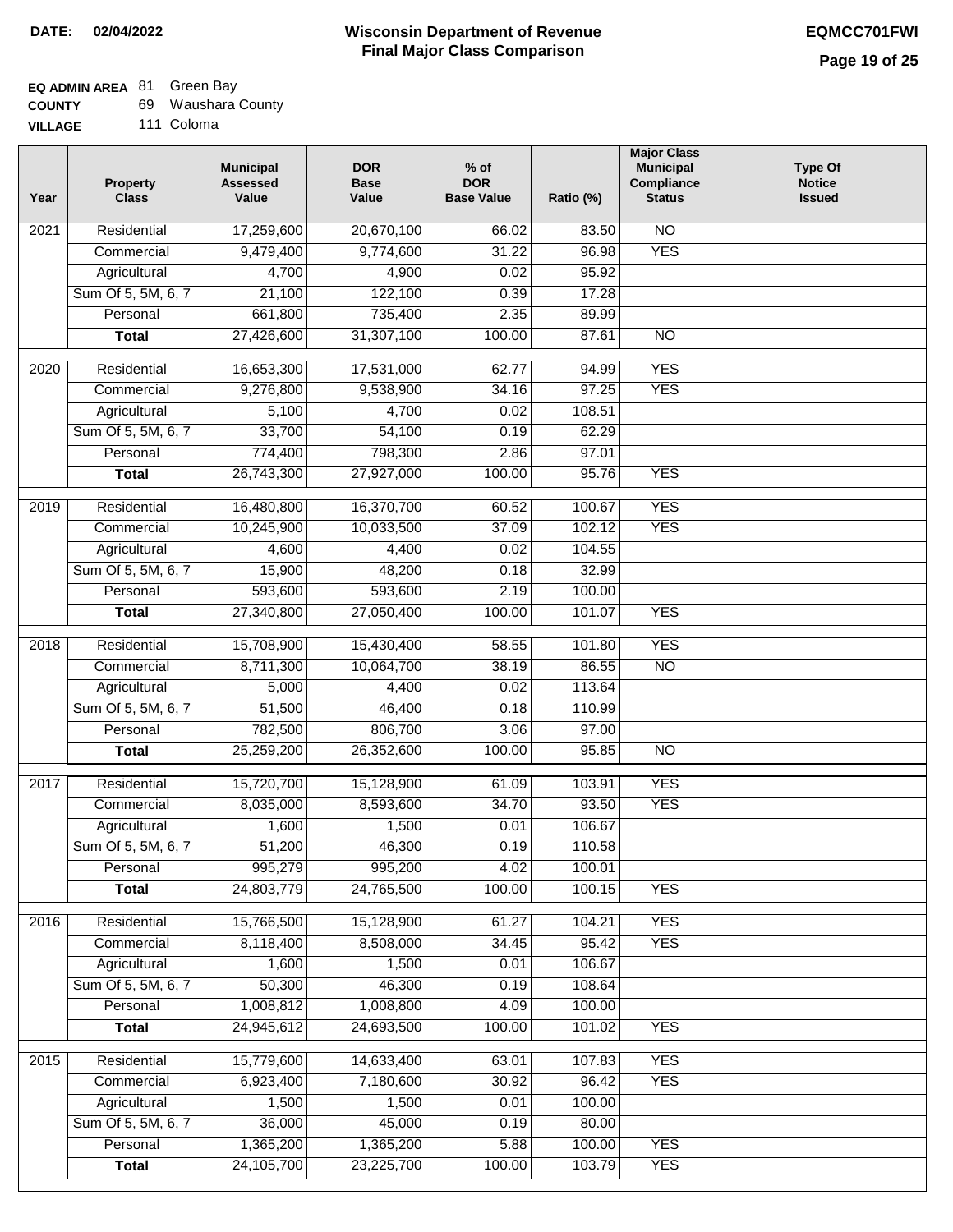# **EQ ADMIN AREA** 81 Green Bay

| <b>COUNTY</b> | 69 | Waushara County |  |
|---------------|----|-----------------|--|
|---------------|----|-----------------|--|

**VILLAGE** 136 Hancock

| Year | <b>Property</b><br><b>Class</b> | <b>Municipal</b><br><b>Assessed</b><br>Value | <b>DOR</b><br><b>Base</b><br>Value | $%$ of<br><b>DOR</b><br><b>Base Value</b> | Ratio (%) | <b>Major Class</b><br><b>Municipal</b><br>Compliance<br><b>Status</b> | <b>Type Of</b><br><b>Notice</b><br><b>Issued</b> |
|------|---------------------------------|----------------------------------------------|------------------------------------|-------------------------------------------|-----------|-----------------------------------------------------------------------|--------------------------------------------------|
| 2021 | Residential                     | 14,488,600                                   | 17,927,800                         | 85.36                                     | 80.82     | N <sub>O</sub>                                                        |                                                  |
|      | Commercial                      | 2,725,300                                    | 2,815,700                          | 13.41                                     | 96.79     | <b>YES</b>                                                            |                                                  |
|      | Agricultural                    | 17,000                                       | 18,600                             | 0.09                                      | 91.40     |                                                                       |                                                  |
|      | Sum Of 5, 5M, 6, 7              | 122,700                                      | 158,600                            | 0.76                                      | 77.36     |                                                                       |                                                  |
|      | Personal                        | 75,200                                       | 81,800                             | 0.39                                      | 91.93     |                                                                       |                                                  |
|      | <b>Total</b>                    | 17,428,800                                   | 21,002,500                         | 100.00                                    | 82.98     | $\overline{NO}$                                                       |                                                  |
| 2020 | Residential                     | 14,288,200                                   | 15,536,100                         | 83.01                                     | 91.97     | <b>YES</b>                                                            |                                                  |
|      | Commercial                      | 2,739,600                                    | 2,931,700                          | 15.66                                     | 93.45     | <b>YES</b>                                                            |                                                  |
|      | Agricultural                    | 17,100                                       | 17,900                             | 0.10                                      | 95.53     |                                                                       |                                                  |
|      | Sum Of 5, 5M, 6, 7              | 122,700                                      | 149,000                            | 0.80                                      | 82.35     |                                                                       |                                                  |
|      | Personal                        | 78,500                                       | 81,700                             | 0.44                                      | 96.08     |                                                                       |                                                  |
|      | <b>Total</b>                    | 17,246,100                                   | 18,716,400                         | 100.00                                    | 92.14     | <b>YES</b>                                                            |                                                  |
| 2019 | Residential                     | 14,225,900                                   | 14,596,100                         | 81.90                                     | 97.46     | <b>YES</b>                                                            |                                                  |
|      | Commercial                      | 2,755,900                                    | 3,007,900                          | 16.88                                     | 91.62     | <b>YES</b>                                                            |                                                  |
|      | Agricultural                    | 17,100                                       | 17,200                             | 0.10                                      | 99.42     |                                                                       |                                                  |
|      | Sum Of 5, 5M, 6, 7              | 122,700                                      | 134,600                            | 0.76                                      | 91.16     |                                                                       |                                                  |
|      | Personal                        | 67,100                                       | 67,100                             | 0.38                                      | 100.00    |                                                                       |                                                  |
|      | <b>Total</b>                    | 17,188,700                                   | 17,822,900                         | 100.00                                    | 96.44     | <b>YES</b>                                                            |                                                  |
| 2018 | Residential                     | 14,148,700                                   | 13,946,000                         | 81.98                                     | 101.45    | <b>YES</b>                                                            |                                                  |
|      | Commercial                      | 2,615,600                                    | 2,829,800                          | 16.64                                     | 92.43     | <b>YES</b>                                                            |                                                  |
|      | Agricultural                    | 14,800                                       | 14,900                             | 0.09                                      | 99.33     |                                                                       |                                                  |
|      | Sum Of 5, 5M, 6, 7              | 132,000                                      | 140,600                            | 0.83                                      | 93.88     |                                                                       |                                                  |
|      | Personal                        | 74,200                                       | 79,800                             | 0.47                                      | 92.98     |                                                                       |                                                  |
|      | <b>Total</b>                    | 16,985,300                                   | 17,011,100                         | 100.00                                    | 99.85     | <b>YES</b>                                                            |                                                  |
| 2017 | Residential                     | 14,215,000                                   | 15,316,200                         | 84.09                                     | 92.81     | <b>YES</b>                                                            |                                                  |
|      | Commercial                      | 2,350,200                                    | 2,544,500                          | 13.97                                     | 92.36     | <b>YES</b>                                                            |                                                  |
|      | Agricultural                    | 0                                            | 0                                  | 0.00                                      | 0.00      |                                                                       |                                                  |
|      | Sum Of 5, 5M, 6, 7              | 278,800                                      | 258,000                            | 1.42                                      | 108.06    |                                                                       |                                                  |
|      | Personal                        | 91,700                                       | 95,600                             | 0.52                                      | 95.92     |                                                                       |                                                  |
|      | <b>Total</b>                    | 16,935,700                                   | 18,214,300                         | 100.00                                    | 92.98     | <b>YES</b>                                                            |                                                  |
| 2016 | Residential                     | 14,239,700                                   | 14,886,300                         | 84.18                                     | 95.66     | <b>YES</b>                                                            |                                                  |
|      | Commercial                      | 2,396,200                                    | 2,515,100                          | 14.22                                     | 95.27     | <b>YES</b>                                                            |                                                  |
|      | Agricultural                    | 0                                            | 0                                  | 0.00                                      | 0.00      |                                                                       |                                                  |
|      | Sum Of 5, 5M, 6, 7              | 218,500                                      | 220,100                            | 1.24                                      | 99.27     |                                                                       |                                                  |
|      | Personal                        | 62,300                                       | 62,300                             | 0.35                                      | 100.00    |                                                                       |                                                  |
|      | <b>Total</b>                    | 16,916,700                                   | 17,683,800                         | 100.00                                    | 95.66     | <b>YES</b>                                                            |                                                  |
| 2015 | Residential                     | 14,235,000                                   | 13,219,800                         | 84.62                                     | 107.68    | <b>YES</b>                                                            |                                                  |
|      | Commercial                      | 2,169,600                                    | 2,095,800                          | 13.42                                     | 103.52    | <b>YES</b>                                                            |                                                  |
|      | Agricultural                    | 0                                            | 0                                  | 0.00                                      | 0.00      |                                                                       |                                                  |
|      | Sum Of 5, 5M, 6, 7              | 216,800                                      | 216,300                            | 1.38                                      | 100.23    |                                                                       |                                                  |
|      | Personal                        | 89,300                                       | 90,200                             | 0.58                                      | 99.00     |                                                                       |                                                  |
|      | <b>Total</b>                    | 16,710,700                                   | 15,622,100                         | 100.00                                    | 106.97    | <b>YES</b>                                                            |                                                  |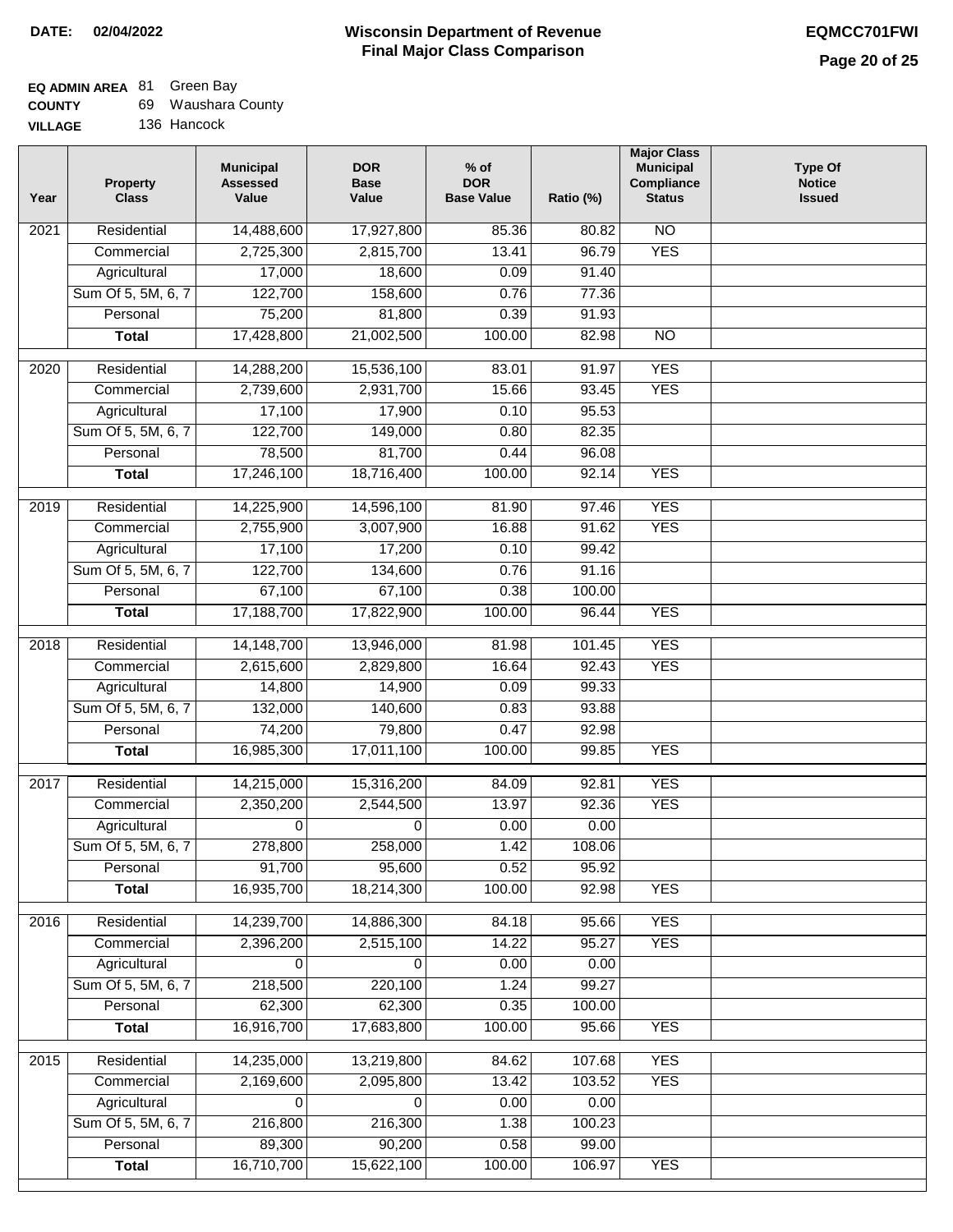# **Wisconsin Department of Revenue Final Major Class Comparison DATE: 02/04/2022 EQMCC701FWI**

#### **EQ ADMIN AREA** c.<br>60 Wausha 81 Green Bay

| <b>COUNTY</b>  | 69 Waushara County |
|----------------|--------------------|
| <b>VILLAGE</b> | 146 Lohrville      |

| Year             | <b>Property</b><br><b>Class</b> | <b>Municipal</b><br><b>Assessed</b><br>Value | <b>DOR</b><br><b>Base</b><br>Value | $%$ of<br><b>DOR</b><br><b>Base Value</b> | Ratio (%) | <b>Major Class</b><br><b>Municipal</b><br>Compliance<br><b>Status</b> | <b>Type Of</b><br><b>Notice</b><br><b>Issued</b> |
|------------------|---------------------------------|----------------------------------------------|------------------------------------|-------------------------------------------|-----------|-----------------------------------------------------------------------|--------------------------------------------------|
| 2021             | Residential                     | 14,381,000                                   | 15,596,300                         | 88.02                                     | 92.21     | <b>YES</b>                                                            |                                                  |
|                  | Commercial                      | 1,648,700                                    | 1,742,900                          | 9.84                                      | 94.60     |                                                                       |                                                  |
|                  | Agricultural                    | 4,800                                        | 5,200                              | 0.03                                      | 92.31     |                                                                       |                                                  |
|                  | Sum Of 5, 5M, 6, 7              | 146,800                                      | 252,900                            | 1.43                                      | 58.05     |                                                                       |                                                  |
|                  | Personal                        | 114,300                                      | 121,600                            | 0.69                                      | 94.00     |                                                                       |                                                  |
|                  | <b>Total</b>                    | 16,295,600                                   | 17,718,900                         | 100.00                                    | 91.97     | <b>YES</b>                                                            |                                                  |
| 2020             | Residential                     | 14,264,800                                   | 14,487,100                         | 86.70                                     | 98.47     | <b>YES</b>                                                            |                                                  |
|                  | Commercial                      | 1,648,300                                    | 1,815,100                          | 10.86                                     | 90.81     | <b>YES</b>                                                            |                                                  |
|                  | Agricultural                    | 4,700                                        | 4,900                              | 0.03                                      | 95.92     |                                                                       |                                                  |
|                  | Sum Of 5, 5M, 6, 7              | 148,700                                      | 265,400                            | 1.59                                      | 56.03     |                                                                       |                                                  |
|                  | Personal                        | 129,500                                      | 136,400                            | 0.82                                      | 94.94     |                                                                       |                                                  |
|                  | <b>Total</b>                    | 16,196,000                                   | 16,708,900                         | 100.00                                    | 96.93     | <b>YES</b>                                                            |                                                  |
|                  |                                 |                                              |                                    |                                           |           |                                                                       |                                                  |
| $\frac{1}{2019}$ | Residential                     | 14,167,500                                   | 13,820,700                         | 86.76                                     | 102.51    | <b>YES</b>                                                            |                                                  |
|                  | Commercial                      | 1,577,200                                    | 1,707,100                          | 10.72                                     | 92.39     | <b>YES</b>                                                            |                                                  |
|                  | Agricultural                    | 4,900                                        | 4,800                              | 0.03                                      | 102.08    |                                                                       |                                                  |
|                  | Sum Of 5, 5M, 6, 7              | 148,700                                      | 255,900                            | 1.61                                      | 58.11     |                                                                       |                                                  |
|                  | Personal                        | 149,200                                      | 142,100                            | 0.89                                      | 105.00    |                                                                       |                                                  |
|                  | <b>Total</b>                    | 16,047,500                                   | 15,930,600                         | 100.00                                    | 100.73    | <b>YES</b>                                                            |                                                  |
| 2018             | Residential                     | 14, 137, 400                                 | 13,274,900                         | 86.37                                     | 106.50    | <b>YES</b>                                                            |                                                  |
|                  | Commercial                      | 1,579,400                                    | 1,707,100                          | 11.11                                     | 92.52     | <b>YES</b>                                                            |                                                  |
|                  | Agricultural                    | 6,600                                        | 6,400                              | 0.04                                      | 103.13    |                                                                       |                                                  |
|                  | Sum Of 5, 5M, 6, 7              | 147,500                                      | 219,400                            | 1.43                                      | 67.23     |                                                                       |                                                  |
|                  | Personal                        | 165,800                                      | 162,600                            | 1.06                                      | 101.97    |                                                                       |                                                  |
|                  | <b>Total</b>                    | 16,036,700                                   | 15,370,400                         | 100.00                                    | 104.33    | <b>YES</b>                                                            |                                                  |
| 2017             | Residential                     | 14,061,100                                   | 12,627,100                         | 86.05                                     | 111.36    | $\overline{NO}$                                                       |                                                  |
|                  | Commercial                      | 1,576,800                                    | 1,705,700                          | 11.62                                     | 92.44     | <b>YES</b>                                                            |                                                  |
|                  | Agricultural                    | 6,700                                        | 6,300                              | 0.04                                      | 106.35    |                                                                       |                                                  |
|                  | Sum Of 5, 5M, 6, 7              | 147,500                                      | 234,100                            | 1.60                                      | 63.01     |                                                                       |                                                  |
|                  | Personal                        | 109,900                                      | 100,800                            | 0.69                                      | 109.03    |                                                                       |                                                  |
|                  | <b>Total</b>                    | 15,902,000                                   | 14,674,000                         | 100.00                                    | 108.37    | $\overline{N}$                                                        |                                                  |
|                  |                                 |                                              |                                    |                                           |           |                                                                       |                                                  |
| 2016             | Residential                     | 14,115,200                                   | 12,259,700                         | 85.64                                     | 115.13    | N <sub>O</sub>                                                        |                                                  |
|                  | Commercial                      | 1,576,800                                    | 1,705,700                          | 11.91                                     | 92.44     | <b>YES</b>                                                            |                                                  |
|                  | Agricultural                    | 6,600                                        | 6,200                              | 0.04                                      | 106.45    |                                                                       |                                                  |
|                  | Sum Of 5, 5M, 6, 7              | 147,500                                      | 246,300                            | 1.72                                      | 59.89     |                                                                       |                                                  |
|                  | Personal                        | 106,200                                      | 98,300                             | 0.69                                      | 108.04    |                                                                       |                                                  |
|                  | <b>Total</b>                    | 15,952,300                                   | 14,316,200                         | 100.00                                    | 111.43    | N <sub>O</sub>                                                        |                                                  |
| 2015             | Residential                     | 14,114,900                                   | 13,080,600                         | 87.58                                     | 107.91    | <b>YES</b>                                                            |                                                  |
|                  | Commercial                      | 1,576,800                                    | 1,508,600                          | 10.10                                     | 104.52    | <b>YES</b>                                                            |                                                  |
|                  | Agricultural                    | 6,600                                        | 6,100                              | 0.04                                      | 108.20    |                                                                       |                                                  |
|                  | Sum Of 5, 5M, 6, 7              | 147,500                                      | 241,400                            | 1.62                                      | 61.10     |                                                                       |                                                  |
|                  | Personal                        | 106,600                                      | 98,700                             | 0.66                                      | 108.00    |                                                                       |                                                  |
|                  | <b>Total</b>                    | 15,952,400                                   | 14,935,400                         | 100.00                                    | 106.81    | <b>YES</b>                                                            |                                                  |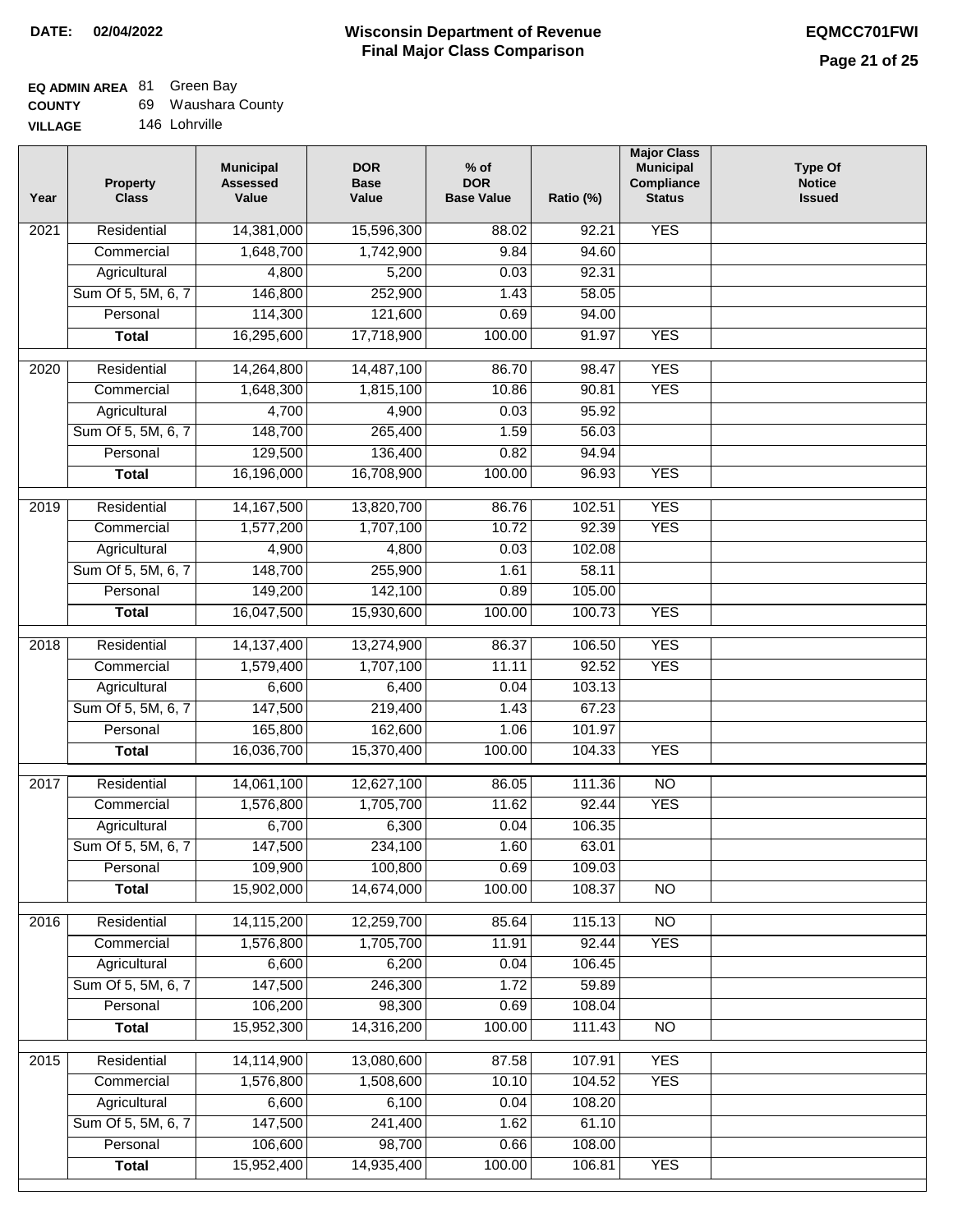# **EQ ADMIN AREA** 81 Green Bay

| <b>COUNTY</b> |  | Waushara County |
|---------------|--|-----------------|
|---------------|--|-----------------|

**VILLAGE** 171 Plainfield

| Year              | <b>Property</b><br><b>Class</b> | <b>Municipal</b><br><b>Assessed</b><br>Value | <b>DOR</b><br><b>Base</b><br>Value | % of<br><b>DOR</b><br><b>Base Value</b> | Ratio (%) | <b>Major Class</b><br><b>Municipal</b><br>Compliance<br><b>Status</b> | <b>Type Of</b><br><b>Notice</b><br><b>Issued</b> |
|-------------------|---------------------------------|----------------------------------------------|------------------------------------|-----------------------------------------|-----------|-----------------------------------------------------------------------|--------------------------------------------------|
| $\overline{202}1$ | Residential                     | 27,248,600                                   | 31,368,900                         | 77.88                                   | 86.87     | $\overline{NO}$                                                       |                                                  |
|                   | Commercial                      | 7,736,500                                    | 8,087,100                          | 20.08                                   | 95.66     | <b>YES</b>                                                            |                                                  |
|                   | Agricultural                    | 33,800                                       | 37,100                             | 0.09                                    | 91.11     |                                                                       |                                                  |
|                   | Sum Of 5, 5M, 6, 7              | 469,600                                      | 600,700                            | 1.49                                    | 78.18     |                                                                       |                                                  |
|                   | Personal                        | 168,500                                      | 185,200                            | 0.46                                    | 90.98     |                                                                       |                                                  |
|                   | <b>Total</b>                    | 35,657,000                                   | 40,279,000                         | 100.00                                  | 88.53     | $\overline{NO}$                                                       |                                                  |
| $\overline{2020}$ | Residential                     | 27,089,900                                   | 27,849,900                         | 75.00                                   | 97.27     | <b>YES</b>                                                            |                                                  |
|                   | Commercial                      | 7,736,500                                    | 8,424,100                          | 22.69                                   | 91.84     | <b>YES</b>                                                            |                                                  |
|                   | Agricultural                    | 35,000                                       | 35,800                             | 0.10                                    | 97.77     |                                                                       |                                                  |
|                   | Sum Of 5, 5M, 6, 7              | 469,600                                      | 580,600                            | 1.56                                    | 80.88     |                                                                       |                                                  |
|                   | Personal                        | 238,300                                      | 243,100                            | 0.65                                    | 98.03     |                                                                       |                                                  |
|                   | <b>Total</b>                    | 35,569,300                                   | 37,133,500                         | 100.00                                  | 95.79     | <b>YES</b>                                                            |                                                  |
| 2019              | Residential                     | 27,055,300                                   | 27,746,900                         | 75.11                                   | 97.51     | <b>YES</b>                                                            |                                                  |
|                   | Commercial                      | 7,742,000                                    | 8,276,600                          | 22.40                                   | 93.54     | <b>YES</b>                                                            |                                                  |
|                   | Agricultural                    | 33,000                                       | 34,400                             | 0.09                                    | 95.93     |                                                                       |                                                  |
|                   | Sum Of 5, 5M, 6, 7              | 469,600                                      | 569,800                            | 1.54                                    | 82.41     |                                                                       |                                                  |
|                   | Personal                        | 300,700                                      | 313,200                            | 0.85                                    | 96.01     |                                                                       |                                                  |
|                   | <b>Total</b>                    | 35,600,600                                   | 36,940,900                         | 100.00                                  | 96.37     | <b>YES</b>                                                            |                                                  |
| 2018              | Residential                     | 26,837,800                                   | 26,983,400                         | 74.67                                   | 99.46     | <b>YES</b>                                                            |                                                  |
|                   | Commercial                      | 7,691,800                                    | 8,224,800                          | 22.76                                   | 93.52     | <b>YES</b>                                                            |                                                  |
|                   | Agricultural                    | 33,000                                       | 33,300                             | 0.09                                    | 99.10     |                                                                       |                                                  |
|                   | Sum Of 5, 5M, 6, 7              | 469,600                                      | 558,400                            | 1.55                                    | 84.10     |                                                                       |                                                  |
|                   | Personal                        | 334,900                                      | 338,300                            | 0.94                                    | 98.99     |                                                                       |                                                  |
|                   | <b>Total</b>                    | 35,367,100                                   | 36,138,200                         | 100.00                                  | 97.87     | <b>YES</b>                                                            |                                                  |
| 2017              | Residential                     | 26,488,600                                   | 26,657,100                         | 74.12                                   | 99.37     | <b>YES</b>                                                            |                                                  |
|                   | Commercial                      | 7,688,000                                    | 7,985,200                          | 22.20                                   | 96.28     | <b>YES</b>                                                            |                                                  |
|                   | Agricultural                    | 32,700                                       | 32,700                             | 0.09                                    | 100.00    |                                                                       |                                                  |
|                   | Sum Of 5, 5M, 6, 7              | 469,600                                      | 561,700                            | 1.56                                    | 83.60     |                                                                       |                                                  |
|                   | Personal                        | 729,200                                      | 729,200                            | 2.03                                    | 100.00    |                                                                       |                                                  |
|                   | <b>Total</b>                    | 35,408,100                                   | 35,965,900                         | 100.00                                  | 98.45     | <b>YES</b>                                                            |                                                  |
| 2016              | Residential                     | 27,128,600                                   | 25,854,800                         | 76.07                                   | 104.93    | <b>YES</b>                                                            |                                                  |
|                   | Commercial                      | 6,986,200                                    | 6,991,000                          | 20.57                                   | 99.93     | <b>YES</b>                                                            |                                                  |
|                   | Agricultural                    | 32,800                                       | 31,200                             | 0.09                                    | 105.13    |                                                                       |                                                  |
|                   | Sum Of 5, 5M, 6, 7              | 497,300                                      | 502,900                            | 1.48                                    | 98.89     |                                                                       |                                                  |
|                   | Personal                        | 637,200                                      | 606,800                            | 1.79                                    | 105.01    |                                                                       |                                                  |
|                   | <b>Total</b>                    | 35,282,100                                   | 33,986,700                         | 100.00                                  | 103.81    | <b>YES</b>                                                            |                                                  |
| 2015              | Residential                     | 27,197,400                                   | 26,588,700                         | 81.05                                   | 102.29    | <b>YES</b>                                                            |                                                  |
|                   | Commercial                      | 5,751,200                                    | 5,033,300                          | 15.34                                   | 114.26    | $\overline{NO}$                                                       |                                                  |
|                   | Agricultural                    | 31,700                                       | 30,900                             | 0.09                                    | 102.59    |                                                                       |                                                  |
|                   | Sum Of 5, 5M, 6, 7              | 497,300                                      | 497,900                            | 1.52                                    | 99.88     |                                                                       |                                                  |
|                   | Personal                        | 672,500                                      | 652,900                            | 1.99                                    | 103.00    |                                                                       |                                                  |
|                   | <b>Total</b>                    | 34, 150, 100                                 | 32,803,700                         | 100.00                                  | 104.10    | N <sub>O</sub>                                                        | <b>Non-Compliance Notice</b>                     |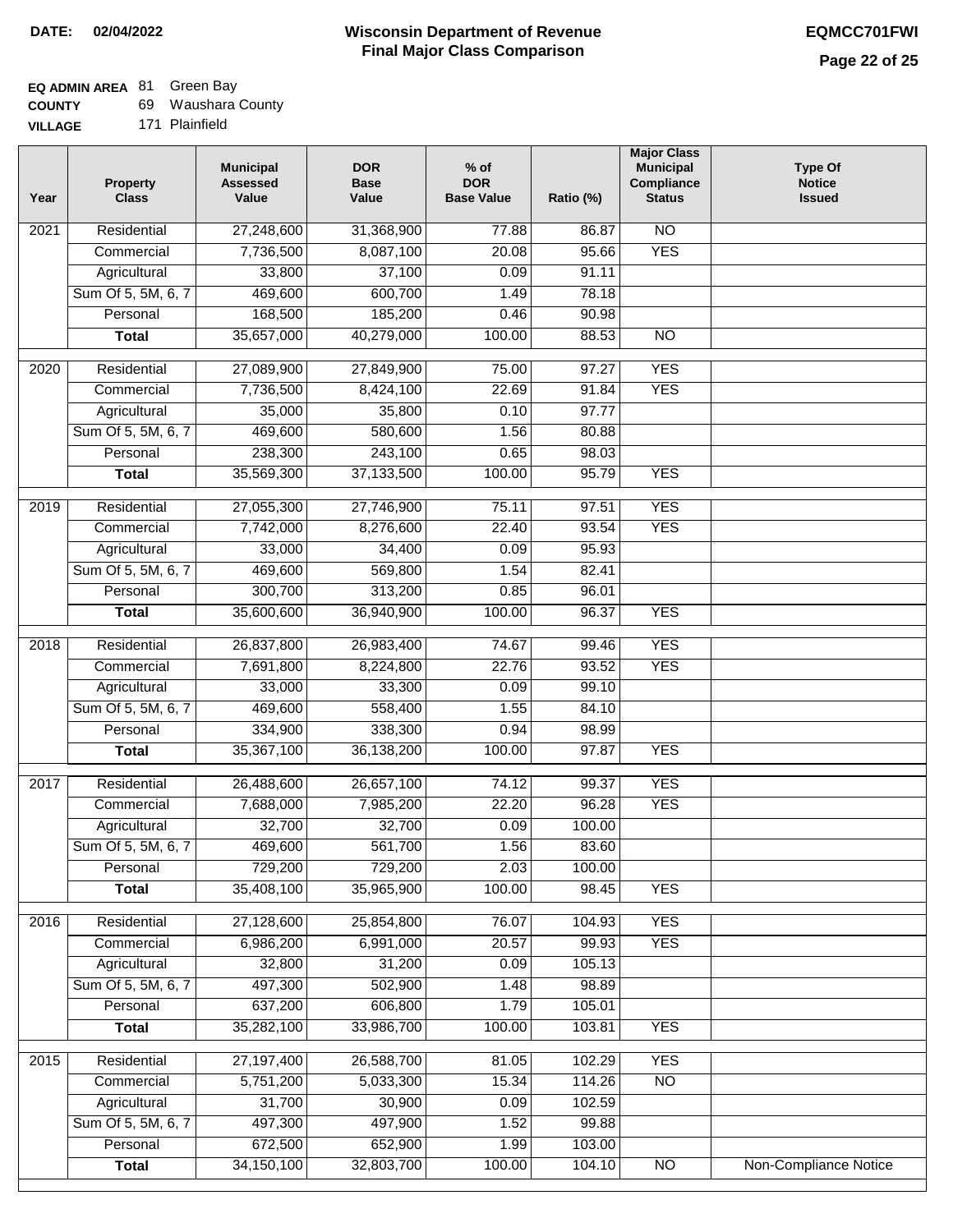# **EQ ADMIN AREA** 81 Green Bay

| <b>COUNTY</b> |  | 69 Waushara County |
|---------------|--|--------------------|
|---------------|--|--------------------|

**VILLAGE** 176 Redgranite

| Year              | <b>Property</b><br><b>Class</b> | <b>Municipal</b><br><b>Assessed</b><br>Value | <b>DOR</b><br><b>Base</b><br>Value | $%$ of<br><b>DOR</b><br><b>Base Value</b> | Ratio (%)       | <b>Major Class</b><br><b>Municipal</b><br>Compliance<br>Status | <b>Type Of</b><br><b>Notice</b><br><b>Issued</b> |
|-------------------|---------------------------------|----------------------------------------------|------------------------------------|-------------------------------------------|-----------------|----------------------------------------------------------------|--------------------------------------------------|
| $\overline{202}1$ | Residential                     | 28,736,500                                   | 35,419,900                         | 68.95                                     | 81.13           | N <sub>O</sub>                                                 |                                                  |
|                   | Commercial                      | 14,358,200                                   | 14,665,300                         | 28.55                                     | 97.91           | <b>YES</b>                                                     |                                                  |
|                   | Agricultural                    | 27,000                                       | 30,600                             | 0.06                                      | 88.24           |                                                                |                                                  |
|                   | Sum Of 5, 5M, 6, 7              | 680,100                                      | 886,900                            | 1.73                                      | 76.68           |                                                                |                                                  |
|                   | Personal                        | 326,900                                      | 367,300                            | 0.72                                      | 89.00           |                                                                |                                                  |
|                   | <b>Total</b>                    | 44,128,700                                   | 51,370,000                         | 100.00                                    | 85.90           | $\overline{NO}$                                                |                                                  |
| $\overline{2020}$ | Residential                     | 28,691,300                                   | 32,413,600                         | 66.53                                     | 88.52           | $\overline{NO}$                                                |                                                  |
|                   | Commercial                      | 14,101,700                                   | 15,092,500                         | 30.98                                     | 93.44           | <b>YES</b>                                                     |                                                  |
|                   | Agricultural                    | 25,600                                       | 29,400                             | 0.06                                      | 87.07           |                                                                |                                                  |
|                   | Sum Of 5, 5M, 6, 7              | 680,100                                      | 925,500                            | 1.90                                      | 73.48           |                                                                |                                                  |
|                   | Personal                        | 229,600                                      | 260,900                            | 0.54                                      | 88.00           |                                                                |                                                  |
|                   | <b>Total</b>                    | 43,728,300                                   | 48,721,900                         | 100.00                                    | 89.75           | $\overline{NO}$                                                |                                                  |
|                   |                                 |                                              |                                    |                                           |                 |                                                                |                                                  |
| 2019              | Residential                     | 28,475,000                                   | 31,074,800                         | 66.31                                     | 91.63           | <b>YES</b>                                                     |                                                  |
|                   | Commercial                      | 14,429,300                                   | 14,597,100                         | 31.15                                     | 98.85           | <b>YES</b>                                                     |                                                  |
|                   | Agricultural                    | 25,600                                       | 28,200                             | 0.06                                      | 90.78           |                                                                |                                                  |
|                   | Sum Of 5, 5M, 6, 7              | 680,100                                      | 885,700                            | 1.89                                      | 76.79           |                                                                |                                                  |
|                   | Personal                        | 252,100                                      | 274,000                            | 0.58<br>100.00                            | 92.01           | <b>YES</b>                                                     |                                                  |
|                   | <b>Total</b>                    | 43,862,100                                   | 46,859,800                         |                                           | 93.60           |                                                                |                                                  |
| 2018              | Residential                     | 28,372,000                                   | 29,579,900                         | 64.54                                     | 95.92           | <b>YES</b>                                                     |                                                  |
|                   | Commercial                      | 14,408,800                                   | 15,179,800                         | 33.12                                     | 94.92           | <b>YES</b>                                                     |                                                  |
|                   | Agricultural                    | 25,200                                       | 27,400                             | 0.06                                      | 91.97           |                                                                |                                                  |
|                   | Sum Of 5, 5M, 6, 7              | 680,100                                      | 755,000                            | 1.65                                      | 90.08           |                                                                |                                                  |
|                   | Personal                        | 266,900                                      | 290,100                            | 0.63                                      | 92.00           |                                                                |                                                  |
|                   | <b>Total</b>                    | 43,753,000                                   | 45,832,200                         | 100.00                                    | 95.46           | <b>YES</b>                                                     |                                                  |
| 2017              | Residential                     | 28,257,400                                   | 28,535,300                         | 63.97                                     | 99.03           | <b>YES</b>                                                     |                                                  |
|                   | Commercial                      | 14,417,100                                   | 14,736,200                         | 33.04                                     | 97.83           | <b>YES</b>                                                     |                                                  |
|                   | Agricultural                    | 27,400                                       | 26,800                             | 0.06                                      | 102.24          |                                                                |                                                  |
|                   | Sum Of 5, 5M, 6, 7              | 680,100                                      | 762,300                            | 1.71                                      | 89.22           |                                                                |                                                  |
|                   | Personal                        | 561,800                                      | 545,400                            | 1.22                                      | 103.01          |                                                                |                                                  |
|                   | <b>Total</b>                    | 43,943,800                                   | 44,606,000                         | 100.00                                    | 98.52           | <b>YES</b>                                                     |                                                  |
|                   |                                 |                                              |                                    |                                           |                 |                                                                |                                                  |
| 2016              | Residential                     | 27,956,600                                   | 25,999,200                         | 61.08                                     | 107.53          | <b>YES</b>                                                     |                                                  |
|                   | Commercial<br>Agricultural      | 14,762,500<br>28,000                         | 15,204,700<br>26,100               | 35.72<br>0.06                             | 97.09<br>107.28 | <b>YES</b>                                                     |                                                  |
|                   | Sum Of 5, 5M, 6, 7              | 678,800                                      | 798,900                            | 1.88                                      | 84.97           |                                                                |                                                  |
|                   | Personal                        | 574,200                                      | 536,700                            | 1.26                                      | 106.99          |                                                                |                                                  |
|                   | <b>Total</b>                    | 44,000,100                                   | 42,565,600                         | 100.00                                    | 103.37          | <b>YES</b>                                                     |                                                  |
|                   |                                 |                                              |                                    |                                           |                 |                                                                |                                                  |
| 2015              | Residential                     | 27,635,000                                   | 23,488,500                         | 61.28                                     | 117.65          | <b>NO</b>                                                      |                                                  |
|                   | Commercial                      | 14,762,500                                   | 13,421,800                         | 35.02                                     | 109.99          | <b>YES</b>                                                     |                                                  |
|                   | Agricultural                    | 28,600                                       | 26,100                             | 0.07                                      | 109.58          |                                                                |                                                  |
|                   | Sum Of 5, 5M, 6, 7              | 667,700                                      | 755,900                            | 1.97                                      | 88.33           |                                                                |                                                  |
|                   | Personal                        | 702,500                                      | 638,700                            | 1.67                                      | 109.99          |                                                                |                                                  |
|                   | <b>Total</b>                    | 43,796,300                                   | 38,331,000                         | 100.00                                    | 114.26          | NO                                                             |                                                  |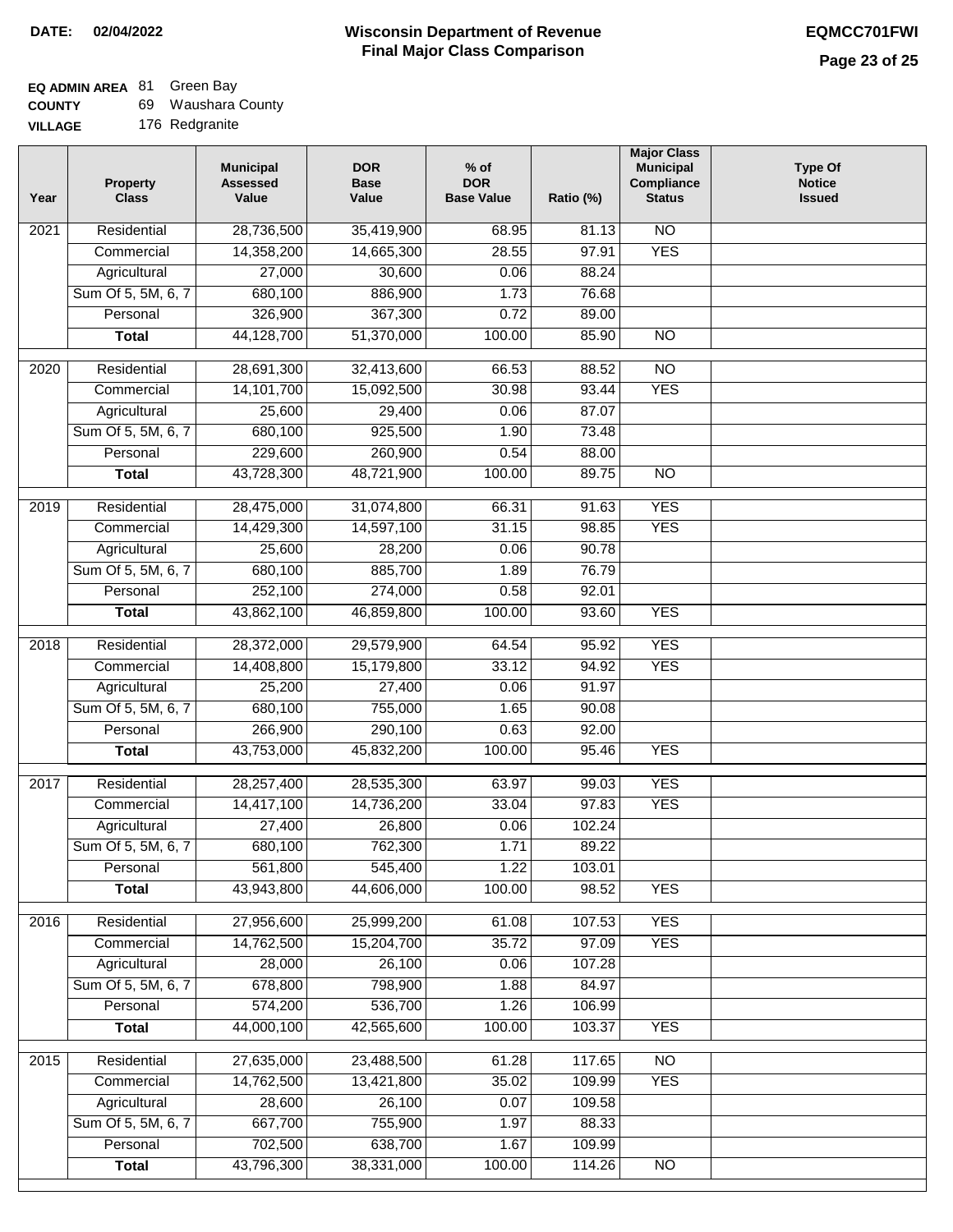| <b>COUNTY</b>  | 69 Waushara County |
|----------------|--------------------|
| <b>VILLAGE</b> | 191 Wild Rose      |

| Year              | <b>Property</b><br><b>Class</b>    | <b>Municipal</b><br><b>Assessed</b><br>Value | <b>DOR</b><br><b>Base</b><br>Value | $%$ of<br><b>DOR</b><br><b>Base Value</b> | Ratio (%)      | <b>Major Class</b><br><b>Municipal</b><br>Compliance<br><b>Status</b> | <b>Type Of</b><br><b>Notice</b><br><b>Issued</b> |
|-------------------|------------------------------------|----------------------------------------------|------------------------------------|-------------------------------------------|----------------|-----------------------------------------------------------------------|--------------------------------------------------|
| 2021              | Residential                        | 26,453,300                                   | 26,555,200                         | 71.89                                     | 99.62          | <b>YES</b>                                                            |                                                  |
|                   | Commercial                         | 9,989,100                                    | 9,424,600                          | 25.51                                     | 105.99         | <b>YES</b>                                                            |                                                  |
|                   | Agricultural                       | 2,200                                        | 2,300                              | 0.01                                      | 95.65          |                                                                       |                                                  |
|                   | Sum Of 5, 5M, 6, 7                 | 114,700                                      | 133,100                            | 0.36                                      | 86.18          |                                                                       |                                                  |
|                   | Personal                           | 825,800                                      | 825,800                            | 2.24                                      | 100.00         |                                                                       |                                                  |
|                   | <b>Total</b>                       | 37,385,100                                   | 36,941,000                         | 100.00                                    | 101.20         | <b>YES</b>                                                            |                                                  |
| 2020              | Residential                        | 22,463,800                                   | 25,738,700                         | 70.69                                     | 87.28          | N <sub>O</sub>                                                        |                                                  |
|                   | Commercial                         | 8,779,200                                    | 9,806,700                          | 26.93                                     | 89.52          | $\overline{NO}$                                                       |                                                  |
|                   | Agricultural                       | 3,700                                        | 4,000                              | 0.01                                      | 92.50          |                                                                       |                                                  |
|                   | Sum Of 5, 5M, 6, 7                 | 50,700                                       | 62,000                             | 0.17                                      | 81.77          |                                                                       |                                                  |
|                   | Personal                           | 758,100                                      | 798,000                            | 2.19                                      | 95.00          |                                                                       |                                                  |
|                   | <b>Total</b>                       | 32,055,500                                   | 36,409,400                         | 100.00                                    | 88.04          | $\overline{NO}$                                                       |                                                  |
| 2019              | Residential                        | 22,091,100                                   | 22,834,500                         | 68.86                                     | 96.74          | <b>YES</b>                                                            |                                                  |
|                   | Commercial                         | 8,837,600                                    | 9,438,700                          | 28.46                                     | 93.63          | <b>YES</b>                                                            |                                                  |
|                   | Agricultural                       | 3,500                                        | 3,900                              | 0.01                                      | 89.74          |                                                                       |                                                  |
|                   | Sum Of 5, 5M, 6, 7                 | 50,700                                       | 64,000                             | 0.19                                      | 79.22          |                                                                       |                                                  |
|                   | Personal                           | 819,300                                      | 819,300                            | 2.47                                      | 100.00         |                                                                       |                                                  |
|                   | <b>Total</b>                       | 31,802,200                                   | 33,160,400                         | 100.00                                    | 95.90          | <b>YES</b>                                                            |                                                  |
| $\overline{2018}$ | Residential                        | 21,545,900                                   | 21,435,400                         | 67.53                                     | 100.52         | <b>YES</b>                                                            |                                                  |
|                   | Commercial                         | 8,837,600                                    | 9,438,700                          | 29.74                                     | 93.63          | <b>YES</b>                                                            |                                                  |
|                   | Agricultural                       | 3,500                                        | 3,800                              | 0.01                                      | 92.11          |                                                                       |                                                  |
|                   | Sum Of 5, 5M, 6, 7                 | 50,700                                       | 56,000                             | 0.18                                      | 90.54          |                                                                       |                                                  |
|                   | Personal                           | 807,900                                      | 807,900                            | 2.55                                      | 100.00         |                                                                       |                                                  |
|                   | <b>Total</b>                       | 31,245,600                                   | 31,741,800                         | 100.00                                    | 98.44          | <b>YES</b>                                                            |                                                  |
| 2017              | Residential                        | 21,060,900                                   | 20,540,400                         | 67.20                                     | 102.53         | <b>YES</b>                                                            |                                                  |
|                   | Commercial                         | 8,626,400                                    | 8,807,300                          | 28.82                                     | 97.95          | <b>YES</b>                                                            |                                                  |
|                   | Agricultural                       | 3,500                                        | 3,700                              | 0.01                                      | 94.59          |                                                                       |                                                  |
|                   | Sum Of 5, 5M, 6, 7                 | 50,700                                       | 56,000                             | 0.18                                      | 90.54          |                                                                       |                                                  |
|                   | Personal                           | 1,295,600                                    | 1,156,700                          | 3.78                                      | 112.01         |                                                                       |                                                  |
|                   | <b>Total</b>                       | 31,037,100                                   | 30,564,100                         | 100.00                                    | 101.55         | <b>YES</b>                                                            |                                                  |
|                   |                                    |                                              |                                    |                                           |                |                                                                       |                                                  |
| 2016              | Residential                        | 20,820,900                                   | 21,172,600                         | 67.04                                     | 98.34<br>97.92 | <b>YES</b><br><b>YES</b>                                              |                                                  |
|                   | Commercial                         | 8,923,700                                    | 9,113,600                          | 28.86                                     |                |                                                                       |                                                  |
|                   | Agricultural<br>Sum Of 5, 5M, 6, 7 | 7,100<br>0                                   | 7,000                              | 0.02<br>0.00                              | 101.43<br>0.00 |                                                                       |                                                  |
|                   | Personal                           | 1,289,300                                    | 1,289,300                          | 4.08                                      | 100.00         |                                                                       |                                                  |
|                   | <b>Total</b>                       | 31,041,000                                   | 31,582,500                         | 100.00                                    | 98.29          | <b>YES</b>                                                            |                                                  |
|                   |                                    |                                              |                                    |                                           |                |                                                                       |                                                  |
| $\overline{2015}$ | Residential                        | 20,864,500                                   | 20,097,700                         | 66.28                                     | 103.82         | <b>YES</b>                                                            |                                                  |
|                   | Commercial                         | 8,915,300                                    | 8,850,500                          | 29.19                                     | 100.73         | <b>YES</b>                                                            |                                                  |
|                   | Agricultural                       | 7,100                                        | 6,900                              | 0.02                                      | 102.90         |                                                                       |                                                  |
|                   | Sum Of 5, 5M, 6, 7                 | 0                                            | 0                                  | 0.00                                      | 0.00           |                                                                       |                                                  |
|                   | Personal                           | 1,366,000                                    | 1,366,000                          | 4.51                                      | 100.00         |                                                                       |                                                  |
|                   | <b>Total</b>                       | 31,152,900                                   | 30,321,100                         | 100.00                                    | 102.74         | <b>YES</b>                                                            |                                                  |